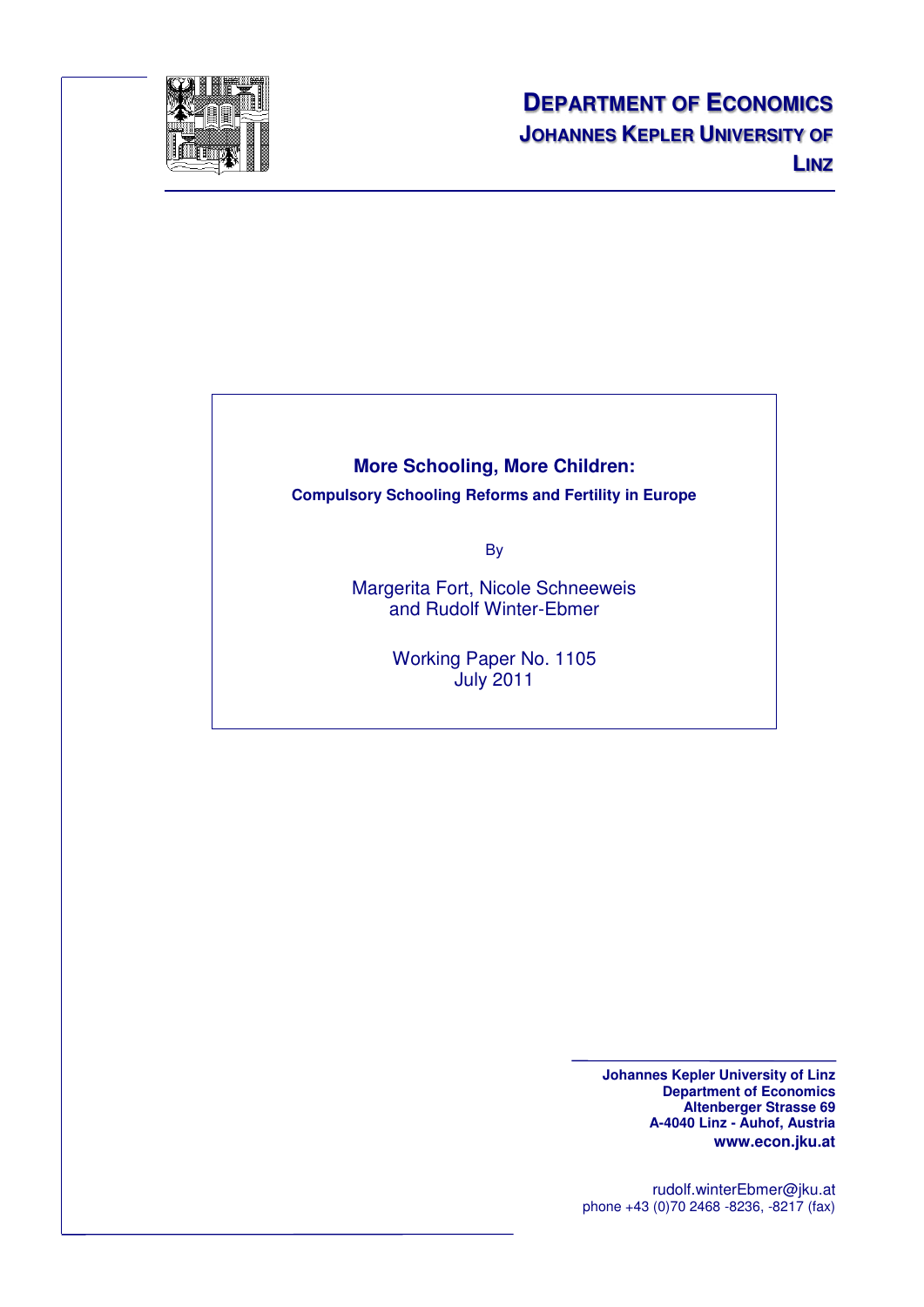# More Schooling, More Children: Compulsory Schooling Reforms and Fertility in Europe

# $By$  MARGHERITA FORT, NICOLE SCHNEEWEIS and Rudolf Winter-Ebmer<sup>∗</sup>

We study the relationship between education and fertility, exploiting compulsory schooling reforms in Europe as source of exogenous variation in education. Using data from 8 European countries, we assess the causal effect of education on the number of biological kids and the incidence of childlessness. We find that more education causes a substantial decrease in childlessness and an increase in the average number of children per woman. Our findings are robust to a number of falsification checks and we can provide complementary empirical evidence on the mechanisms leading to these surprising results. JEL: I2, J13

Keywords: Instrumental Variables, Education, Fertility

<sup>∗</sup> Fort: Un. of Bologna, Dept. of Economics, Piazza Scaravilli 2, 40100 Italy, also affiliated with CHILD, [margherita.fort@unibo.it](mailto:margherita.fort@unibo.it) .Schneeweis: Johannes Kepler Un. of Linz, Dept. of Economics, Altenbergerstr. 69, 4040, [nicole.schneeweis@jku.at.](mailto:nicole.schneeweis@jku.at) Winter-Ebmer: Johannes Kepler Un. of Linz, Dept. of Economics, Altenbergerstr. 69, 4040, [rudolf.winterEbmer@jku.at,](mailto:rudolf.winterebmer@jku.at) is also affiliated with the IHS, IZA and CEPR. We would like to thank C. Dustmann, B. Fitzenberger, R. Riphahn, G. Weber, B. Hart as well as seminar participants in Amsterdam, Freiburg, Stirling, Padova, Bologna, Milano, Vienna, Mannheim. We would like to thank the Austrian FWF for funding of the "Center for Labor Economics and the Welfare State". M. Fort acknowledges financial support from MIUR- FIRB 2008 project RBFR089QQC-003-J31J10000060001. The SHARE data collection has been primarily funded by the EC through the 5th, 6th and 7th framework programme, and the U.S. National Institute of Aging (NIA) and other national Funds. The ELSA data were made available through the UK Data Archive (UKDA). The funding is provided by the U.S. NIA, and a consortium of UK government departments co-ordinated by the Office for National Statistics. The usual disclaimer applies.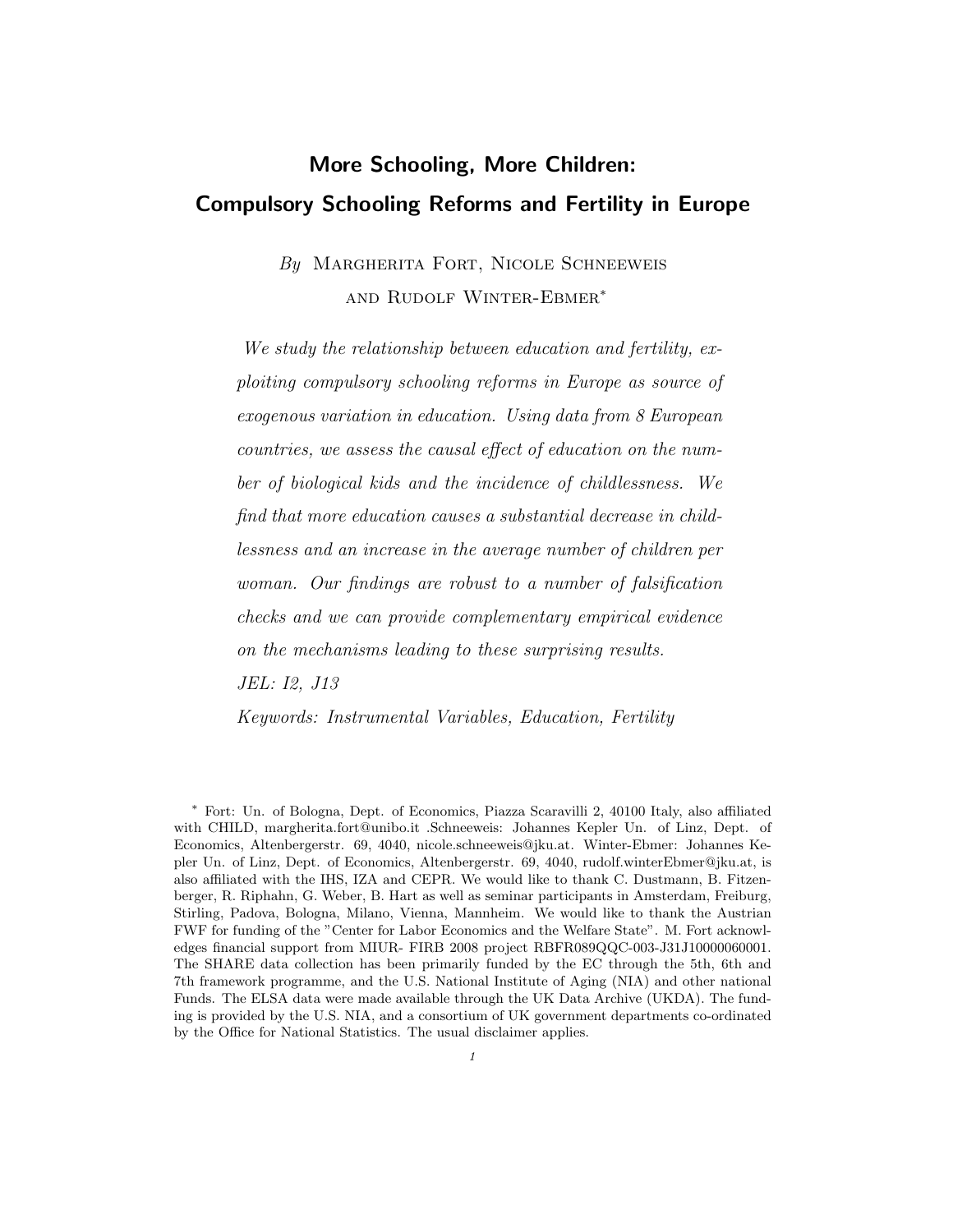Conventional wisdom on fertility rates tells us that more education reduces fertility. [Vegard Skirbekk \(2008\)](#page-36-0) provides a meta-study on the correlation of social status, wealth and education with fertility: while in previous centuries higher social status was positively correlated with the number of children, this relation shifted to a negative or neutral one in the last century. Only since the beginning of the 20th century, data on education became available: out of 528 samples, in more than 88 percent the higher educated group had lower average fertility. Whereas fertility generally dropped in most developed countries, the fertility gap between high and low educated women has not converged [\(Skirbekk, 2008,](#page-36-0) p. 160). The situation is similar for developing countries [\(Strauss and Thomas \(1995\)](#page-36-1) or [Martin \(1995\)](#page-35-0)). These correlations do not necessarily imply a causal relationship running from education to fertility; they may instead be due to reverse causation or third factor problems: early pregnancies might impede further education or school drop-outs might also have a personality prone to early motherhood. While in the surveys above no causal papers were included, available causal studies relying on compulsory schooling reforms do not show a clear picture: most studies show that more education is reducing teen-pregnancies whereas the effect on completed fertility is less clear.

Studying the impact of education on fertility is important to get a complete picture of the non-pecuniary effects of education [\(Oreopoulos and Sal](#page-36-2)[vanes, 2011\)](#page-36-2). Moreover, socio-economic gradients in fertility patterns might have long-term impacts on the structure of society with wide-ranging consequences.

<span id="page-2-0"></span>In this paper we extend the analysis of education and fertility to a pan-European framework, combining data from two big panel surveys (Survey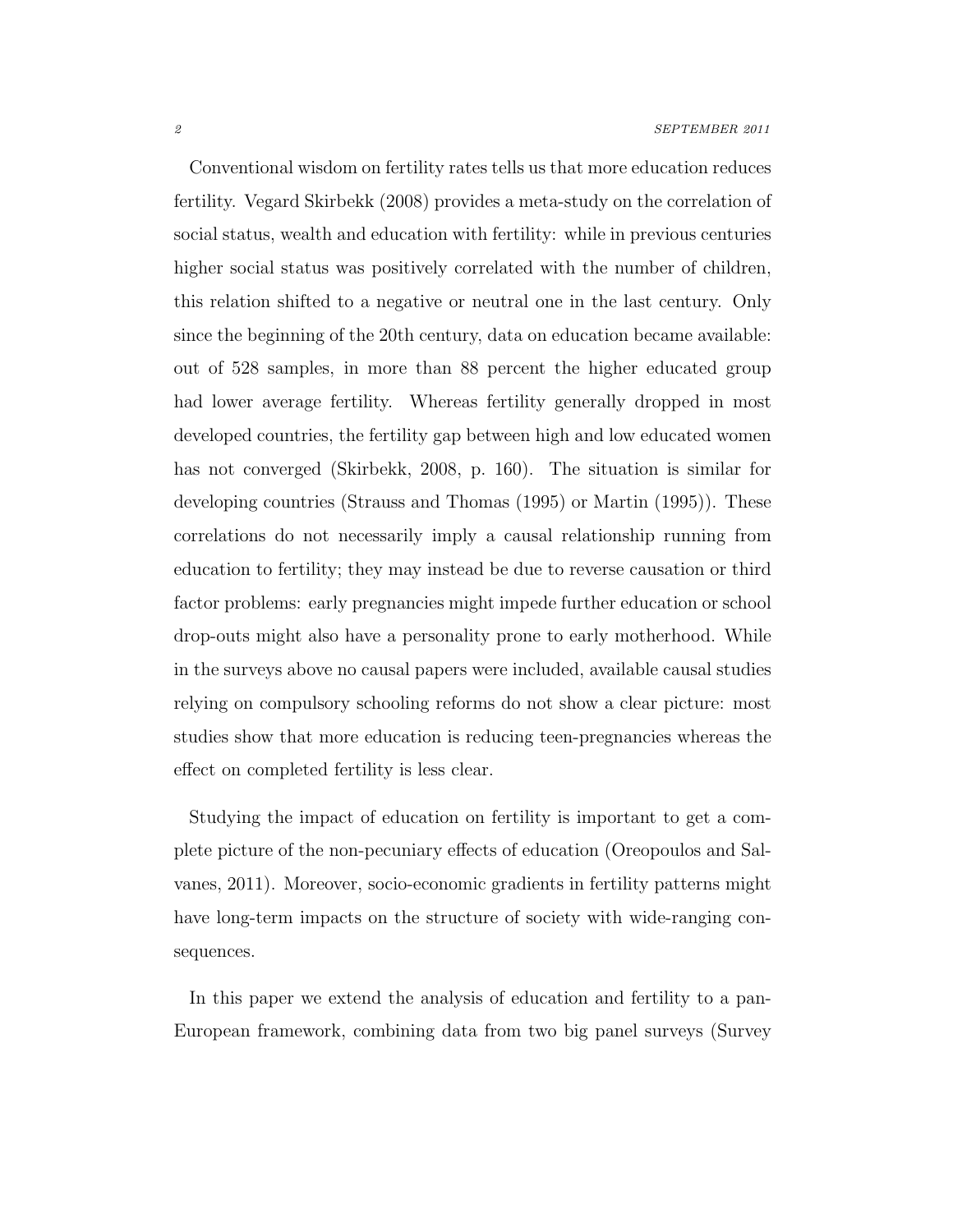on Health, Ageing and Retirement in Europe and the English Longitudinal Study of Ageing) where we can observe completed fertility patterns. We use compulsory school reforms over 30 years to instrument for years of education. Our main results show that more education increases fertility and reduces the percentage of childlessness among women. We explain our results by looking at the impact of education on the marriage market: women with higher education are more likely to be married, have more stable marriages and their partners have higher education as well.

### I. Literature: Education and Fertility

There are several ways how economists think about the relationship between education and fertility. The first channel is labor supply [\(Becker,](#page-32-0) [1965\)](#page-32-0). Education increases the earnings capacity, thus the opportunity costs of leaving the labor market to have and raise children. This substitution effect predicts a decrease in fertility. On the other hand, the income effect of higher permanent income would predict an increase in fertility. The strength of the income effect might be further weakened by a quantity-quality tradeoff in children [\(Becker and Lewis, 1973\)](#page-32-1), i.e. due to higher income parents tend to invest more in the quality of their children, not the quantity.<sup>[1](#page-2-0)</sup>

Next to labor supply, higher education will render females more attractive on the marriage market; it will increase their marriage chances and due to assortative mating - will also boost the educational attainment and income of their potential partners [\(Behrman and Rosenzweig,](#page-32-2) [2002\)](#page-32-2). These effects from the marriage market will tend to increase fertility. Moreover,

<sup>1</sup>Recent studies on female employment rates, unemployment and fertility [\(Adsera,](#page-32-3) [2005;](#page-32-3) [Ahn and Mira, 2002;](#page-32-4) [Dehejia and Lleras-Muney, 2004;](#page-33-0) [Del Bono, Weber and](#page-33-1) [Winter-Ebmer, 2011\)](#page-33-1) question the preponderance of the substitution effect and find procyclical fertility in more developed countries.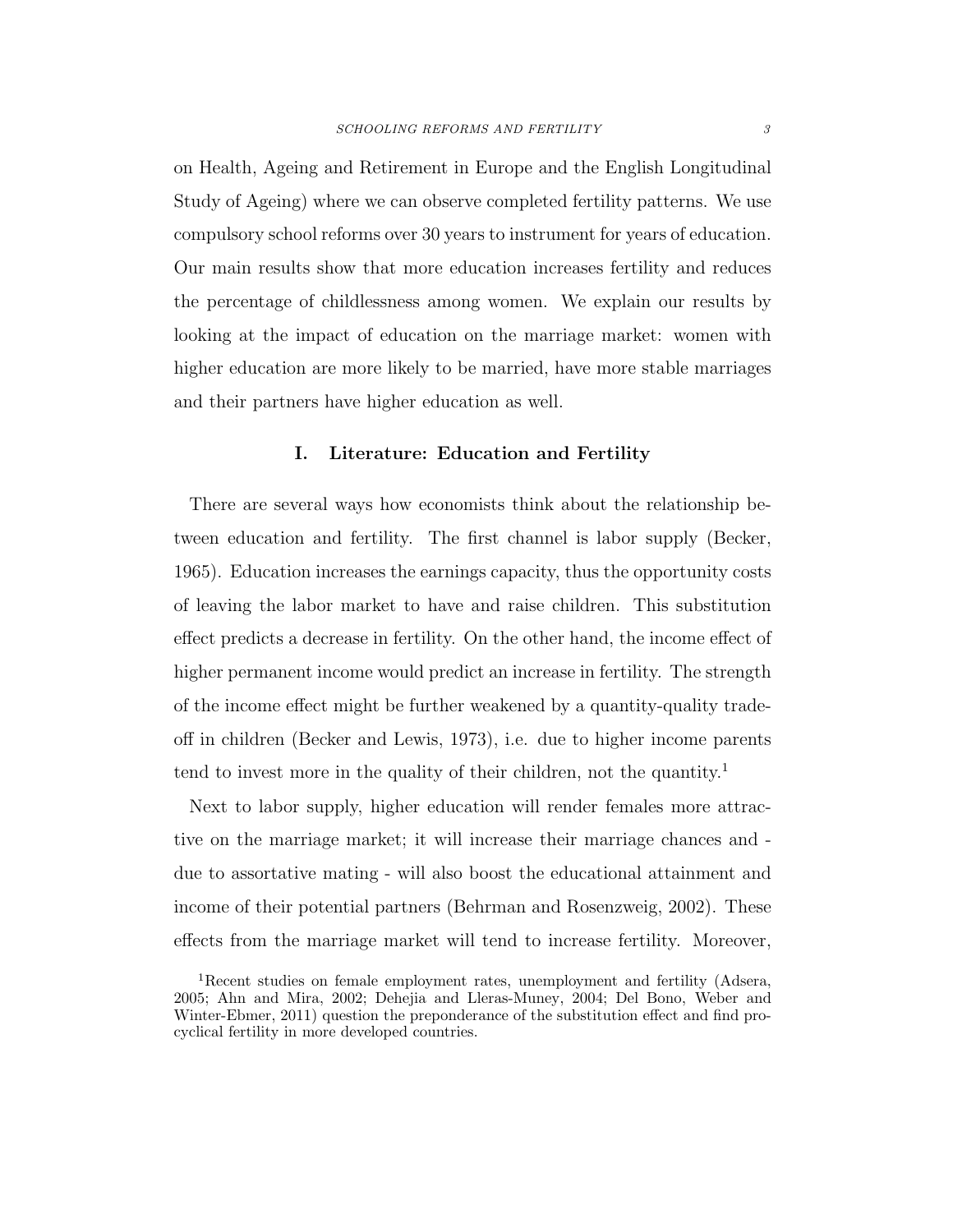education may improve information and decision making on contraceptive use [\(Thomas, Strauss and Henriques, 1991\)](#page-36-3) and may increase female's bargaining power within a marriage. Finally, staying longer in school might, in principle, reduce the reproductive life of females, if fertility rates during formal education are lower.

<span id="page-4-0"></span>Several recent studies investigated the relationship between education and fertility using compulsory schooling reforms to instrument for years of schooling. [Karin Monstad, Carol Propper and Kjell G. Salvanes \(2008\)](#page-35-1) studied completed fertility and timing of births in Norway and found no effects on total fertility, but a postponement of childbearing away from the teenage years towards later births. Similar to that, Sandra [E. Black, Paul J.](#page-32-5) [Devereux and Kjell G. Salvanes \(2008\)](#page-32-5) investigated teenage-childbearing in Norway and the US and found a reduction in teenage-births due to the increase in compulsory education. Similar results were obtained by [Margherita](#page-34-0) [Fort \(2009\)](#page-34-0) for Italy using a regression discontinuity framework: no effects on total fertility but some timing-effects. For the U.S. two further studies present contradictory evidence: [Alexis Leon \(2004\)](#page-35-2) uses again compulsory schooling laws and shows that education causally reduces fertility. [Justin](#page-35-3) [McCrary and Heather Royer \(2011\)](#page-35-3), on the other hand, use age at school entry as an instrument and find basically no effect in two American states, California and Texas. [Esther Duflo, Pascaline Dupas and Michael Kremer](#page-34-1) [\(2010\)](#page-34-1) argue that such an experiment is different from extending schooling because here children typically drop out at the same age, but some start schooling earlier. Therefore, school extension experiments might have impacted fertility differently due to the fact that young females are longer in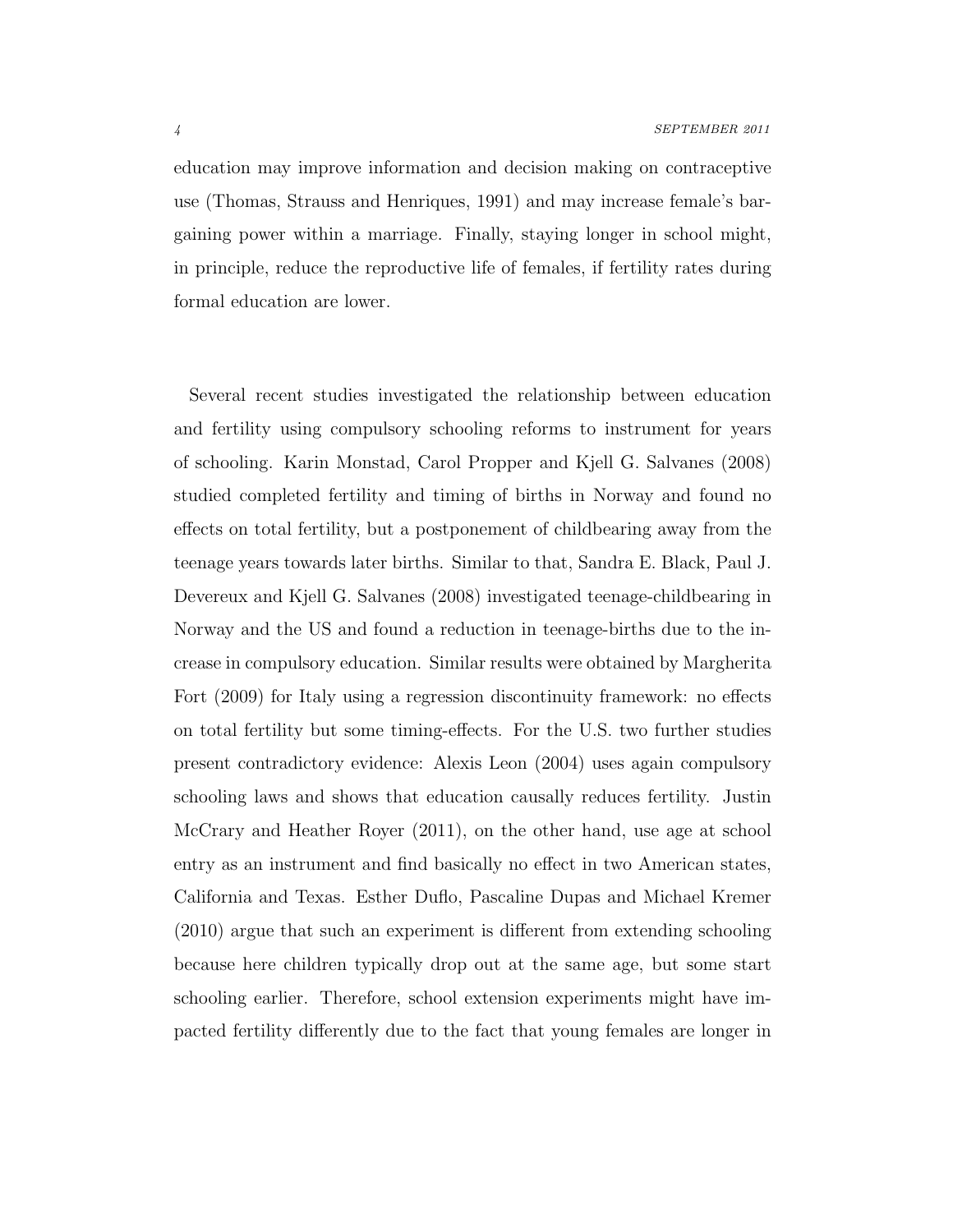school during teenage years.<sup>[2](#page-4-0)</sup>

There are few studies on the causal impact of education on the marriage market, which is one important route by which fertility effects of education could be channeled. [Janet Currie and Enrico Moretti \(2003\)](#page-33-2) use college openings in the U.S. to identify the causal impact of maternal education on marriage probabilities and find a positive impact. As the authors concentrate on child outcomes, they have only a sample of women with kids. Furthermore, their IV estimates are based on compliers that may be different to those affected by compulsory schooling reforms.

[Leon \(2004\)](#page-35-2) uses compulsory schooling reforms and finds positive, although insignificant effects of education on marriage, and similarly [Fort](#page-34-0) [\(2009\)](#page-34-0) finds no effect on the timing of first marriage, whereas [Lars Lefgren](#page-35-4) [and Frank L. McIntyre \(2006\)](#page-35-4) - using U.S. Census data and instrumenting education by quarter of birth - finds positive causal effects of females' education on husbands' earnings, but nothing on the probability of marriage.

In our study we are using compulsory schooling reforms in Europe to instrument for years of education, a strategy which has been used by [Giorgio](#page-33-3) [Brunello, Margherita Fort and Guglielmo Weber \(2009\)](#page-33-3) to investigate returns to schooling and [Giorgio Brunello, Daniele Fabbri and](#page-33-4) Margherita [Fort \(2009\)](#page-33-4) to study the effect of schooling on obesity.

<sup>2</sup>Causal studies for less developed countries (Nigeria, Kenya) or population groups with higher fertility levels (Arabs in Israel, Turkey) generally find negative effects of education on fertility [\(Duflo, Dupas and Kremer, 2010;](#page-34-1) [Kirdar, Tayfur and Koc, 2009;](#page-35-5) [Lavy and Zablotsky, 2011;](#page-35-6) [Osili and Long, 2008\)](#page-36-4). The exception is [Lucia Breierova](#page-33-5) and [Esther Duflo \(2004\)](#page-33-5) who use a large school expansion program in Indonesia and find no effects on total fertility, but some effects on teenage fertility suggesting that higher education leads to motherhood postponement.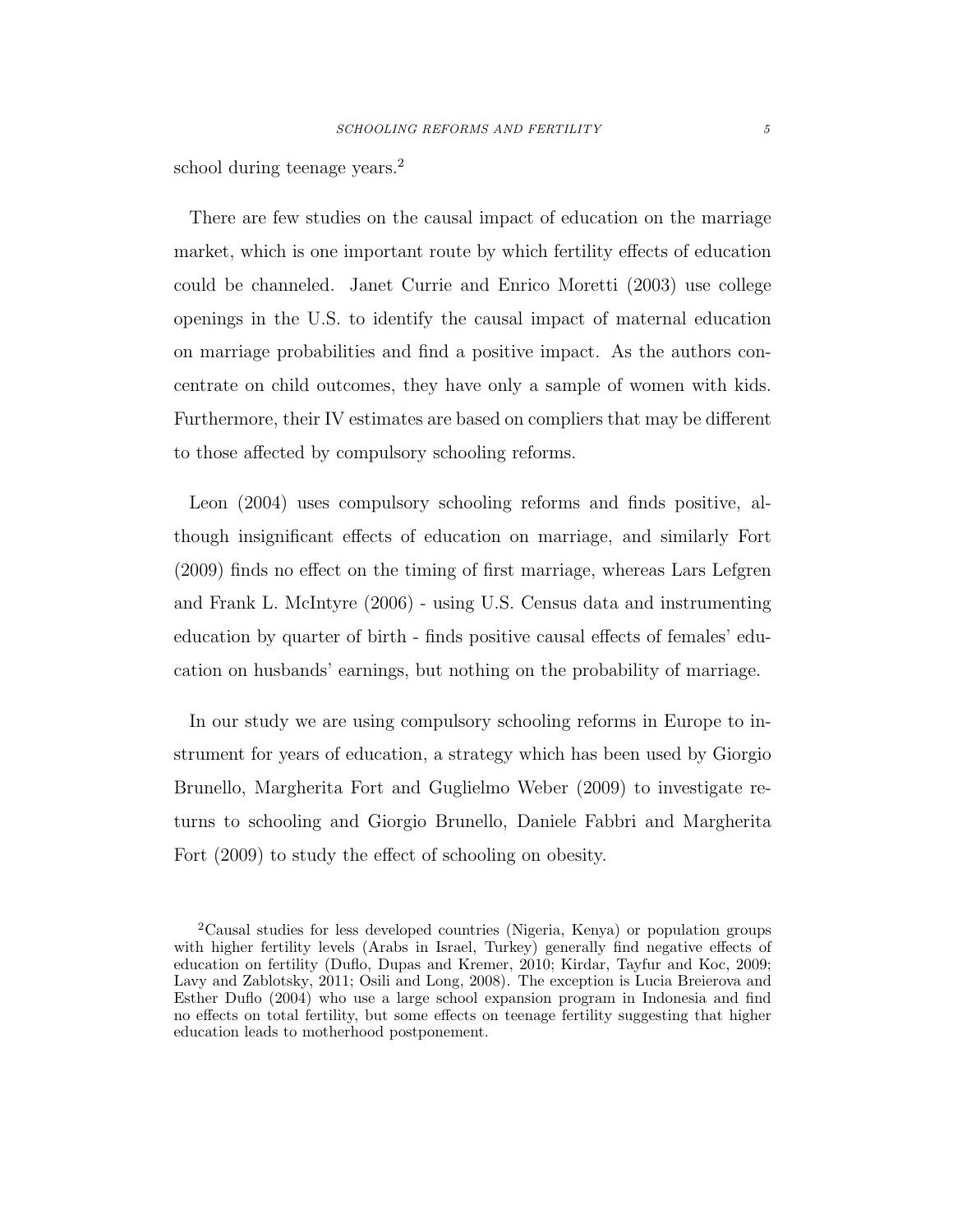#### II. Empirical strategy

We use the plausibly exogenous variation in schooling induced by mandatory schooling reforms in 8 European countries to identify the causal effect of education on fertility. The use of school entry-age laws or minimum school leaving age laws as instruments for educational attainment was firstly introduced by [Joshua Angrist and Alan Krueger \(1991\)](#page-32-6) and is now widespread in the literature. As in previous studies, the key assumption we make to guarantee causal interpretation of our estimates is that, within each country, additional schooling was assigned to women only on the basis of their date of birth and thus independently of their future fertility choices.

<span id="page-6-2"></span><span id="page-6-1"></span>As in previous studies exploiting educational reforms in Europe, we select reforms who affected the individuals' years of schooling at roughly the same education level, i.e. secondary education (either ISCED 2 or ISCED 3, depending on the specific country considered). To avoid blurring the difference between pre-treatment and post-treatment cohorts, we focus on one reform per country and design the sample to exclude the occurrence of other compulsory schooling reforms. [Brunello, Fort and Weber \(2009\)](#page-33-3) and [Brunello, Fabbri and Fort \(2009\)](#page-33-4) used samples symmetric around the pivotal cohort, i.e. the first cohort of individuals potentially affected by each reform, to include in the sample of analysis broadly the same number of treated and control units. Our baseline results are based on data from asymmetric windows around the pivotal cohort within each country instead. We show in Section [IV.D](#page-29-0) that these choices do not affect our point estimates but guarantee higher precision.

<span id="page-6-3"></span><span id="page-6-0"></span>Our instrumental variable is the number of mandatory schooling years given by law and we assume that each additional mandatory year of educa-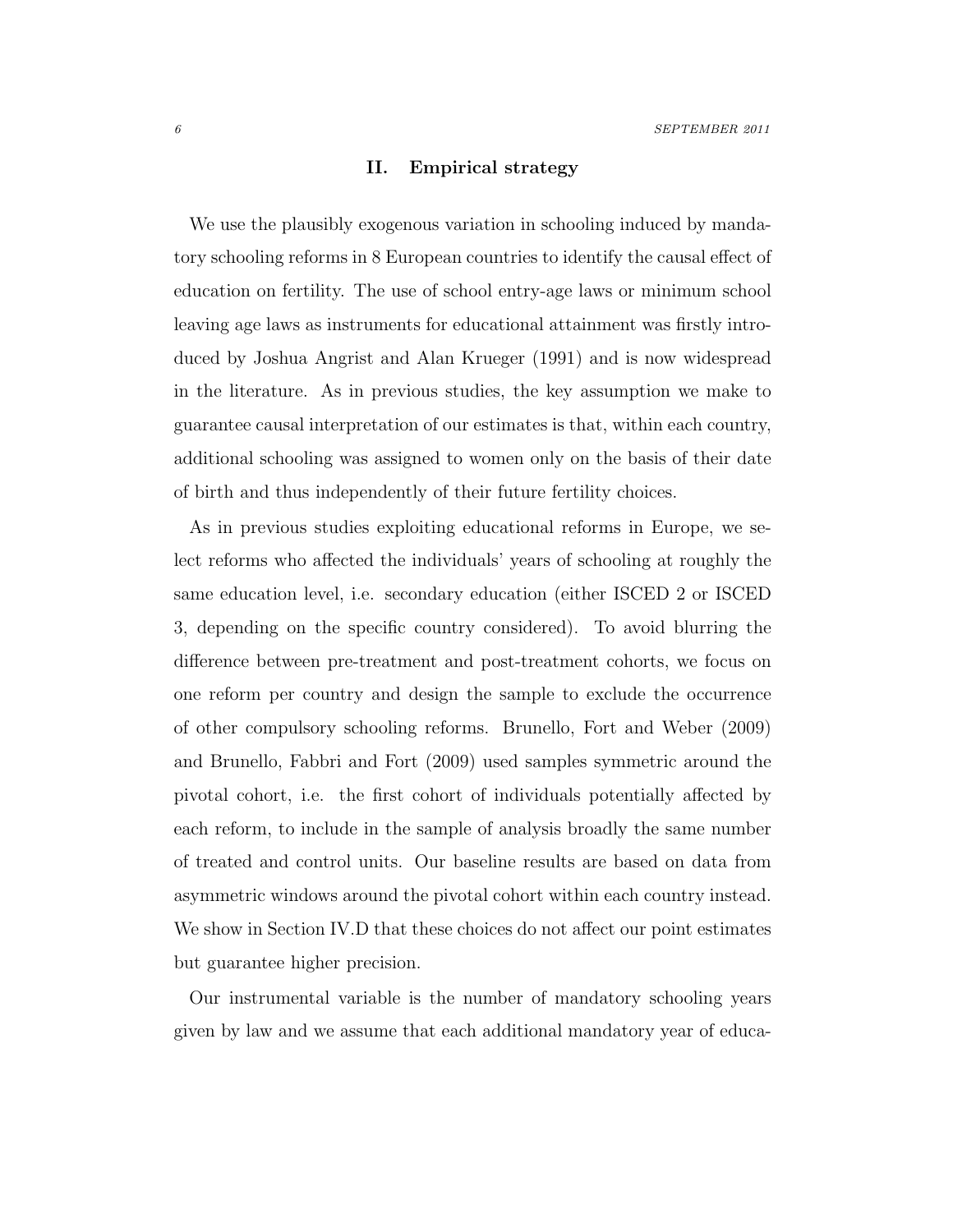tion exerted the same effect on the actual number of years of schooling in all the countries included in the study.<sup>[3](#page-6-0)</sup> This variable exhibits variation over cohorts within each country and across countries for any given cohort. The variability over both cohorts and countries allows us to control for country specific fixed effects as well as cohort fixed effects, which we assume invariant across countries, while we capture the trends in fertility across cohorts with country-specific polynomials. We estimate equations [\(1\)](#page-6-1) and [\(2\)](#page-6-2)

(1) 
$$
Y_{ick} = \beta_0 + \beta_1 E du_{ick} + \beta_2 \mathbf{X}_{ick} + \beta_3 \text{Country}_c + \beta_4 \text{Cohort}_k + \beta_5 \text{Country} trend_{ck} + \epsilon_{ick}
$$

(2) 
$$
Edu_{ick} = \alpha_0 + \alpha_1 \text{Complexs} \text{ or } y_{ck} + \alpha_2 \mathbf{X}_{ick} + \alpha_3 \text{Country}_c + \alpha_4 \text{Cohort}_k + \alpha_5 \text{Country} \text{ trend}_{ck} + \nu_{ick}
$$

where  $Y_{ick}$  is the dependent variable capturing fertility or marriage behavior of individual i in country c of birth cohort k;  $Edu_{ick}$  is the number of years in education;  $\mathbf{X}_{ick}$  is a vector of some control variables<sup>[4](#page-6-3)</sup>; Country<sub>c</sub> and  $Cohort_k$  refer to country and cohort-fixed effects and  $Country trend_{ck}$  captures country-specific linear or quadratic trends in cohorts. Since  $\epsilon_{ick}$  might be correlated with education, we estimate equation [\(1\)](#page-6-1) with 2SLS, instrumenting education with  $Computsory_{ck}$ , the mandatory years of schooling in the respective country and cohort. Equation [\(2\)](#page-6-2) is the so-called first stage equation.

<span id="page-7-0"></span>We are able to account for smooth trends in education and fertility using

<sup>3</sup>[Brunello, Fort and Weber \(2009\)](#page-33-3) discuss why this is a plausible assumption (see Table B.2 in the Technical Appendix).

<sup>&</sup>lt;sup>4</sup>An indicator for whether the individual is foreign born, whether there was a proxy respondent used for the interview and indicators for interview-year.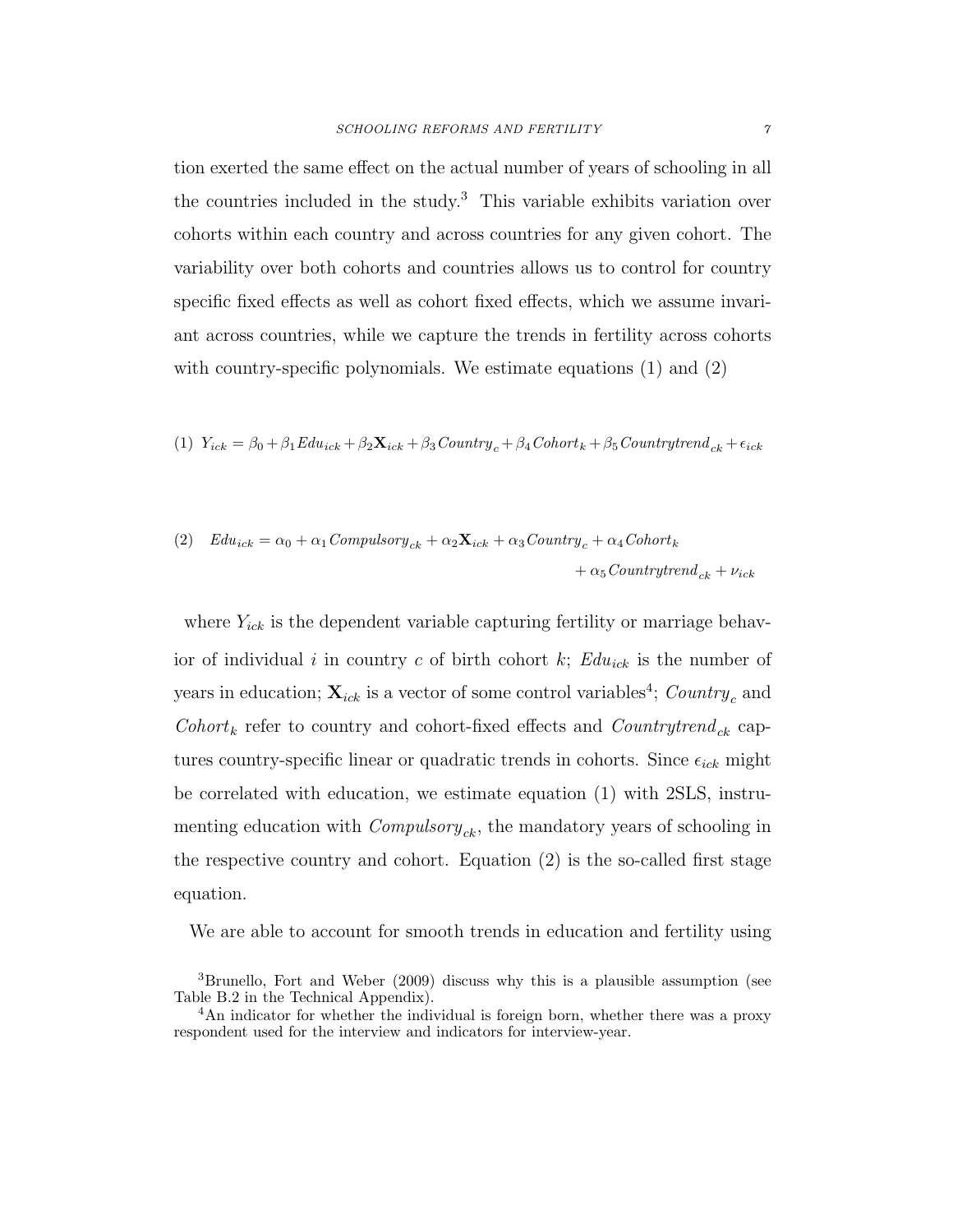<span id="page-8-0"></span>country-specific polynomial trends. These trends account for all the societal changes that either evolve slowly over time (like attitudes) or change at once (eg. the introduction of the pill or changes in divorce laws) but exert an influence on all women regardless of their cohort and age. Indeed, our identifying strategy relies on changes affecting cohorts differently before and after the change (i.e. the schooling reform) whereas other societal changes do never affect cohorts differently to a large extent and should be well captured by our country-specific polynomial time trends. Furthermore, our identifying assumptions become more plausible when the width of the window around the pivotal cohort is small, i.e. when the comparison between individuals assigned to the new mandatory schooling obligations and individuals not assigned to the new regulations is local. Thus, we replicate our estimates using individuals born up to 10 years before/after the pivotal cohort, up to 7 years and up to 5 years and find no substantial change in the results.

Table [1](#page-8-0) lists the countries and reforms we consider, presenting the change in years of education prescribed by the law and the pivotal cohort, i.e. the first cohort potentially affected by the reform. For a short description of each reform and the explanation of the choice of the pivotal cohort see the Appendix.<sup>[5](#page-7-0)</sup>

With some exceptions, the reforms considered prescribed a 1-year increase in school-leaving age and in most countries, the reforms affected the educa-

<span id="page-8-1"></span><sup>5</sup>We use different reforms with respect to [Brunello, Fort and Weber \(2009\)](#page-33-3) and [Brunello, Fabbri and Fort \(2009\)](#page-33-4) for Denmark, Netherlands because of data restrictions: we cannot include the most recent reforms, otherwise we would not observe the treated individuals in our 50+ sample. As a result, while we are able to include the Czech Republic and England, who were not included in [Brunello, Fort and Weber \(2009\)](#page-33-3), we are forced to exclude some other countries (Belgium, Finland, Greece, Ireland, Portugal, Spain and Sweden).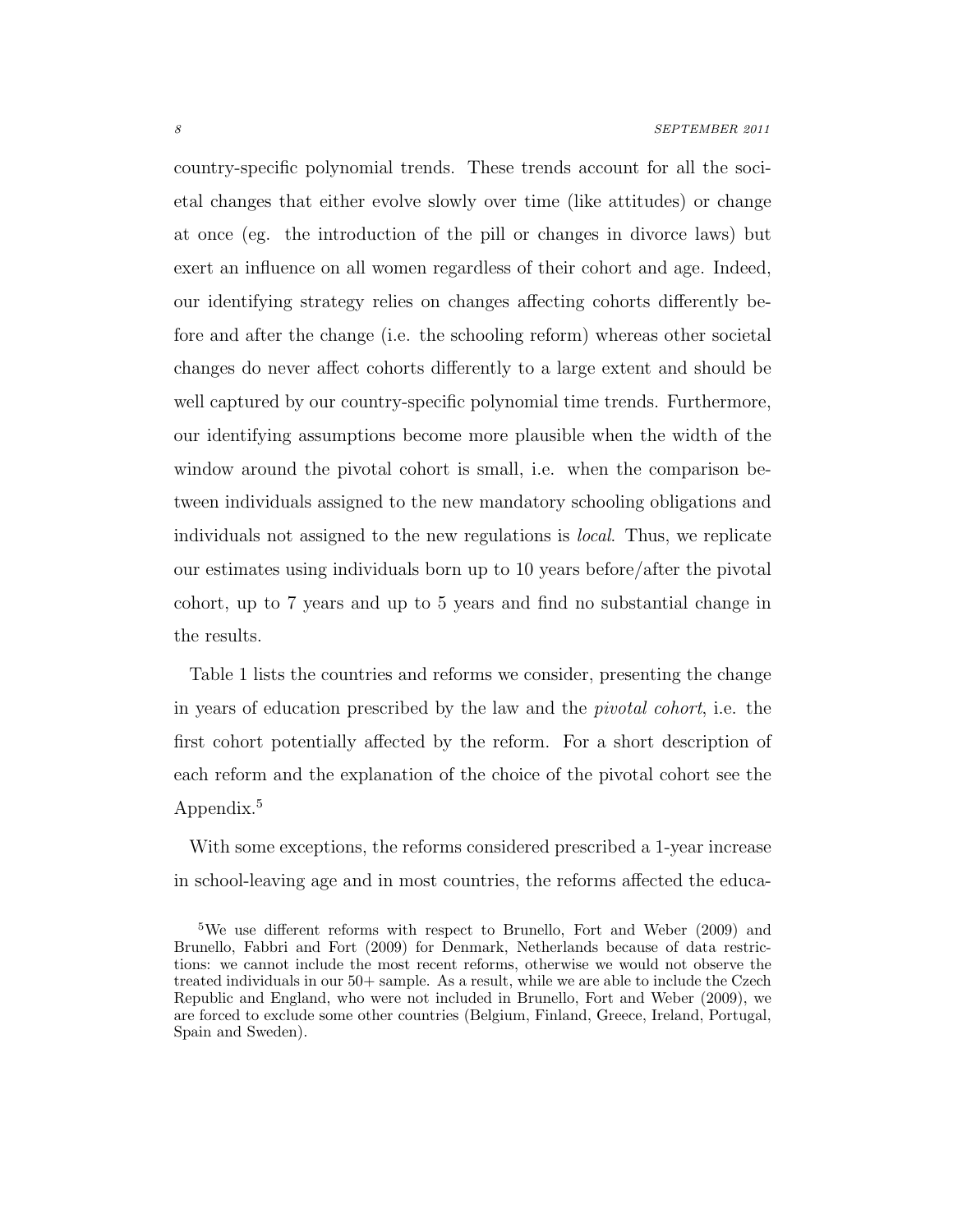tional attainment of individuals born after World War II.

| Country                     | Reform  | Schooling         | Pivotal Cohort |
|-----------------------------|---------|-------------------|----------------|
| Austria.                    | 1962/66 | 8 to 9            | 1951           |
| Czech Republic              | 1948    | 8 to 9            | 1934           |
| Denmark                     | 1958    | 4 to 7            | 1947           |
| England                     | 1947    | 9 to 10           | 1933           |
| France                      | 1959/67 | 8 to 10           | 1953           |
| Germany:                    |         |                   |                |
| Northrhine-Westphalia       | 1967    | 8 to 9            | 1953           |
| Hesse                       | 1967    | 8 to 9            | 1953           |
| <i>Rhineland-Palatinate</i> | 1967    | 8 to 9            | 1953           |
| Baden-Wuerttemberg          | 1967    | 8 to 9            | 1953           |
| Italy                       | 1963    | $5 \text{ to } 8$ | 1949           |
| Netherlands                 | 1942    | 7 to 8            | 1929           |

Table 1—Compulsory schooling reforms in Europe

# A. Data

We pool data on women from the first two waves of the Survey on Health, Ageing and Retirement in Europe (SHARE) and the second wave (interviews in 2004/05) of the English Longitudinal Study of Ageing (ELSA). [6](#page-8-1) As for SHARE, we use the second wave information for longitudinal individuals (interviews in 2006/07) and for those with missing information in wave 2, we use data from the interview in 2004/05 (wave 1). We also include records of individuals only interviewed in 2004/05 and for individuals only interviewed in 2006/07. The longitudinal individuals represent roughly 46 percent of the overall SHARE sample, nearly 36 percent are observed in wave 2 only and for 18 percent of records we use information from wave 1.

We use only records of females aged 50 or above who were born in the

<span id="page-9-0"></span><sup>6</sup>Previous studies using a similar strategy covered a slightly larger number of countries by using data from the first wave of SHARE in combination with other sources (European Community Household Panel, International Social Survey Program, German Socio Economic Panel). However, those additional data sources would not allow us to measure cohort fertility in a consistent way across countries as SHARE and ELSA do.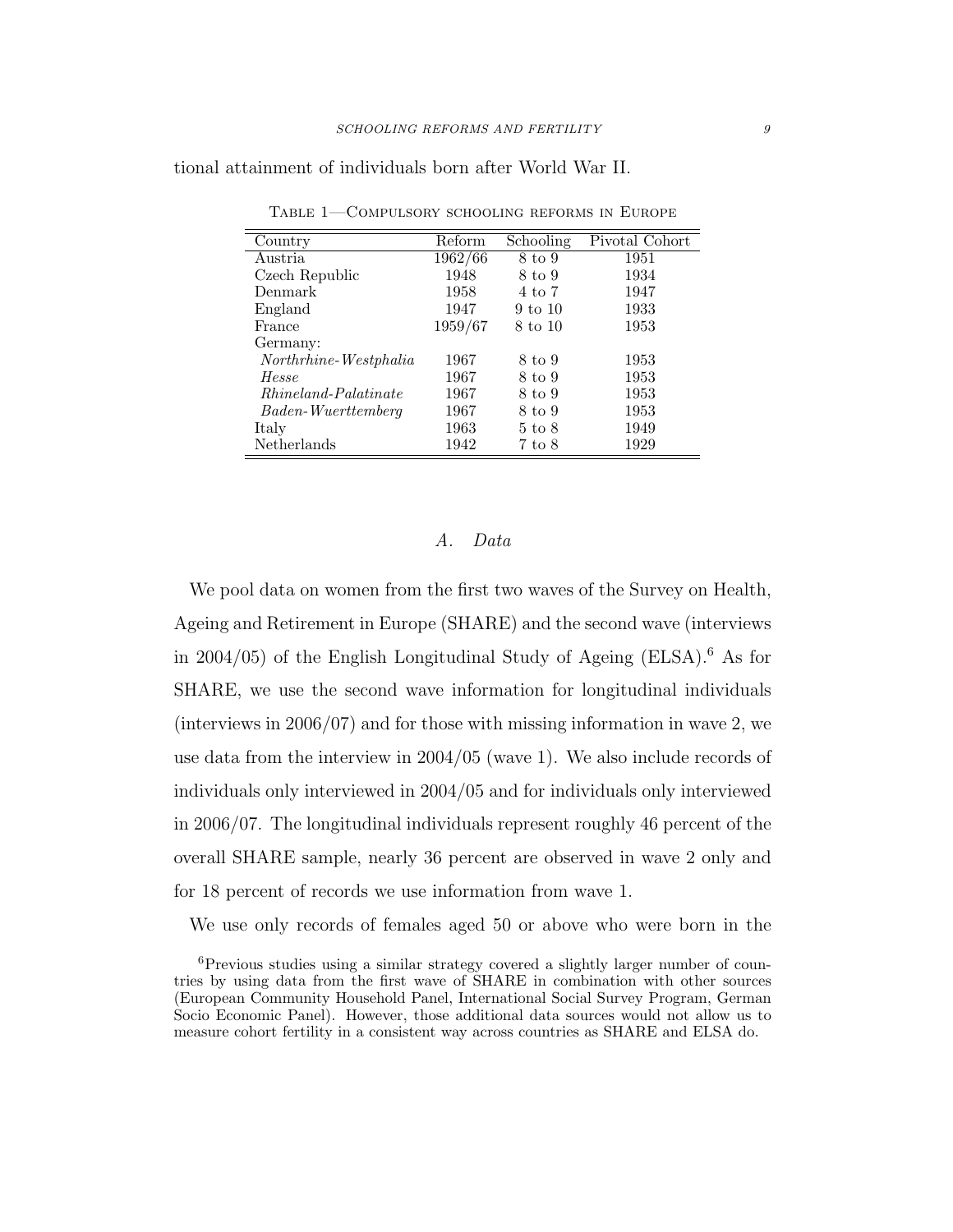country of residence or migrated before the age of 5 to ensure that they went to school in the host country at least at the early stages of their school career, i.e. when they were eligible for the changes induced by the reforms.[7](#page-9-0) From this dataset, we extract women born up to 10 years before/after the pivotal cohort so that the final sample for the baseline regressions includes a total of 6728 observations.

We measure education as years of education. As dependent variable we consider measures of completed fertility as well as whether the woman was ever married. It is important to highlight that we consider cohort measures of these phenomena and not period measures. Period measures of fertility are generally based on cross-section data and measure current fertility, giving up-to-date information on levels. However, most of these measures are affected by distortions due to changes in the timing of events (marriage, births), the so-called tempo-effects. As a consequence, the period-measures are quite misleading estimates of the long-run fertility of a given population. The cohort measures of fertility are mainly based on longitudinal or retrospective data. Their main advantage is that individuals belonging to the same cohort experience events (marriage, births) in the same socio-economic conditions (say, an economic boom or a recession period, a war, dramatic changes in laws, and so on); therefore those measures are not distorted by transient effects. As our measure for completed fertility of women we use the number of biological children. Our data are censored at four but we highlight that only a minority of women  $(4.75$  percent) had more than 4 children in total (including non-biological ones), because the survey gives

<span id="page-10-0"></span><sup>7</sup>We exclude records with missing information of key variables, i.e. no information on the level of education attained, no information on the number of children. We also exclude records of women whose age at birth of the first biological child was below 15 or above 45.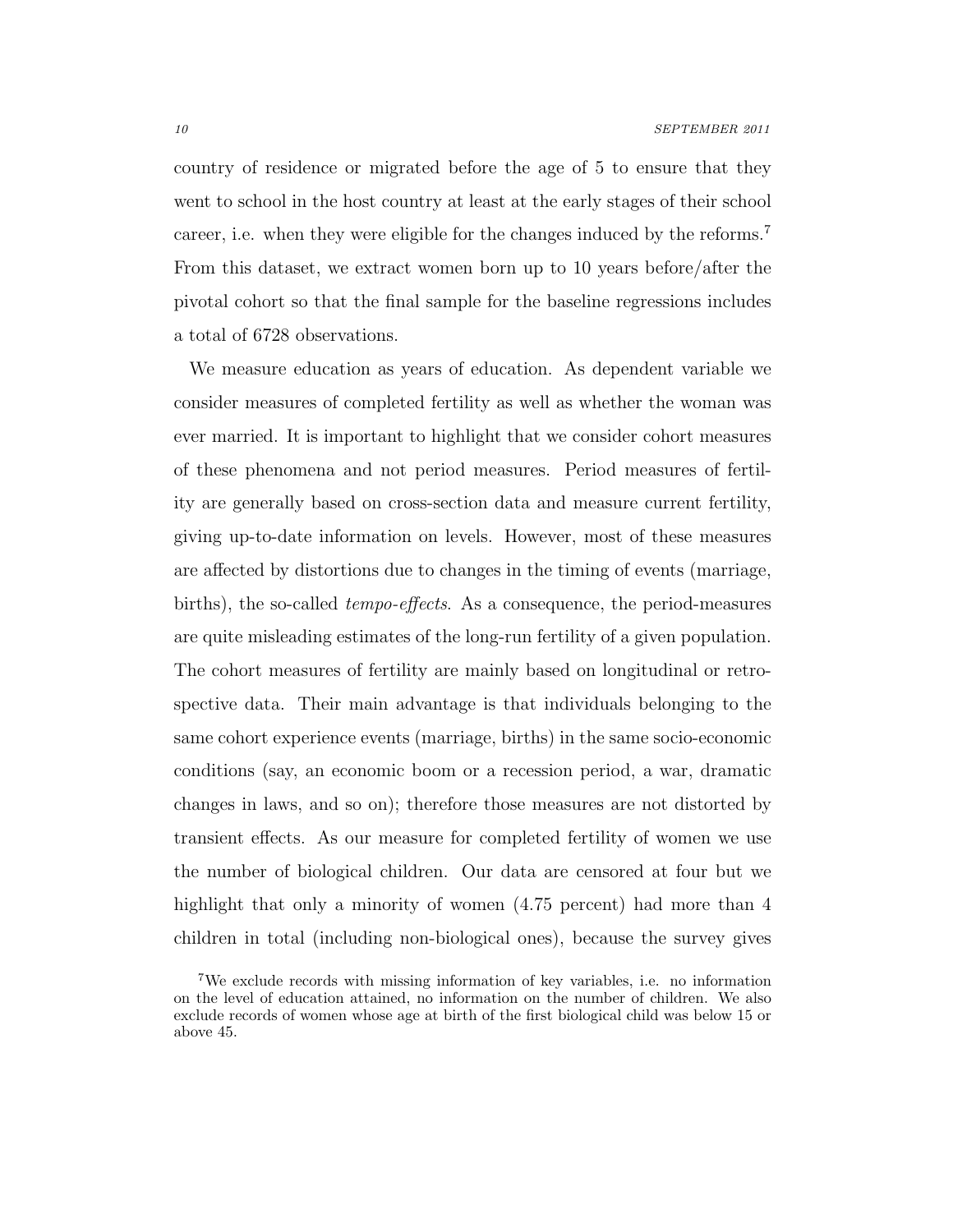<span id="page-11-0"></span>exact information only for the first four children. We control for this censoring in the section [IV.C.](#page-24-0) The available retrospective information allows us to construct cohort measures of fertility for women who are aged at least 50, i.e. women who have completed their fertile lifespan.

Table [2](#page-11-0) reports descriptive statistics on key variables in the sample used for the baseline estimations in the paper. The average number of biological children per woman in the sample is slightly below replacement level (i.e. 2), it is at replacement level for a few countries and its highest in the Netherlands (2.4 children per woman on average), where also the average age of the respondents is highest.<sup>[8](#page-10-0)</sup> Since this variable is censored at 4, we report also the total number of children per woman, including step-children, adopted children, foster children and the children of the current spouses. This variable is slightly higher, 2.1 on average. The third column of the table shows the proportion of women without biological children, ranging from about 9 percent in Denmark to almost 18 percent in Germany. The average age of women at their first births is about 25, the average years of education around 11 and the average number of compulsory schooling years around 8.

Our measures of the number of children only refer to those children who are still alive at the time of the interview. This could potentially affect our identification strategy if children of women whose education is affected by the reform are more likely to still be alive at the time of the interview. We postpone this discussion to Section [IV.A.](#page-20-0)

<sup>&</sup>lt;sup>8</sup> Note that due to our sampling windows  $(+10/-10)$  cohorts around the reforms) and the differences in the timing of the reforms, a comparison of variable means across countries is not meaningful.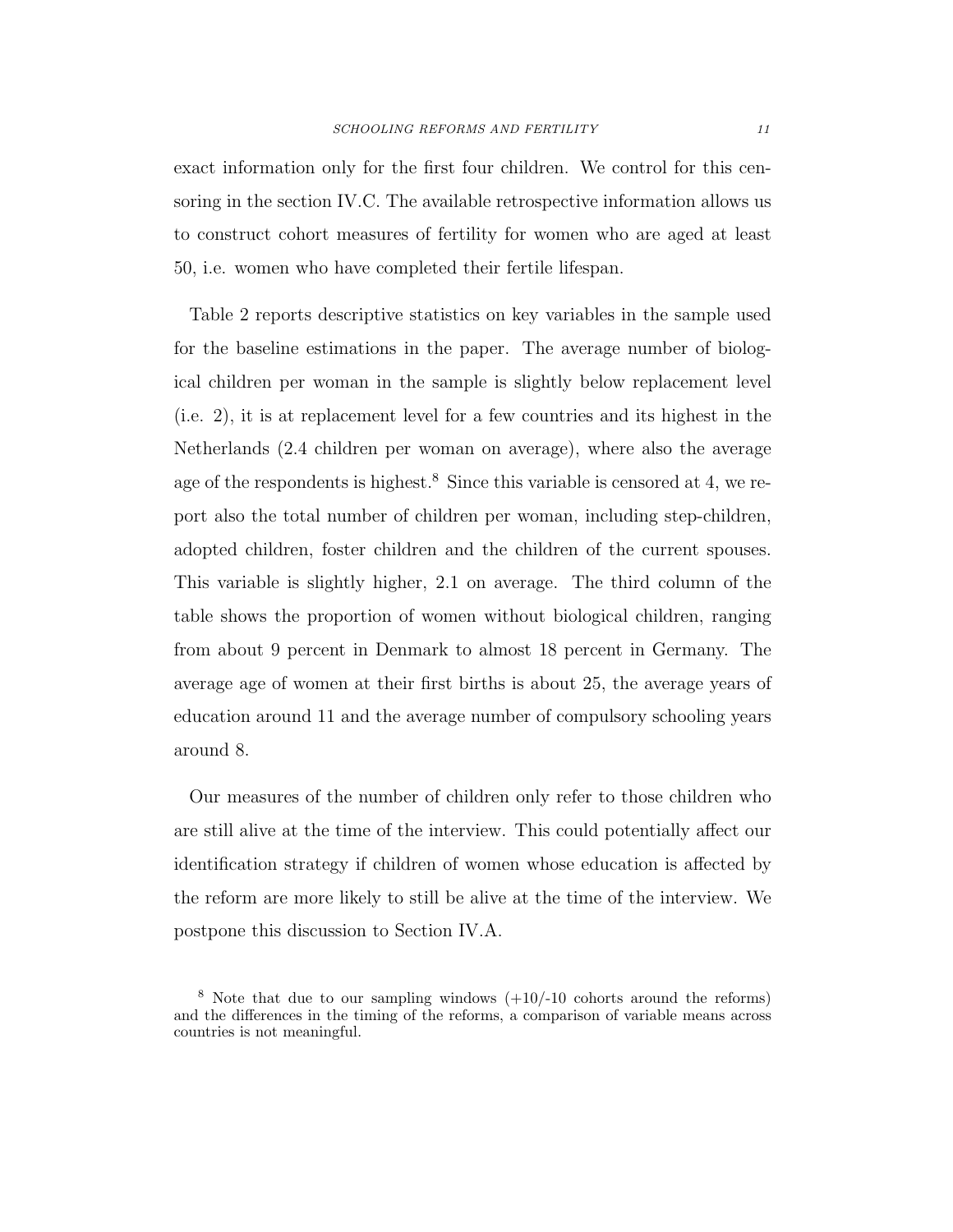|                    | Number of children                   |     | Proportion             | Age at      |            | Education  | Age  | Obs   |
|--------------------|--------------------------------------|-----|------------------------|-------------|------------|------------|------|-------|
| Country            | biological <sup><math>a</math></sup> | all | childless <sup>b</sup> | first birth | individual | compulsory |      |       |
| Austria            | $1.8\,$                              | 1.9 | 14.8                   | 23.3        | 10.4       | $8.3\,$    | 58.9 | 425   |
| Czech Republic     | $1.8\,$                              | 2.2 | 8.7                    | 23.5        | 10.4       | 8.4        | 74.7 | 391   |
| Denmark            | 2.0                                  | 2.2 | 9.6                    | 24.1        | 11.9       | 5.7        | 58.9 | 968   |
| England            | $1.9\,$                              | 2.1 | 15.8                   | 25.5        | 10.7       | 9.6        | 70.5 | 2,399 |
| France             | 2.0                                  | 2.1 | 10.2                   | 24.7        | 12.0       | 8.6        | 56.6 | 816   |
| Germany            | $1.6\,$                              | 1.7 | 17.7                   | 25.2        | 13.2       | 8.2        | 56.6 | 350   |
| Italy              | $1.9\,$                              | 2.0 | 11.5                   | 24.9        | 8.2        | 6.1        | 59.3 | 1,109 |
| <b>Netherlands</b> | 2.4                                  | 2.7 | 12.6                   | 27.0        | 9.2        | 7.4        | 78.2 | 270   |
| All                | 1.9                                  | 2.1 | 13.0                   | 24.9        | 10.7       | 8.0        | 64.4 | 6,728 |

TABLE 2-DESCRIPTIVE STATISTICS

Note: Sample includes one reform per country (see Table [1\)](#page-8-0) and women born up to 10 years before or after the pivotal cohort.

<span id="page-12-0"></span> $a<sup>a</sup>$  the variable is censored: we count up to four biological children;  $b<sup>b</sup>$  this is the fraction of women with no biological children in the sample in percent.

#### III. Results

First, we present our baseline results of the causal impact of schooling on the number of biological kids and childlessness. In section [III.B,](#page-14-0) we discuss the external validity of our estimates and try to characterize the subpopulation of compliers. Furthermore, we discuss possible mechanisms and present additional estimates on potential channels for a transmission of educational impacts on fertility, such as marriage behavior or social status of respective partners.

#### A. Baseline results

<span id="page-12-2"></span><span id="page-12-1"></span>We first look at the effect of the reforms on years of education (first stage) and the outcomes (reduced form parameters). The first stage and the effect of the reforms on the number of biological kids are shown graphically in Figure [1.](#page-12-0) In these graphs cohorts from different countries are normalized with the compulsory schooling reforms, showing cohorts before and after the event, respectively. The graph in the left panel shows the first stage: the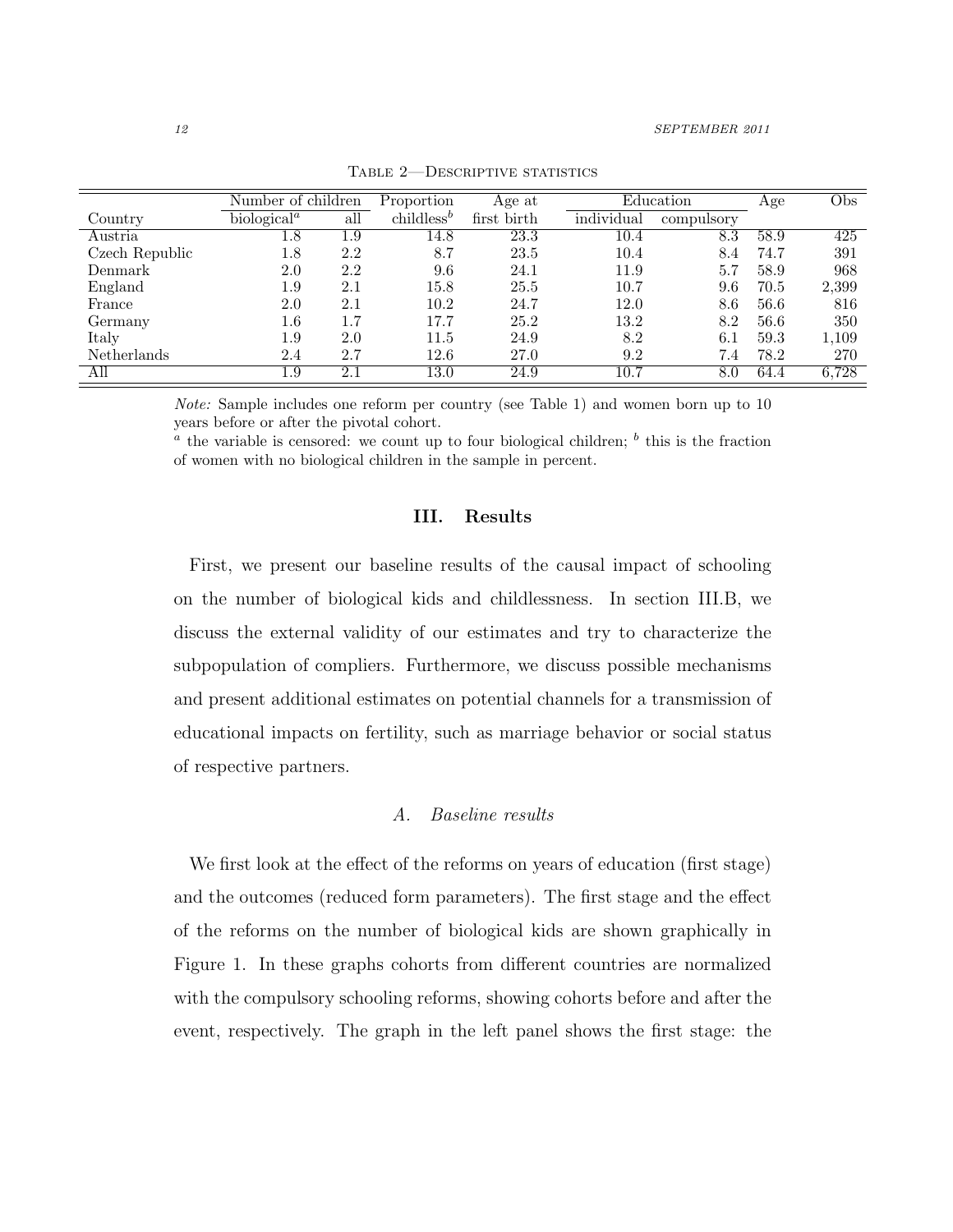

Figure 1. Effect of the reforms on years of education and on the number of biological children

reforms had an impact on years of education: mean years of schooling are higher for cohorts after the reforms. The reduced form graph (right panel) shows the (adjusted) number of biological kids for cohorts before and after the reforms.[9](#page-12-1) The graph shows generally a decrease in fertility, but indicates a small positive jump at the pivotal cohort.

Table [3](#page-14-1) shows the estimated coefficients of education on the number of biological kids and childlessness for three samples as well as for two different specifications of the country-specific trends in cohorts, a linear and a quadratic trend. Sample 10 includes at maximum 10 cohorts before and 10 cohorts after the reform, sample 7 is restricted to 7 and sample 5 to 5 cohorts before and after.[10](#page-12-2) Consistently across samples and specification,

<sup>9</sup>The adjusted number of biological kids is the residual from a regression of the number of biological kids on a set of control variables (foreign born, proxy interview, interview year, cohort, country and country-specific linear trends in cohorts).

 $10\text{In}$  some countries  $10/7/5$  cohorts before and after are not available because the reform was too early or too late for our sampling period or another reform was implemented.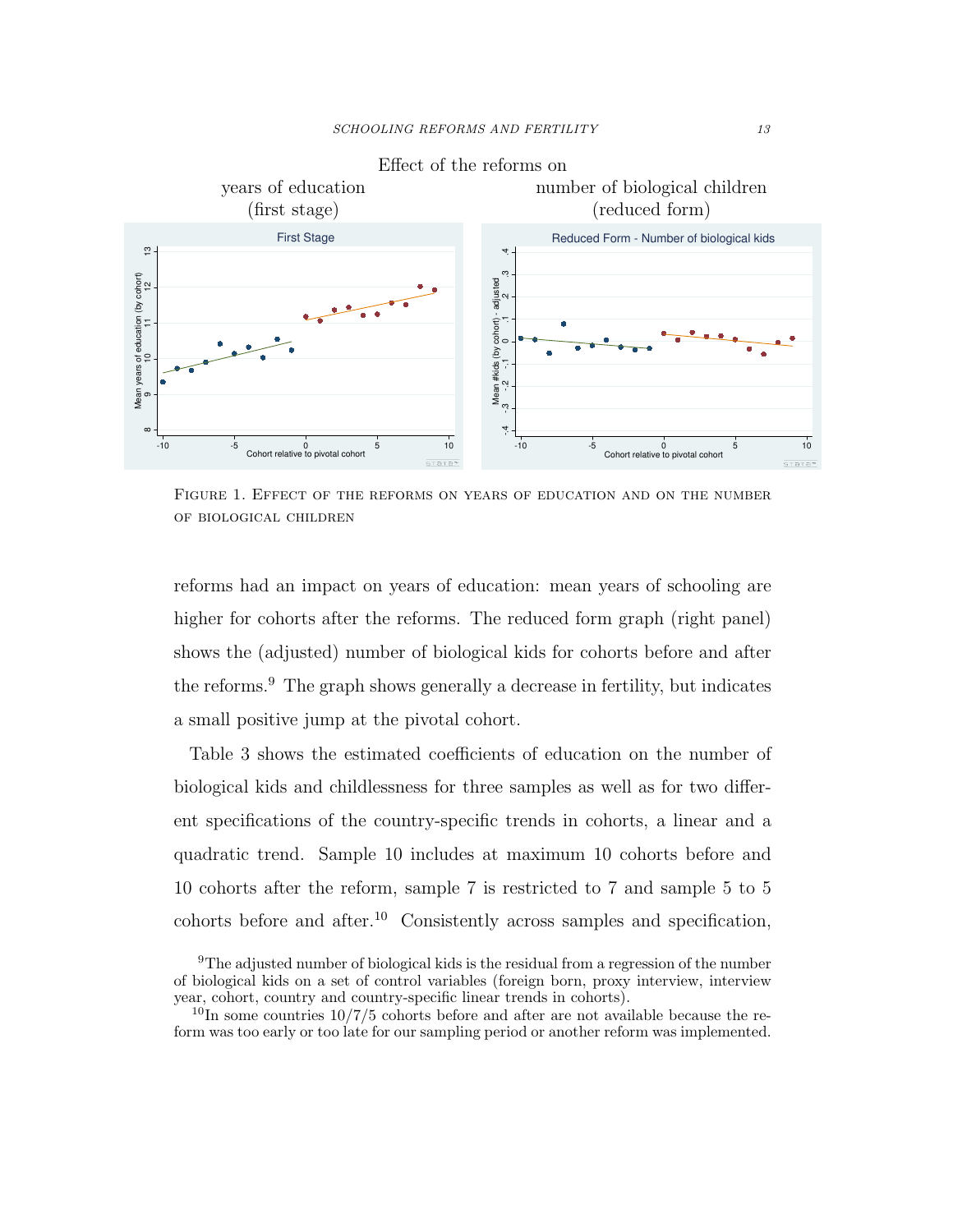<span id="page-14-1"></span>the coefficients of the OLS regressions show the same signs as comparable correlation studies: years of education are negatively correlated with the number of biological kids and positively correlated with childlessness.

Furthermore, Table [3](#page-14-1) reports reduced form estimates and first stage results of our model. The first stage results show that the reforms actually had an effect on schooling, one more year of compulsory education increased schooling by about  $0.2 - 0.3$  years. The magnitudes of these coefficients are similar to other studies using compulsory schooling reforms in Europe [\(Brunello,](#page-33-4) [Fabbri and Fort, 2009;](#page-33-4) [Brunello, Fort and Weber, 2009\)](#page-33-3). The F-statistics of the excluded instrument in the first stage ranges from about 18 to 25 in the specification with the linear country-specific trend, indicating that the instrument is sufficiently correlated with the endogenous variable. The specifications with the quadratic trends - where more variation in school attainment is filtered out - show smaller F-statistics, especially with sample 5. The reduced form estimates confirm the graphical inspection: one year of additional compulsory schooling increases the average number of children by between 0.06 and 0.08 depending on the specification and causes a large reduction in childlessness (by between 1 and 4 percentage points depending on the specification); i.e. nearly up to 30 percent of the childlessness observed in our sample.

<span id="page-14-0"></span>Two-stage least-squares estimates have the same signs as the reduced form leading to an unexpected and interesting result: when we instrument years of education with the number of compulsory schooling years, all coefficients change their signs, i.e. schooling increases fertility. One additional year of schooling raises the number of biological kids a women has by  $0.2 - 0.3$  and decreases childlessness by about  $7.5 - 13$  percentage-points.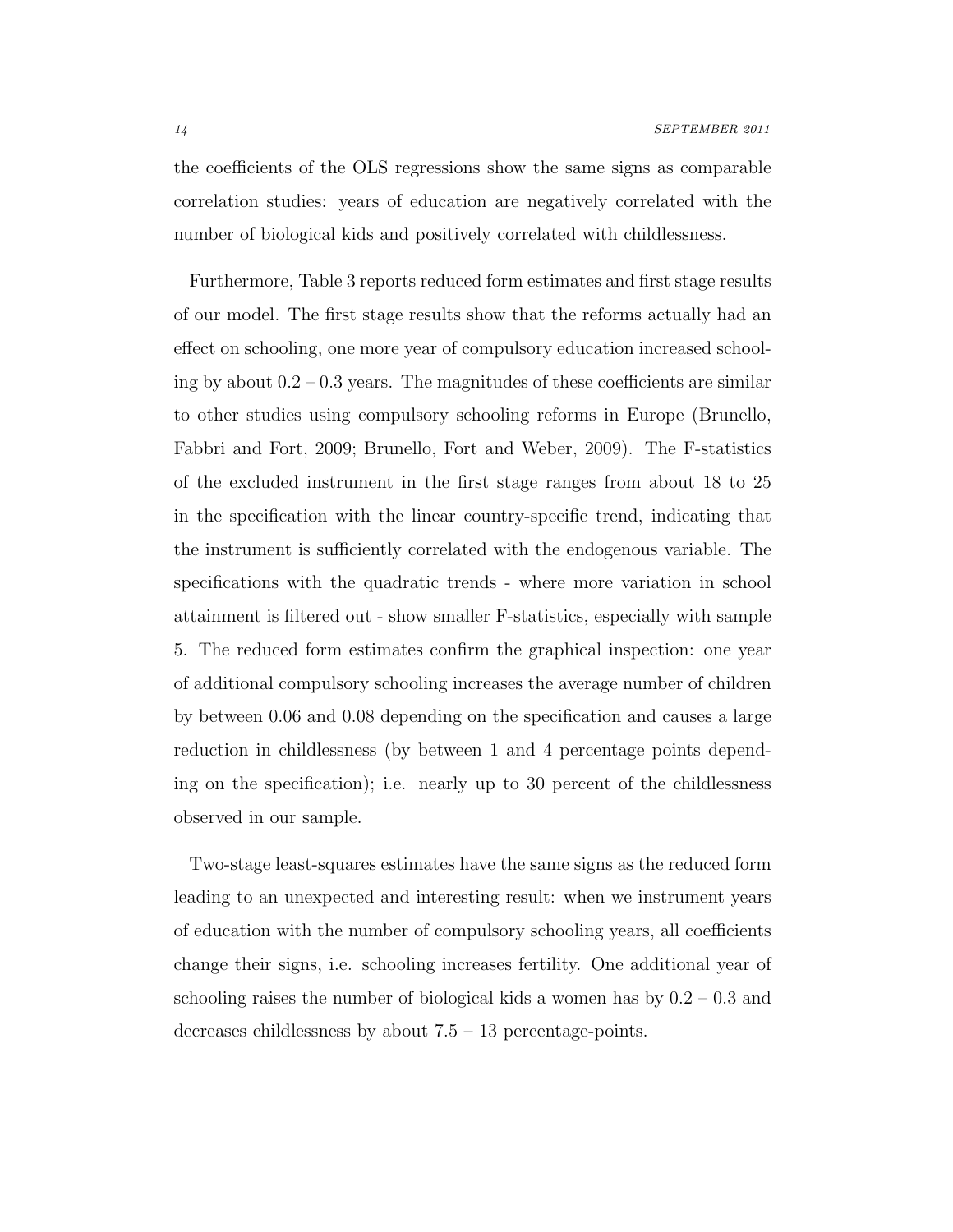|                          |               | Sample 10     |               | Sample 7      | Sample 5      |               |
|--------------------------|---------------|---------------|---------------|---------------|---------------|---------------|
|                          | $l$ -trend    | q-trend       | $l$ -trend    | q-trend       | $l$ -trend    | q-trend       |
| A: $\#$ biological kids  |               |               |               |               |               |               |
| <b>OLS</b>               | $-0.033$      | $-0.033$      | $-0.033$      | $-0.033$      | $-0.031$      | $-0.032$      |
|                          | $(0.005)$ *** | $(0.005)$ *** | $(0.005)$ *** | $(0.005)$ *** | $(0.006)$ *** | $(0.006)$ *** |
| 2SLS                     | 0.205         | 0.284         | 0.312         | 0.294         | 0.188         | 0.311         |
|                          | $(0.075)$ *** | $(0.095)$ *** | $(0.111)$ *** | $(0.134)$ **  | $(0.064)$ *** | $(0.058)$ *** |
| Reduced Form             | 0.064         | 0.078         | 0.083         | 0.068         | 0.064         | 0.056         |
|                          | $(0.018)$ *** | $(0.019)$ *** | $(0.021)$ *** | $(0.021)$ *** | $(0.021)$ *** | $(0.024)$ **  |
| <b>B</b> : Childlessness |               |               |               |               |               |               |
| <b>OLS</b>               | 0.007         | 0.007         | 0.007         | 0.007         | 0.006         | 0.006         |
|                          | $(0.002)$ *** | $(0.002)$ *** | $(0.002)$ *** | $(0.002)$ *** | $(0.002)$ *** | $(0.002)$ *** |
| 2SLS                     | $-0.075$      | $-0.127$      | $-0.137$      | $-0.121$      | $-0.090$      | $-0.137$      |
|                          | $(0.025)$ *** | $(0.039)$ *** | $(0.039)$ *** | $(0.051)$ **  | $(0.025)$ *** | $(0.024)$ *** |
| Reduced Form             | $-0.023$      | $-0.035$      | $-0.036$      | $-0.028$      | $-0.031$      | $-0.012$      |
|                          | $(0.006)$ *** | $(0.007)$ *** | $(0.007)$ *** | $(0.009)$ *** | $(0.008)$ *** | (0.010)       |
| First Stage              | 0.312         | 0.274         | 0.265         | 0.230         | 0.341         | 0.180         |
|                          | $(0.065)$ *** | $(0.070)$ *** | $(0.063)$ *** | $(0.087)$ *** | $(0.068)$ *** | (0.111)       |
| <b>F</b> -Statistics     | 23.34         | 15.20         | 17.92         | 6.93          | 24.95         | 2.63          |
| Observations             | 6,728         | 6,728         | 5,118         | 5,118         | 3.923         | 3.923         |

Table 3—Baseline results

Note: Each coefficient represents a separate linear regression. Country-fixed effects, cohort-fixed effects, country-specific trends in birth cohorts (linear and quadratic), indicators for interview year, foreign born and proxy interview are included in all regressions. Heteroscedasticity and cluster-robust standard errors in parentheses (clusters are countrycohorts). \*\*\*, \*\* and \* indicate statistical significance at the 1-percent, 5-percent and 10-percent level.

As shown in Table [3,](#page-14-1) the main results are very robust across the different specifications - with respect to sampling and trend specifications.

### <span id="page-15-0"></span>B. Interpretation and Mechanisms

<span id="page-15-1"></span>We observe a positive causal relationship between education and fertility. On average, one year of education increases the number of biological kids by about 0.27 and reduces childlessness by about 11 percentage-points. These coefficients are large in magnitude and amount to about 14 percent and 85 percent of the dependent variable. We interpret these results as Local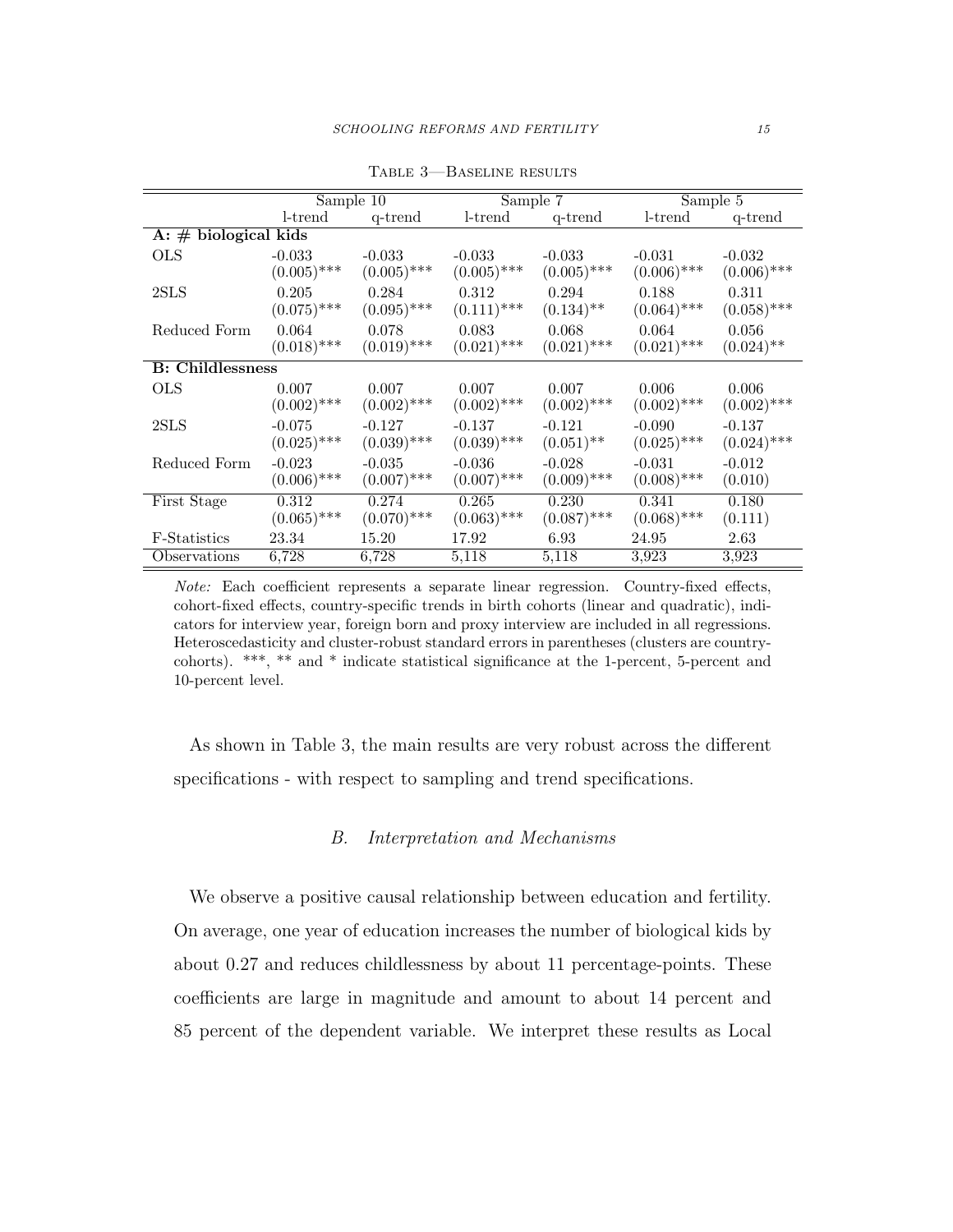Average Treatment Effects, i.e. the effect of education on fertility for those who changed their schooling attainment because they were affected by the reforms (compliers). Since we are analyzing compulsory schooling reforms, our estimates might apply for those at the bottom of the education distribution. Figure [2](#page-15-0) shows the distribution of years of education for our full sample three cohorts before and three cohort after the respective reforms. The graph shows that the reforms had the largest effects for those with few years of education.<sup>[11](#page-15-1)</sup>



Figure 2. Education distribution before and after

Though it is not possible to identify compliers using observed data, since they are defined by means of counterfactual outcomes, we can characterize the population of compliers with respect to some interesting pre-treatment variables, as first suggested by [Angrist \(2004\)](#page-32-7). The compliers population can be easily characterized by exploiting Bayes theorem (see [Angrist \(2004\)](#page-32-7) for the details) when both the treatment (education) and the instrument

<span id="page-16-0"></span><sup>11</sup>[Brunello, Fort and Weber \(2009\)](#page-33-3) show that this is true using quantile regressions.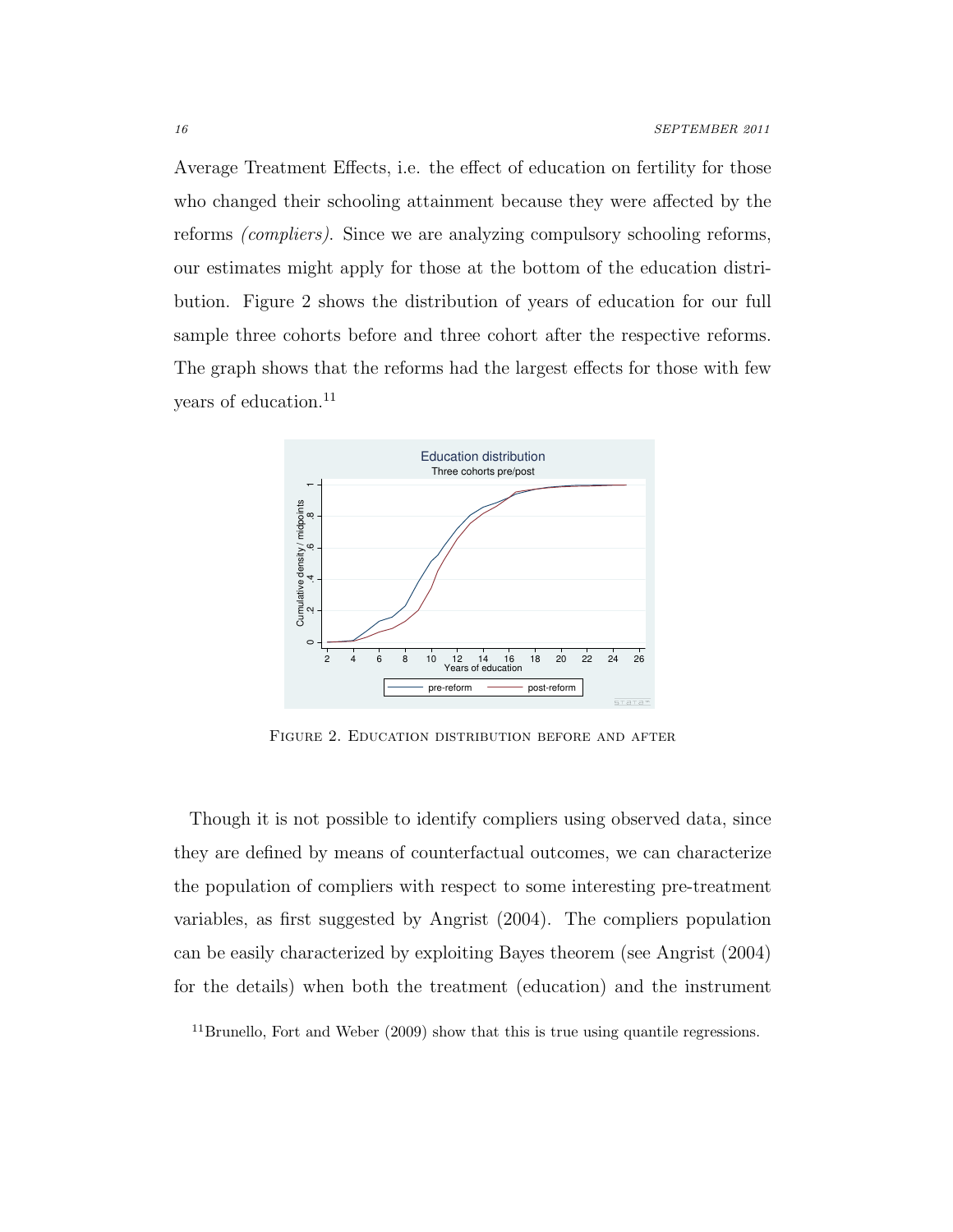(compulsory schooling) are binary variables. The extension of the result to continuous or discrete variables is not trivial, thus, we re-coded our treatment and instrument as binary.[12](#page-16-0) Both surveys, SHARE and ELSA, include retrospective information about the respondent's histories. We select pretreatment variables that are similarly reported in the two surveys and can be considered as proxies for family attitudes and/or parental background, namely: (i) a binary indicator of whether the individual had few books (between 0 and 10) at home when aged 10; (ii) a binary indicator taking the value 1 if the individual has more (alive) siblings with respect to the country median (nearly 2 in almost all countries), 0 otherwise and (iii) a binary indicator taking the value 1 if the individual used to live in a large household, i.e. an household with more persons with respect to the country median in the sample, when aged 10.

We find that, with respect to the sample average, compliers tend to be: (i) 60 percent more likely to have had few books at home when aged 10; (ii) 97 percent more likely to have an above median number of siblings alive and iii) 86 percent more likely to come from large (i.e. above median) households. We interpret these results as suggestive evidence that compliers tend to have a poorer background and be more family oriented with respect to the average individual in the sample.

If the causal effect of education on fertility is positive, why are those variables negatively correlated in OLS regressions? One explanation is, that

<span id="page-17-0"></span><sup>&</sup>lt;sup>12</sup>The treatment is a binary indicator taking the value 1 if the individual's actual years of education are equal or exceed the post-reform number of mandatory schooling years and 0 otherwise. The instrument is a binary indicator taking the value 1 for post-reform cohorts and 0 otherwise. For this exercise, we consider only countries for which the new mandatory schooling prescribed a one-year increase, so that the instrument coefficient has the same interpretation in all countries. The first stage on this sub-sample is smaller compared to our baseline results, but still statistically significant at 10 percent level.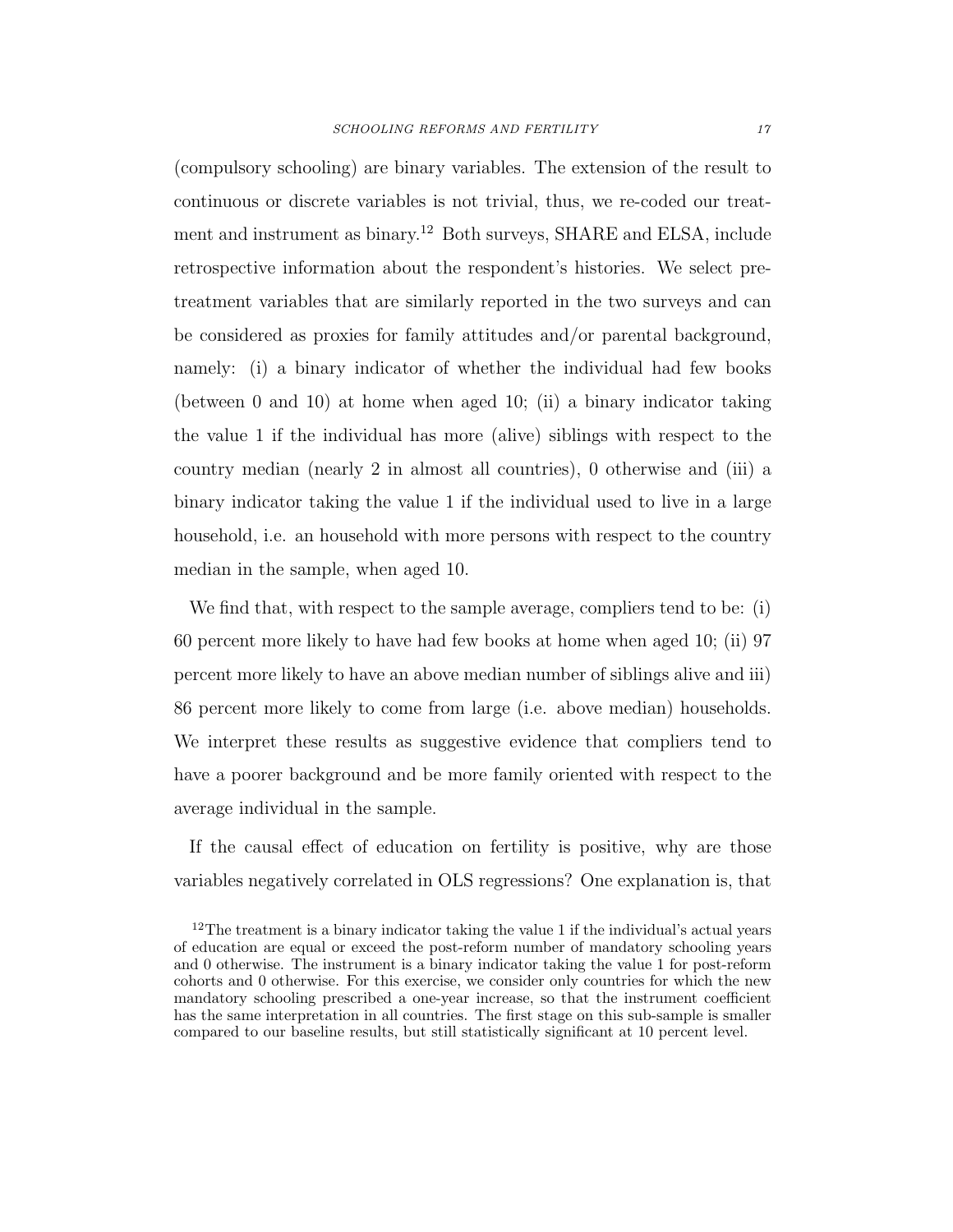<span id="page-18-0"></span>the OLS results are biased downwards because of an omitted variables bias. Assume the true econometric model to be

(3) 
$$
Fertility_{ick} = \gamma_0 + \gamma_1 Edu_{ick} + \gamma_2 Family_{ick} + \dots + \epsilon_{ick},
$$

with Family capturing positive general attitudes towards the family or preferences for having children ( $\gamma_1 > 0$  and  $\gamma_2 > 0$ ). This variable will be positively related to fertility, but might be negatively related to years of education  $(COV(Edu, Family) < 0)$  because women often have to decide between being family or career-oriented. If this variable is omitted from the regression and sufficiently correlated with education, the OLS coefficient on education will be biased downwards.<sup>[13](#page-17-0)</sup>

As described above, one possible channel why education may influence fertility is marriage behavior. We investigate whether education is related to the probability and the stability of marriage.

The upper panel of Table [4](#page-18-0) shows the OLS and the 2SLS coefficients on marriage behavior. The OLS model exhibits that education is negatively correlated with an indicator variable of ever being married and positively related to being separated or divorced. When taking care of the endogeneity of education again using compulsory schooling laws, all coefficients change their signs. One additional year of education increases the likelihood that a women got married by 6 percentage-points on average (6.3 percent). The 2SLS estimates on separation/divorce are less precisely estimated in

<sup>&</sup>lt;sup>13</sup>Normalize family orientation between  $0$  (no family orientation) and 1 (highest family orientation). If  $\gamma_2 = 1$ , then women with the highest level family-orientation have one child more than those with the lowest level family-orientation. In that case, a slope coefficient of 0.247 from the regression of family orientation on years of schooling (in the sample 10 model with linear trend) would explain the difference between the OLS and the IV model.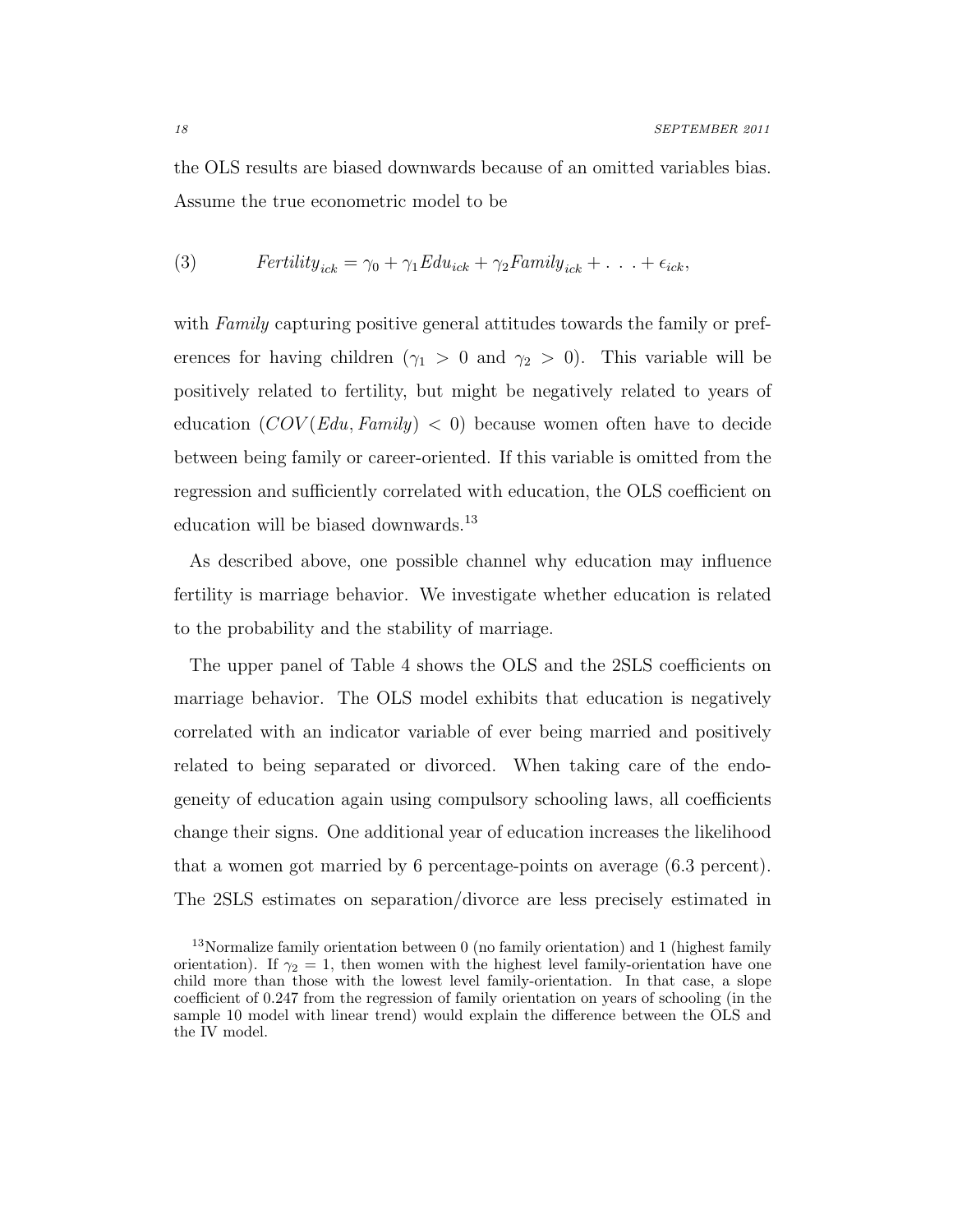|                               | Sample $10$   |               | Sample 7      |               | Sample 5      |               |
|-------------------------------|---------------|---------------|---------------|---------------|---------------|---------------|
|                               | l-trend       | q-trend       | l-trend       | q-trend       | l-trend       | q-trend       |
| A: Marriage outcomes          |               |               |               |               |               |               |
| Ever married                  |               |               |               |               |               |               |
| <b>OLS</b>                    | $-0.005$      | $-0.004$      | $-0.005$      | $-0.005$      | $-0.004$      | $-0.004$      |
|                               | $(0.001)$ *** | $(0.001)$ *** | $(0.001)$ *** | $(0.001)$ *** | $(0.001)$ *** | $(0.001)$ *** |
| $2{\rm SLS}$                  | 0.037         | 0.062         | 0.054         | 0.082         | 0.057         | 0.086         |
|                               | $(0.017)$ **  | $(0.026)$ **  | $(0.022)$ **  | $(0.041)$ **  | $(0.020)$ *** | $(0.018)$ *** |
| Separated/divorced            |               |               |               |               |               |               |
| <b>OLS</b>                    | 0.003         | 0.003         | 0.002         | 0.002         | 0.002         | 0.002         |
|                               | $(0.001)$ **  | $(0.001)^*$   | (0.002)       | (0.002)       | (0.002)       | (0.002)       |
| 2SLS                          | $-0.053$      | $-0.056$      | $-0.057$      | $-0.077$      | $-0.030$      | $-0.041$      |
|                               | $(0.028)^*$   | $(0.027)$ **  | $(0.030)*$    | (0.055)       | (0.022)       | $(0.016)$ **  |
| Observations                  | 6,718         | 6,718         | 5,108         | 5,108         | 3,916         | 3,916         |
| <b>B:</b> Quality of partner  |               |               |               |               |               |               |
| Years of education of partner |               |               |               |               |               |               |
| <b>OLS</b>                    | 0.612         | 0.613         | 0.611         | 0.610         | 0.605         | 0.603         |
|                               | $(0.020)$ *** | $(0.020)$ *** | $(0.022)$ *** | $(0.022)$ *** | $(0.025)$ *** | $(0.025)$ *** |
| 2SLS                          | 0.532         | 0.821         | 0.613         | 0.629         | 0.648         | 0.594         |
|                               | $(0.257)$ **  | $(0.330)$ **  | $(0.370)^*$   | $(0.360)*$    | $(0.260)$ **  | (0.432)       |
| Observations                  | 3,705         | 3,705         | 2,784         | 2,784         | 2,123         | 2,123         |
| C: Fertility men              |               |               |               |               |               |               |
| $#$ biological kids           |               |               |               |               |               |               |
| <b>OLS</b>                    | 0.002         | 0.002         | 0.001         | 0.000         | 0.001         | 0.000         |
|                               | (0.005)       | (0.005)       | (0.006)       | (0.006)       | (0.006)       | (0.006)       |
| 2SLS                          | 0.013         | 0.102         | 0.076         | 0.235         | 0.172         | $-0.015$      |
|                               | (0.076)       | (0.095)       | (0.087)       | (0.163)       | $(0.091)^*$   | (0.057)       |
| Childlessness                 |               |               |               |               |               |               |
| <b>OLS</b>                    | $-0.004$      | $-0.004$      | $-0.004$      | $-0.004$      | $-0.004$      | $-0.004$      |
|                               | $(0.001)$ **  | $(0.001)$ **  | $(0.002)$ *** | $(0.002)$ **  | $(0.002)$ **  | $(0.002)$ **  |
| 2SLS                          | $-0.017$      | $-0.050$      | $-0.041$      | $-0.061$      | $-0.055$      | $-0.018$      |
|                               | (0.020)       | $(0.024)$ **  | $(0.023)^*$   | $(0.034)^*$   | $(0.018)$ *** | (0.016)       |
| First Stage                   | 0.446         | 0.471         | 0.468         | 0.425         | 0.484         | 0.275         |
|                               | $(0.090)$ *** | $(0.102)$ *** | $(0.098)$ *** | $(0.132)$ *** | $(0.108)$ *** | $(0.118)$ **  |
| F-Statistics                  | 24.57         | 21.48         | 22.60         | 10.35         | 20.09         | 5.453         |
| Observations                  | 5,755         | 5,755         | 4,401         | 4,401         | 3,424         | 3,424         |

Table 4—Mechanisms

Note: Each coefficient represents a separate linear regression. Country-fixed effects, cohort-fixed effects, country-specific trends in birth cohorts (linear and quadratic), indicators for interview year, foreign born and proxy interview are included in all regressions. Heteroscedasticity and cluster-robust standard errors in parentheses (clusters are countrycohorts). \*\*\*, \*\* and \* indicate statistical significance at the 1-percent, 5-percent and 10-percent level.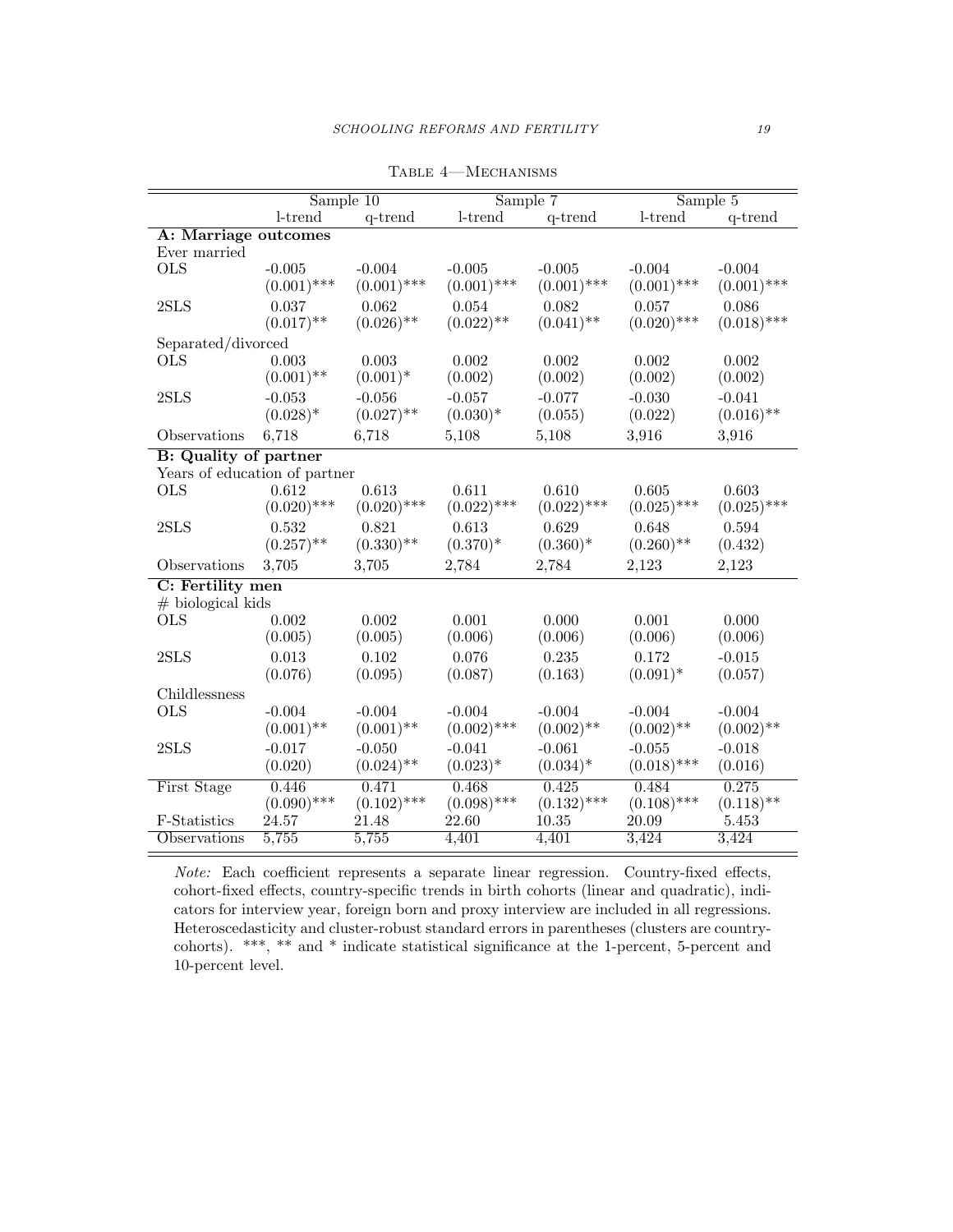the smaller samples but show similar magnitudes. One year of education decreases the likelihood of separation/divorce by 5 percentage-points (50 percent). Both results are in line with our results on fertility, i.e. education improves marriage outcomes, which in turn may increase fertility.

<span id="page-20-0"></span>Next to its effect on the likelihood of marriage, education might improve the quality of the husband. The middle panel in Table [4](#page-18-0) presents an analysis of this channel, based on a restricted sample of females with cohabiting partners. The OLS and 2SLS coefficients of the impact of female education on the years of education of their partners are very similar and amount to about 0.6, indicating a high degree of assortative mating. With respect to fertility, the education of the partner should increase household income and fertility. Note that these conditional effects on the quality of the partner for those who do have a partner are lower bounds to the unconditional effects of increased education on the probability for all women to have a highlyeducated partner, because also the probabilities to get and stay married are higher for those women with higher education. The effects of education on marital outcomes and the quality of a potential partner are very consistent across the board: more education means a higher probability to live with a partner; a partner with higher education, as well.

<span id="page-20-1"></span>While a higher probability to live with a partner will increase fertility, what is the effect of mating partners with higher education? The lower panel in Table [4](#page-18-0) shows a fertility analysis for men in our sample. Our IV estimates for males are typically smaller and less precise as those for females, but are qualitatively similar: we find a positive causal effect of education on the number of children and a negative one on the probability to be childless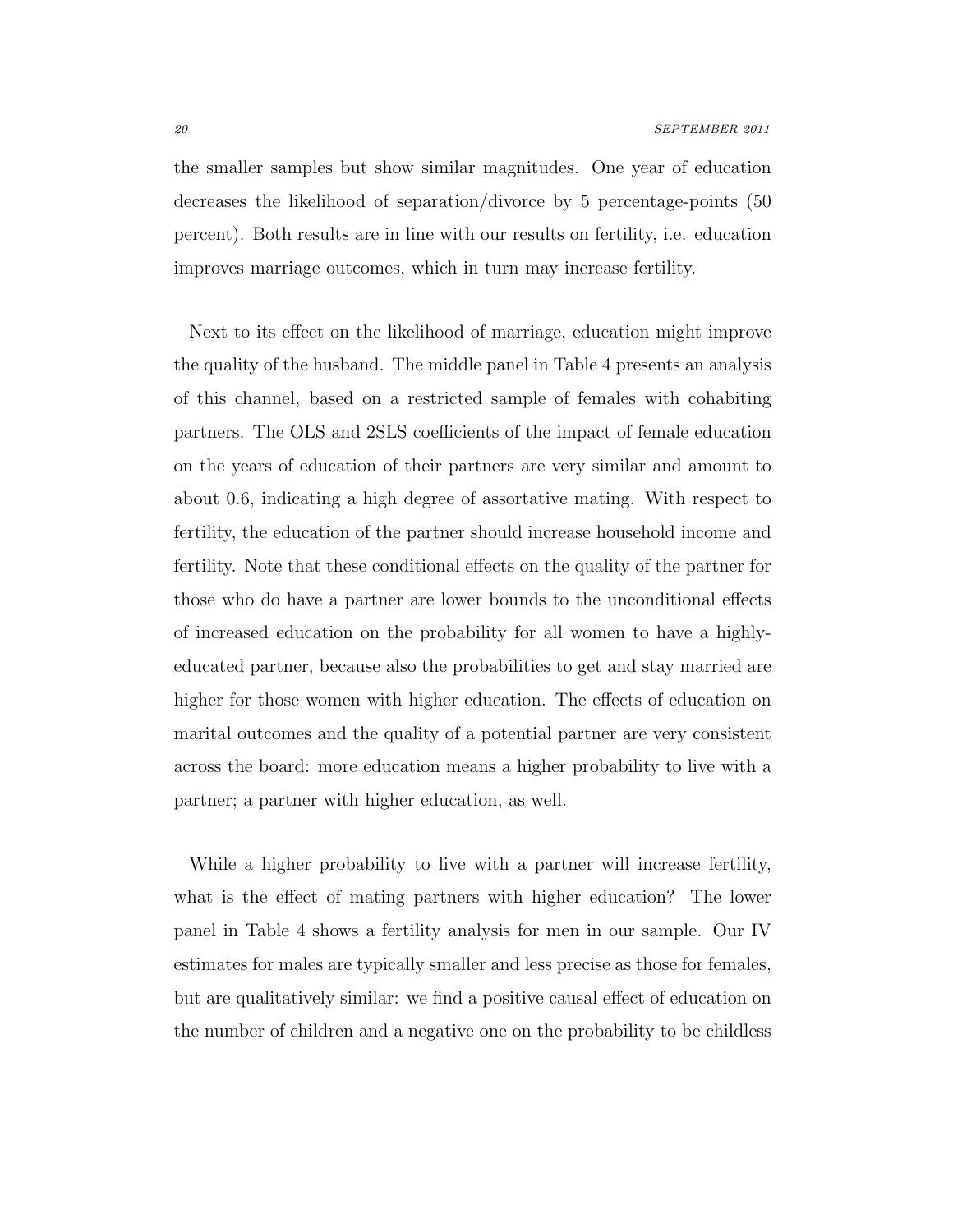as a man.[14](#page-20-1)

#### IV. Sensitivity analysis

This section presents several sensitivity checks and falsification tests. We will show that our estimates are not confounded with any selection biases. In [IV.A,](#page-20-0) we deal with the potential confounder of selective mortality. Furthermore, section [IV.B](#page-23-0) present the robustness of our estimates to placebo reforms. We relax the assumptions on the functional form of the relationship between education and fertility by applying Count-data and Tobit models in [IV.C](#page-24-0) and finally, we investigate the robustness of our estimates with respect to the selected reforms, countries and samples [\(IV.D\)](#page-29-0).

# A. Fertility and mortality

One potential confounder may be selective mortality. The older cohorts in our sample may be positively selected with respect to their health, since these individuals are still alive and able to participate in the SHARE and ELSA interviews. One concern is that these individuals might be selected with respect to fertility as well. If mortality is related to fertility in the way that childless women and women with fewer biological kids live longer, our estimates might reflect these patterns. This would mean that in our

<span id="page-21-0"></span><sup>14</sup>As discussed above, the standard model of labor supply predicts that a higher wage due to more education might increase or decrease fertility, depending on the magnitudes of the substitution and income effects. For those individuals in our sample, born in the first half of the 20th century, one may argue that this is true only for females. Males may have no substitution effect because they did not interrupt their working careers. According to this argumentation, one would expect the 2SLS coefficient to be larger for males than for females. However, several arguments can be made against this back-of-the-envelope comparison: income effects are not necessarily equal across gender, the fertility decision as well as other household-consumption decisions may not be made by the individual but at the couples-level and, an econometric argument, fertility of males might be measured with more error than the fertility of females.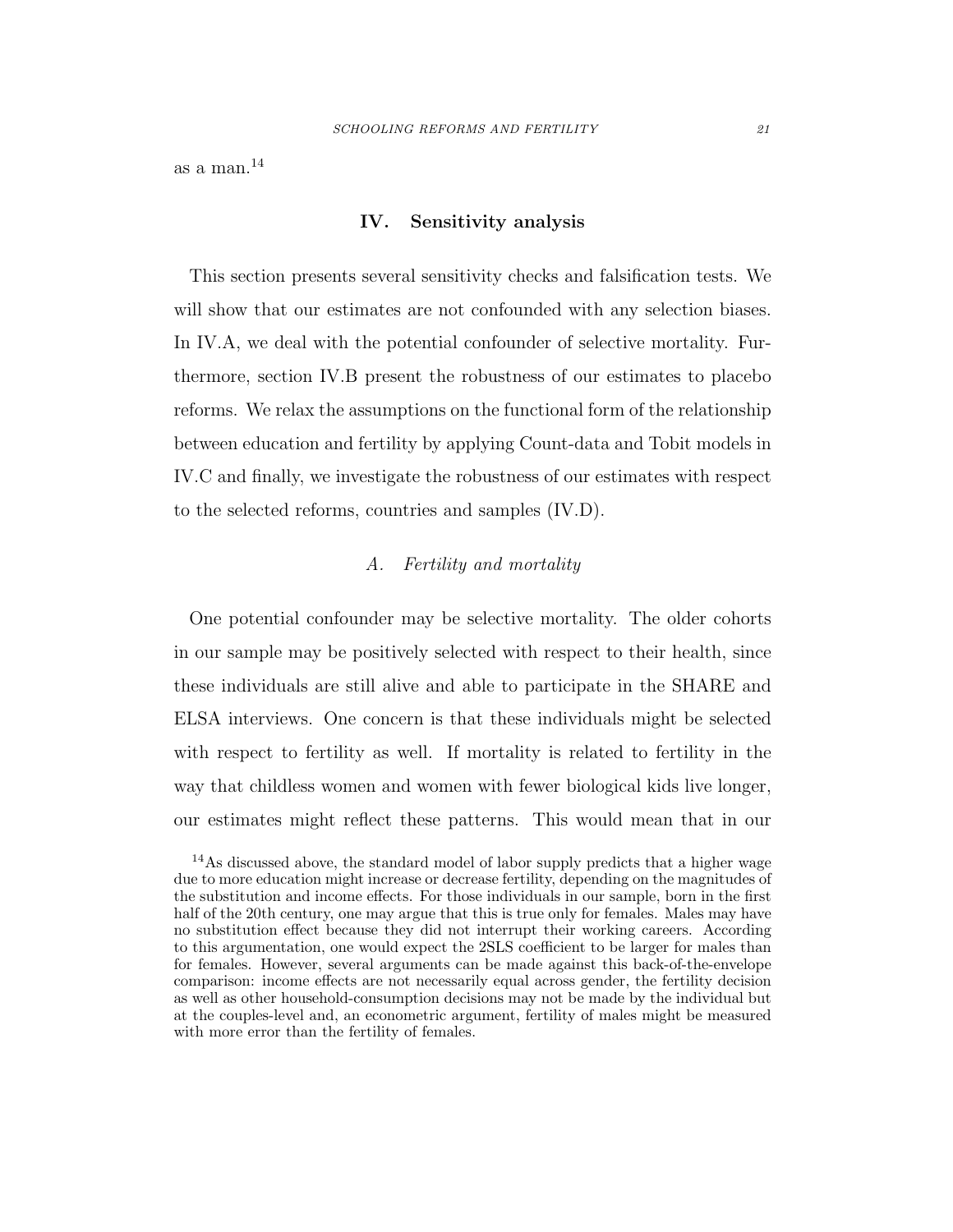<span id="page-22-0"></span>"control" group (older cohorts with fewer years of compulsory education) the less fertile women might be over-represented.

One big advantage of our estimation strategy is that we are able to control for cohort-fixed effects. A large part of a potential mortality-related selectivity should thus already be eliminated. However, to eliminate any further biases, we pursue three different strategies: (i) we review the literature on the relationship between fertility and mortality, (ii) we restrict our analysis to younger cohorts and (iii) we estimate our models by controlling for differences in the life-expectancy of individuals born in different years and countries.

The literature on the relation between the number of children a wife has born and mortality is unclear; there are some papers showing correlation but no causal studies. Studies for previous centuries find a positive correlation between parity and mortality [\(Doblhammer and Oeppen \(2003\)](#page-33-6) looking at English peers starting from 1500 onwards as well as [Smith, Mineau and Bean](#page-36-5) [\(2002\)](#page-36-5) using Utah couples from 1860-1899). This might be due to medical risks directly related to childbirth. Studies using more recent data are inconclusive: while [Karsten Hank \(2010\)](#page-34-2) finds no effect for Germany, [Lisa S.](#page-34-3) [Hurt, Carine Ronsmans and Suzanne L. Thomas \(2006\)](#page-34-3) in a meta-study find generally no relation between parity and mortality, if ever mortality risk is highest for women without children and those with more than four children.[15](#page-21-0)

<span id="page-22-1"></span>In Table [5](#page-22-0) we present several regressions that take care of a potential selective mortality bias. The first column replicates the baseline 2SLS results for Sample 10 (with the linear country-specific trend in cohorts). The

<sup>15</sup>See also [Doblhammer \(2000\)](#page-33-7) and [Grundy and Tomassini \(2005\)](#page-34-4).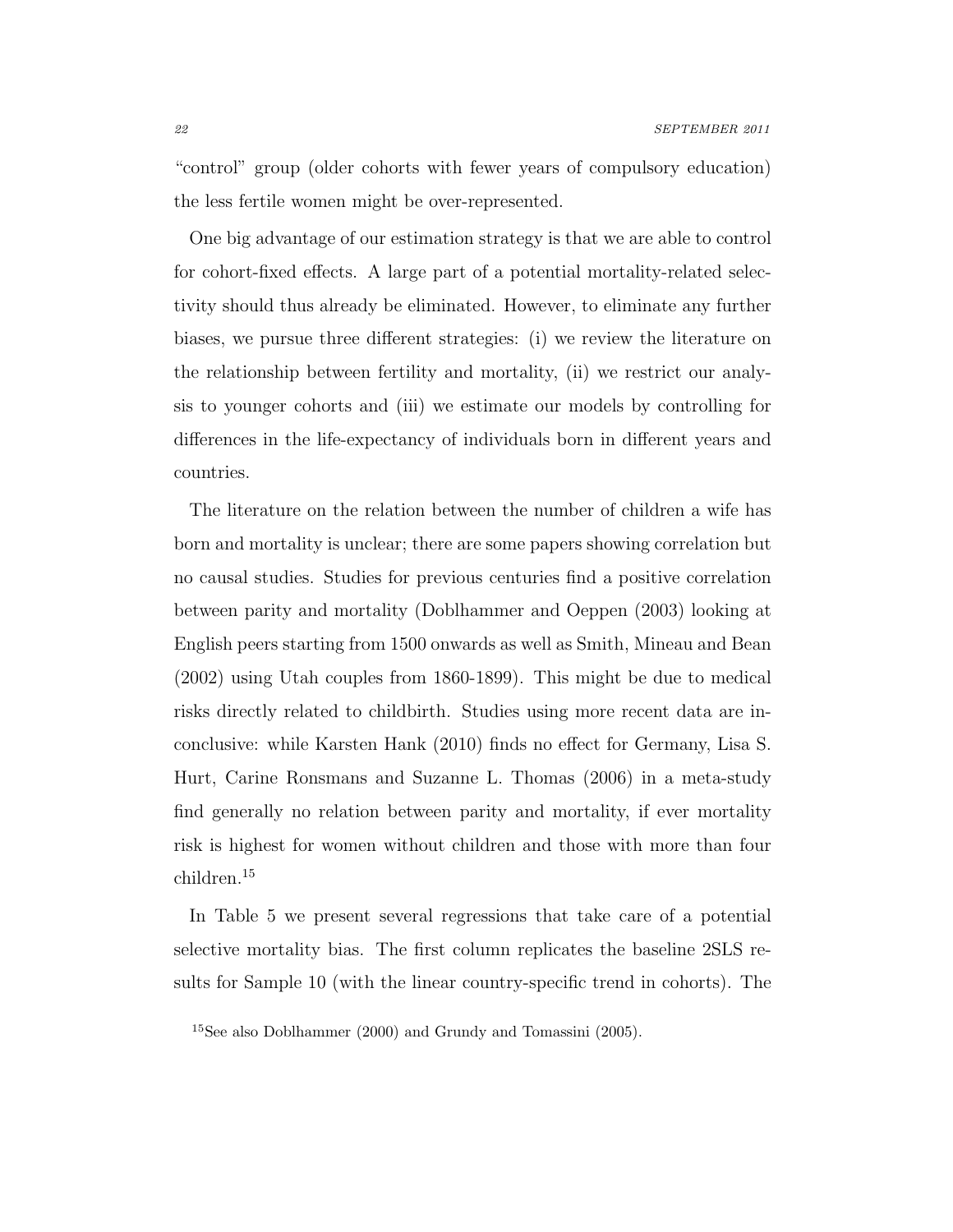|                     | Baseline      | Recent        | $\overline{\text{Life-expectancy}}$ |               |
|---------------------|---------------|---------------|-------------------------------------|---------------|
|                     | (see Table 3) | cohorts       | control                             | weight        |
| $#$ biological kids | 0.205         | 0.236         | 0.202                               | 0.254         |
|                     | $(0.075)$ *** | $(0.089)$ *** | $(0.075)$ ***                       | $(0.094)$ *** |
| Childlessness       | $-0.075$      | $-0.095$      | $-0.073$                            | $-0.098$      |
|                     | $(0.025)$ *** | $(0.031)$ *** | $(0.025)$ ***                       | $(0.033)$ *** |
| Observations        | 6,728         | 3.518         | 6,728                               | 6,728         |

Table 5—Selective mortality

Note: Each coefficient represents a separate 2SLS linear regression based on Sample 10. Recent cohorts are those born 1940–56, the Czech-Republic, England and the Netherlands are dropped from this regression. Country-fixed effects, cohort-fixed effects, countryspecific linear trends in birth cohorts, indicators for interview year, foreign born and proxy interview are included in all regressions. Heteroscedasticity and cluster-robust standard errors in parentheses (clusters are country-cohorts). \*\*\*, \*\* and \* indicate statistical significance at the 1-percent, 5-percent and 10-percent level.

coefficients in column 2 are based on a restricted sample of younger cohorts, those born 1940-1956. For this sample we had to exclude countries with early reforms (the Czech-Republic, England and the Netherlands). We argue that these cohorts are younger and selectivity on the basis of mortality differences is less severe. If our baseline results of a positive effect of education on fertility were driven by a selectivity bias, the estimates for recent cohorts should be significantly smaller than the baseline results. The estimated coefficients show that this is not the case; on the contrary: the numerical coefficients are somewhat higher.

For a further test, we collected data on life-expectancy at birth from the Human Mortality  $&$  Human Life-Table Databases.<sup>[16](#page-22-1)</sup> While younger cohorts in our sample are generally aged below their life-expectancy, the older cohorts are above. In column 3, we added this variable to our regression. The

<span id="page-23-0"></span><sup>&</sup>lt;sup>16</sup>The databases are provided by the Max Planck Institute for Demographic Research (www.demogr.mpg.de). The information is missing for some cohorts in Austria and Germany. We linearly predicted the life-expectancy for these cohorts. We use periodmeasures of life-expectancy at birth since cohort measures of life-expectancy at birth are currently not available for the cohorts we consider.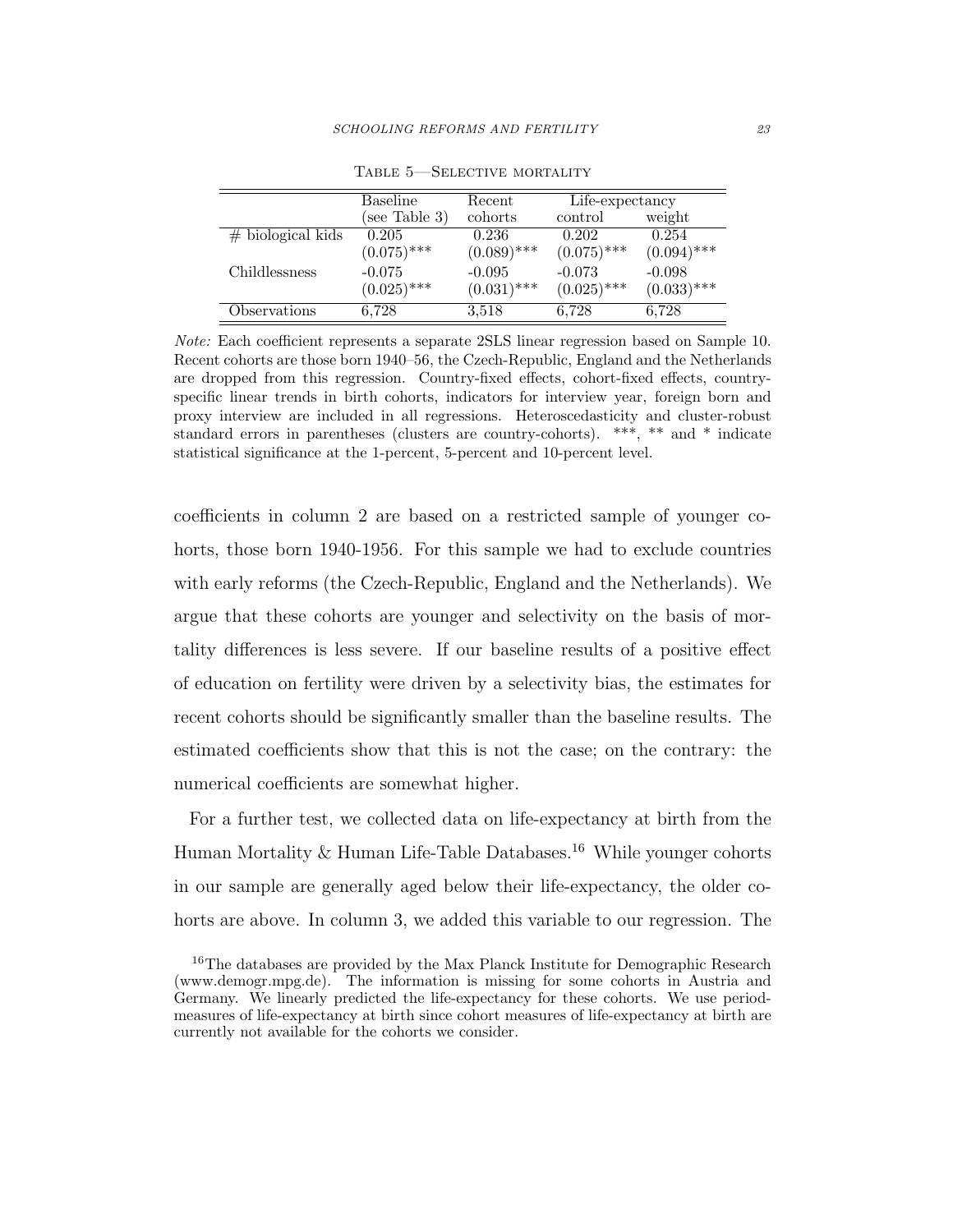coefficients do not change. Column 4 presents 2SLS estimates of a weighted regression, with  $weight = 1/(age - life - expectancy)$  if  $age > life -expectancy$ , 1 otherwise, i.e. individuals that are aged above their life-expectancy get less weight in the regression. The 2SLS coefficients are, again, very similar to the baseline results.

All results presented in Table [5](#page-22-0) are not sensitive to the specification (linear or quadratic trend) and the sampling window. Overall, the analysis suggests that the results are not driven by selective mortality of the respondents.

<span id="page-24-1"></span><span id="page-24-0"></span>As described above, we only observe the children of the respondents if they are still alive at the time of the interview. The older cohorts in our sample might have had more children who are not alive anymore and therefore not counted in the dependent variable. Thus, we have a measurement error problem, with the measurement error being very likely to be correlated with explanatory variables, the cohorts and most importantly our instrument, years of compulsory schooling. This problem is very similar to the selective mortality of the respondents themselves and the same sensitivity analysis apply. If our results would stem from selective mortality of the children of the respondents, the magnitude of the coefficients would get smaller if only recent cohorts are used for the analysis (for whom the measurement error should be smaller) or if life-expectancy is accounted for. As Table [5](#page-22-0) shows, this is not the case. Furthermore, the average age at first birth of women in our sample is nearly 25 and their age at the time of the interview is 65 on average. Thus, their oldest child should be aged only 40 at the time of the interviews.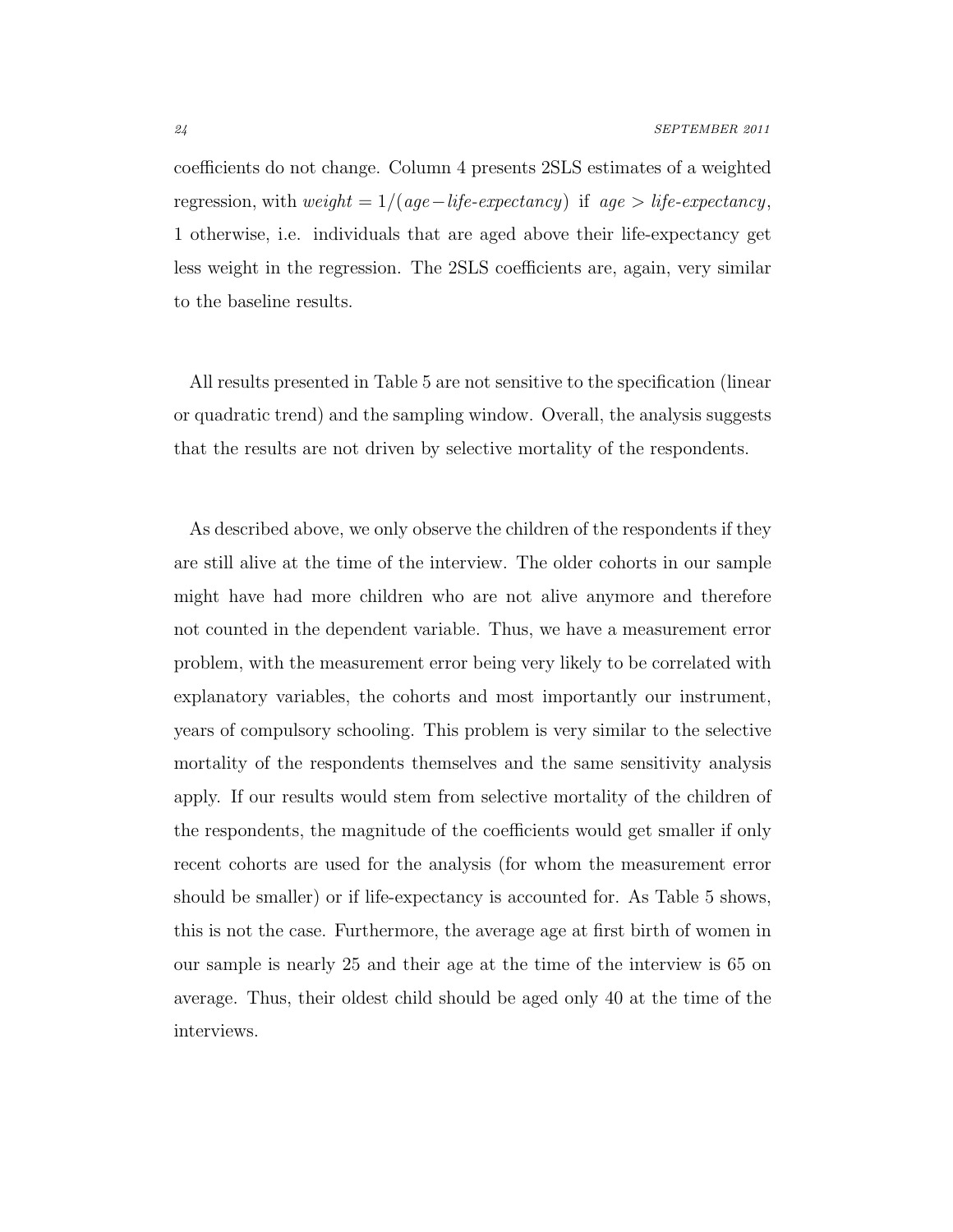#### <span id="page-25-0"></span>B. Placebo treatments

As compulsory schooling reforms affect cohorts differently we might be concerned that our school reform variables pick up some unspecified time trend in the countries. To test for this, we are using a placebo reform exercise. Similar to [Black, Devereux and Salvanes \(2008\)](#page-32-5), we introduce a placebo treatment where we add a hypothetical compulsory schooling reform for each of our countries, either three or five years in the future. This placebo reform should not have any impact on fertility. If we find an impact, our results might be driven by other unobserved mechanisms (like selective mortality or time trends). As the placebo reform should have no impact on attended years of schooling, we can only use the reduced form estimates to test for a placebo effect.

Table [6](#page-25-0) shows the reduced form estimates for the number of biological kids and childlessness (again for sample 10 with linear time trends). In both panels, the reduced form of the baseline model is given in column 1. In columns 2 and 3, the results of the placebo tests are given. Adding placebo schooling reforms three years in future (column 2) and five years in future (column 3) does not alter the reduced form estimates of the original reforms. Furthermore, none of the future laws has any impact on fertility. The same results are obtained with sample 7 and with the quadratic specification of the time trends.<sup>[17](#page-24-1)</sup>

<sup>&</sup>lt;sup>17</sup>Note that we have to include the real compulsory schooling reforms in the regressions as well, as for some cohorts placebo and real reform overlap.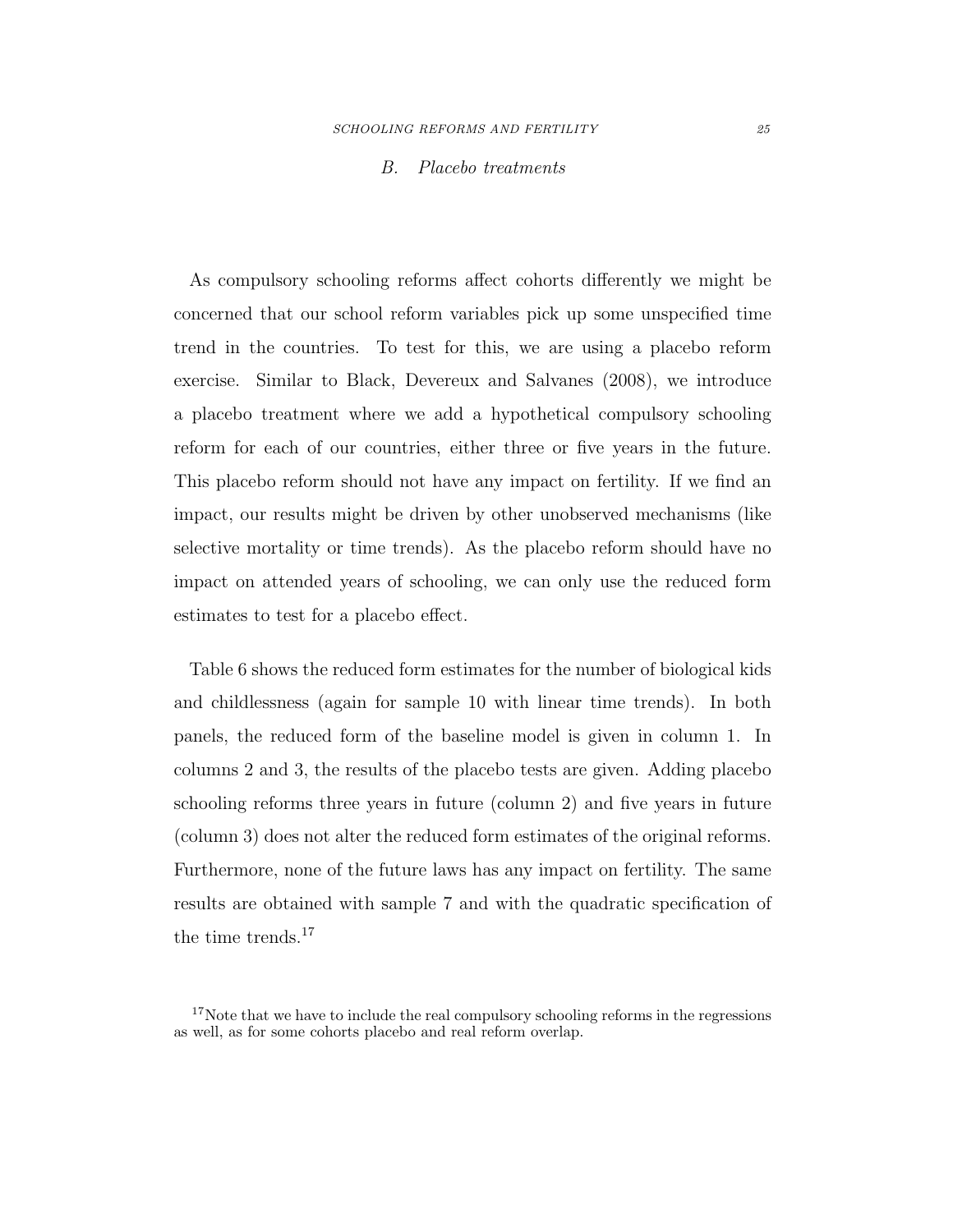|                             | Reduced Form<br>(see Table 3) | Reduced Form<br>$+3$ yrs in future | Reduced Form<br>$+5$ yrs in future |
|-----------------------------|-------------------------------|------------------------------------|------------------------------------|
| $#$ biological kids         |                               |                                    |                                    |
| Compulsory schooling reform | 0.064                         | 0.065                              | 0.060                              |
|                             | $(0.018)$ ***                 | $(0.018)$ ***                      | $(0.019)$ ***                      |
| Placebo reform              |                               | 0.004                              | $-0.010$                           |
|                             |                               | (0.017)                            | (0.025)                            |
| <b>Childlessness</b>        |                               |                                    |                                    |
| Compulsory schooling reform | $-0.023$                      | $-0.023$                           | $-0.024$                           |
|                             | $(0.005)$ ***                 | $(0.005)$ ***                      | $(0.005)$ ***                      |
| Placebo reform              |                               | 0.005                              | $-0.000$                           |
|                             |                               | (0.007)                            | (0.010)                            |

<span id="page-26-0"></span>Table 6—Placebo treatments

Note: Each column and panel represents a separate regression based on Sample 10. Country-fixed effects, cohort-fixed effects, country-specific linear trends in birth cohorts, indicators for interview year, foreign born and proxy interview are included in all regressions. Heteroscedasticity and cluster-robust standard errors in parentheses (clusters are country-cohorts). The number of observations in all specifications is 6,728. \*\*\*, \*\* and \* indicate statistical significance at the 1-percent, 5-percent and 10-percent level.

# C. Functional form

In previous sections, we presented results based on the estimation of linear regression models. However our data present two characteristics that may be relevant for the choice of the regression model: first, the number of children in a family takes only non-negative integer values, so that count data regression models would be more appropriate choices; second, our data on the number of biological children are (right) censored at four, thus we should consider regression models that allow for censoring. This section is devoted to present evidence on the robustness of our results to different modeling choices. We consider in turn: (i) Poisson regression models (estimated by maximum likelihood); Poisson regression models that allow for right censoring [\(Raciboski \(2011\)](#page-36-6)); tobit regression models and discuss results in turn.

Table [7](#page-26-0) reports results of Poisson regression models estimated by maxi-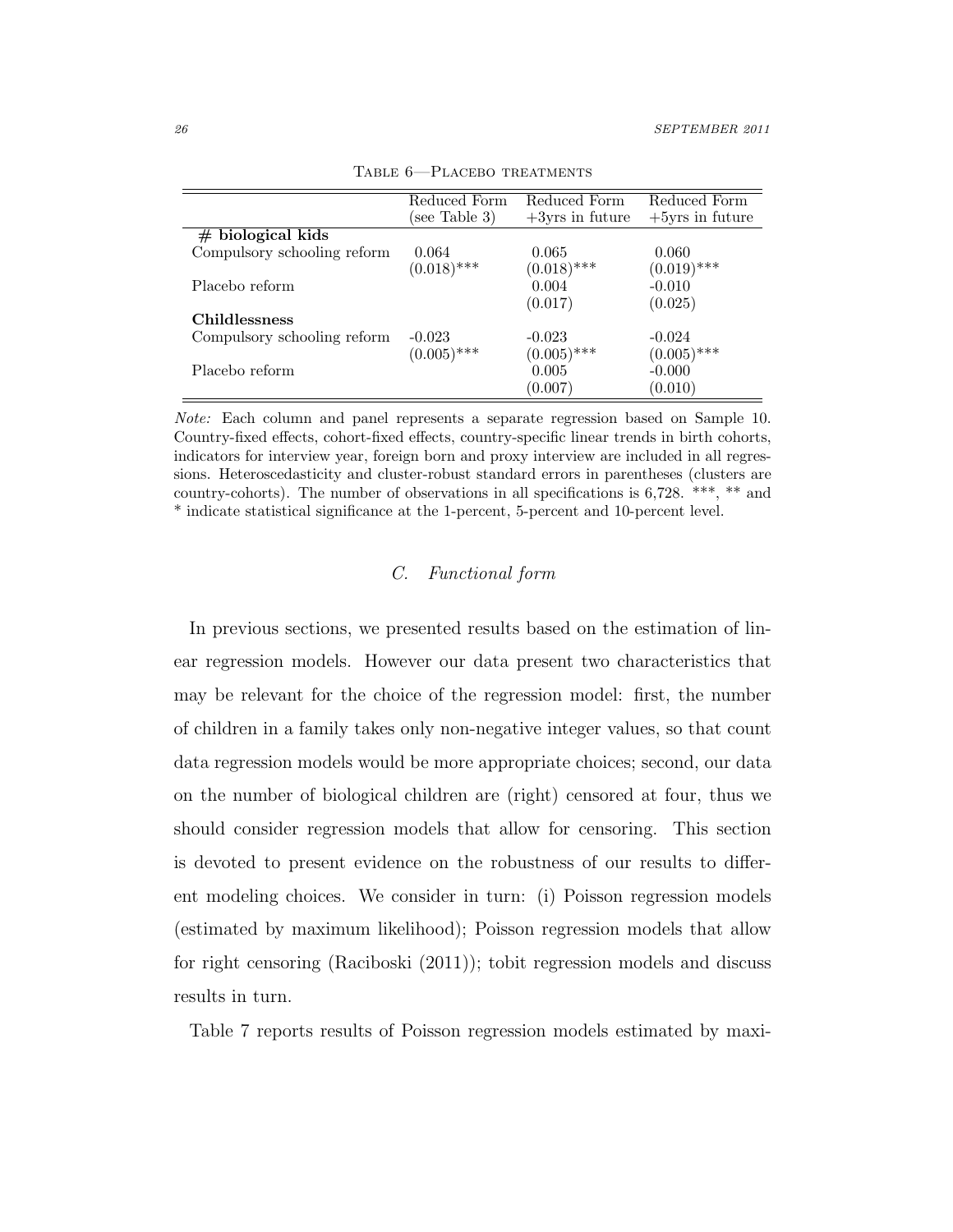|             | No censoring    |              |                   |  | Right censoring $(4)$ |              |                 |  |
|-------------|-----------------|--------------|-------------------|--|-----------------------|--------------|-----------------|--|
|             | $\perp$         | (2)          | $\left( 3\right)$ |  | $\overline{4}$        | (5)          | (6)             |  |
|             | edu             | $edu^a$      | $resid^a$         |  | edu                   | $edu^a$      | $resid^a$       |  |
| Coefficient | $-0.018***$     | $0.125***$   | $-0.142**$        |  | $-0.020***$           | $0.132**$    | $-0.152**$      |  |
|             | $[-0.02,-0.01]$ | [0.02, 0.35] | $[-0.37,-0.04]$   |  | $[-0.03,-0.01]$       | [0.01, 0.39] | $[-0.41,-0.03]$ |  |
| $APE^b$     | $-0.034***$     | 0.182        | $-0.208*$         |  | $-0.033***$           | 0.171        | $-0.197*$       |  |
|             | $[-0.04,-0.02]$ | [0.00, 0.56] | $[-0.59, 0.00]$   |  | $[-0.04,-0.02]$       | [0.00, 0.52] | $[-0.55, 0.00]$ |  |

Table 7—Poisson regression models results

Note: 95 percent confidence intervals (CI) are in brackets. Each column and panel represents a separate regression based on Sample 10. Country-fixed effects, cohort-fixed effects, country-specific linear trends in birth cohorts, indicators for interview year, foreign born and proxy interview are included in all regressions.\*\*\*, \*\* and \* indicate statistical significance at the 1-percent, 5-percent and 10-percent level.

<sup>a</sup> Average estimates over 500 bootstrap replications.

 $<sup>b</sup>$  APE stands for Average Partial Effect on the average number of children at mean</sup> values of covariates in the sample. Columns (1) and (4): education treated as exogenous. Columns  $(2)$  and  $(5)$ : education treated as endogenous. CI in columns  $(1)$  and  $(4)$  are based on standard errors estimated by Delta-method and normal approximation. CI in columns  $(2)$ ,  $(3)$  and  $(5)$ ,  $(6)$  are based on the estimator's empirical c.d.f..

<span id="page-27-0"></span>mum likelihood. The left panel presents the coefficient estimates and average partial effects on the average number of children for a simple Poisson regression model, while the right panel presents estimates of a model that allows for right-censoring at four. In Columns (1) and (4) education is treated as exogenous: the average partial effects can be compared with OLS marginal effects in the first column of Table [3.](#page-14-1) In columns (2) and (5) education is endogenous (compare with the 2SLS results in the first column of Table [3\)](#page-14-1). In Poisson regression models, instrumental variable estimation is based on a control function approach. In practice, we proceed in two steps. In the first step, we generate the residuals from the first stage regression, i.e. the regression of years of education on years of compulsory schooling. In the second step, the generated residual is added as a regressor in the outcome equation. This allows to isolate - in the outcome equation - the variation in education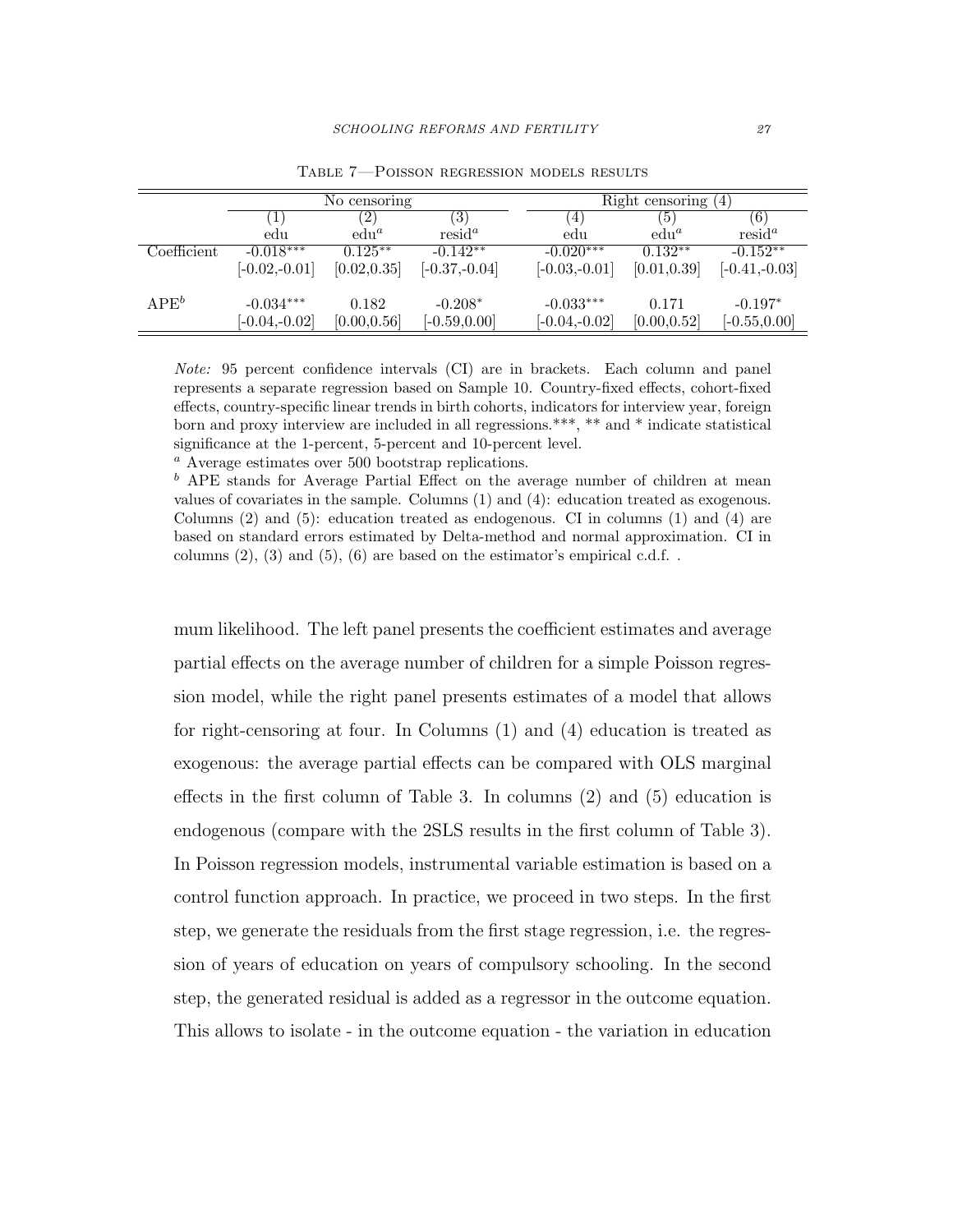<span id="page-28-0"></span>that is exogenous, i.e. driven only by compulsory schooling reforms. Table [7](#page-26-0) reports also the coefficient of the generated regressor: rejecting the null hypothesis that the coefficient of the residual is zero can be interpreted as evidence of endogeneity. Since the outcome equation in the second step includes generated regressors, we use bootstrap with 500 replications and base our confidence intervals on the resulting empirical cumulative distribution function of the estimator.

As in previous sections, when we do not take endogeneity of education into account we find a negative relationship between years of schooling and the number of children, with the magnitude of this correlation being essentially the same s the one delivered by OLS regressions. When we isolate the exogenous variation in years of education driven by compulsory schooling laws, the sign of the relationship is reversed: the average partial effect on the average number of children is around 0.18, very similar to our 2SLS estimates albeit less precise (Columns (1) and (2)). The same holds when we allow for censoring (see columns (4) and (5) in Table [7\)](#page-26-0). In addition, the null hypothesis that the residual coefficient is zero is always rejected, pointing to endogenity of education in the fertility equation.

Since the distribution of the number of births is approximately normal (see Figure [A1](#page-37-0) in the Appendix), we also estimate Tobit regression models by maximum likelihood (Table [8\)](#page-28-0). By estimating a Tobit model, we model jointly the decision on whether to enter motherhood and the decision on the actual number of children, allowing for correlation between these choices.<sup>[18](#page-27-0)</sup>

<sup>&</sup>lt;sup>18</sup>This comes at the expense of imposing the same coefficient on education in the equation determining the two choices, as in standard Tobit models. Consider that it is difficult to think about an instrument for education for the motherhood equation than can be excluded from the equation for the number of children, once the woman enters motherhood.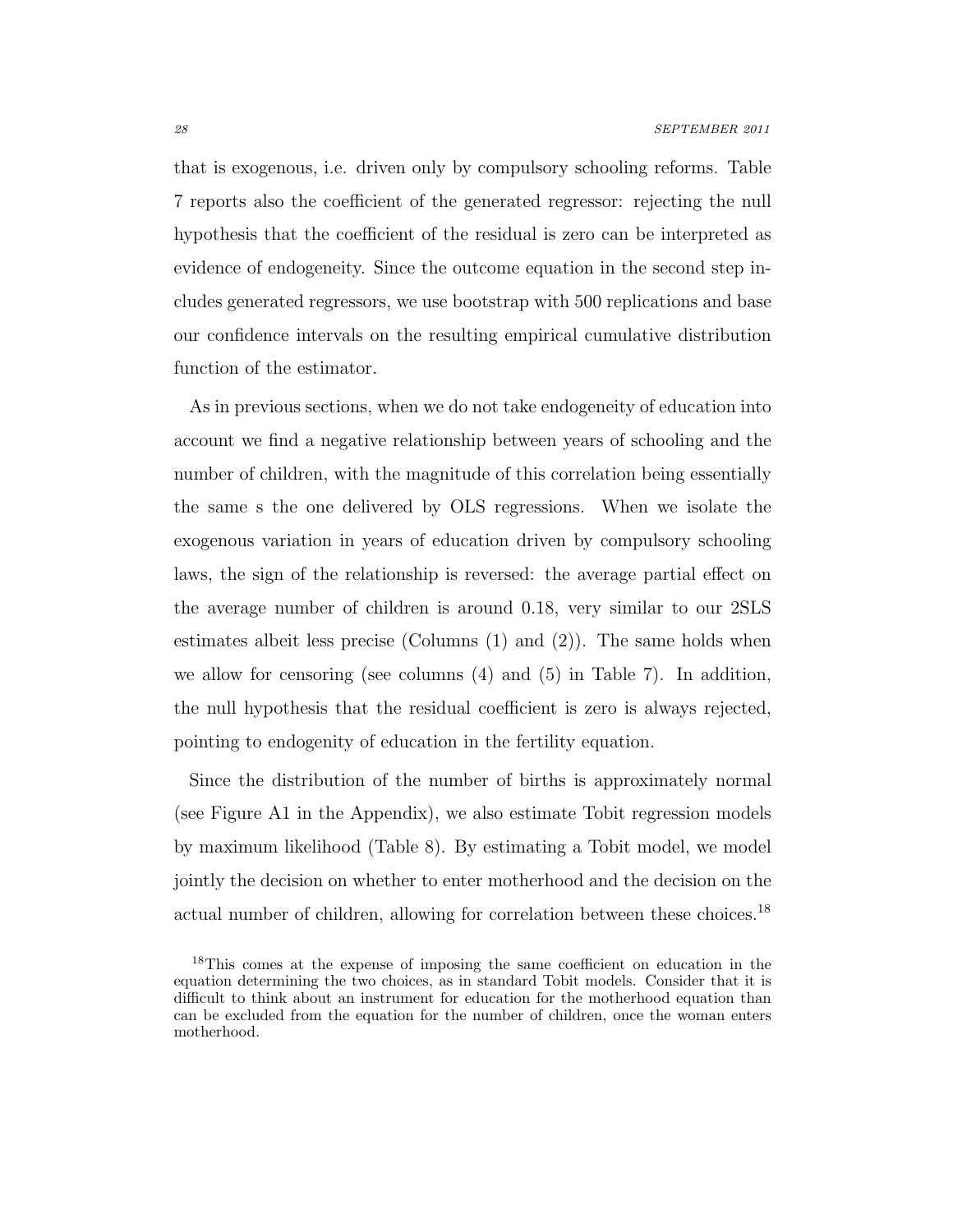|                |               | Right censoring $(4)$ |                         | Right censoring $(4)$   |
|----------------|---------------|-----------------------|-------------------------|-------------------------|
|                |               |                       |                         | & Corner solution $(0)$ |
|                | $\perp$       | $2^{\prime}$          | 3                       | $\left( 4\right)$       |
| Coefficient    | $-0.037$      | 0.217                 | $-0.043$                | 0.274                   |
|                | $(0.005)$ *** | $(0.082)$ ***         | $(0.006)$ ***           | $(0.098)$ ***           |
|                |               |                       |                         |                         |
|                |               |                       | Average Partial Effects |                         |
| $APEa$ on      |               |                       |                         |                         |
| $Prob[Y=0]$    | 0.003         | $-0.026$              | 0.005                   | $-0.036$                |
|                | $(0.001)$ *** | $(0.011)$ ***         | $(0.001)$ ***           | $(0.013)$ ***           |
| E[Y Y>0]       | $-0.029$      | 0.157                 | $-0.031$                | 0.180                   |
|                | $(0.004)$ *** | $(0.058)$ ***         | $(0.004)$ ***           | $(0.063)$ ***           |
| E[Y 1 < Y < 4] | $-0.015$      | 0.064                 | $-0.014$                | 0.062                   |
|                | $(0.002)$ *** | $(0.023)$ ***         | $(0.002)$ ***           | $(0.021)$ ***           |

Table 8—Tobit regression models results

<span id="page-29-0"></span>Note: Each column and panel represents a separate regression based on Sample 10. Country-fixed effects, cohort-fixed effects, country-specific linear trends in birth cohorts, indicators for interview year, foreign born and proxy interview are included in all regressions. Cluster adj. standard errors are in parentheses. \*\*\*, \*\* and \* indicate statistical significance at the 1-percent, 5-percent and 10-percent level. Columns (1) and (3): education treated as exogenous. Columns (2) and (4): education treated as endogenous.  $a$ APE stands for Average Partial Effect at mean values of covariates in the sample.

We allow alternatively for right censoring (columns (1) and (2) in Table [8\)](#page-28-0) and for right censoring and corner solutions at 0 (columns (3) and (4) in Table [8\)](#page-28-0). Using the estimates, we assess the average partial effect of education on the probability to be childless and on the average number of children for women who decide to: (i) have at least one child; (ii) have more than 1 but not more than 4 children. Columns (1) and (3) refer to the estimation results when education is treated as exogenous while in Columns (2) and (4) education is treated as endogenous. We confirm previous results in terms of direction of the effects: the association between education and fertility is negative while the causal effect is positive, i.e. education increases fertility and reduces childlessness. While the magnitude of the effect on the average number of children, conditional on entering motherhood, is similar to those estimated using linear regression models, the magnitude of the effect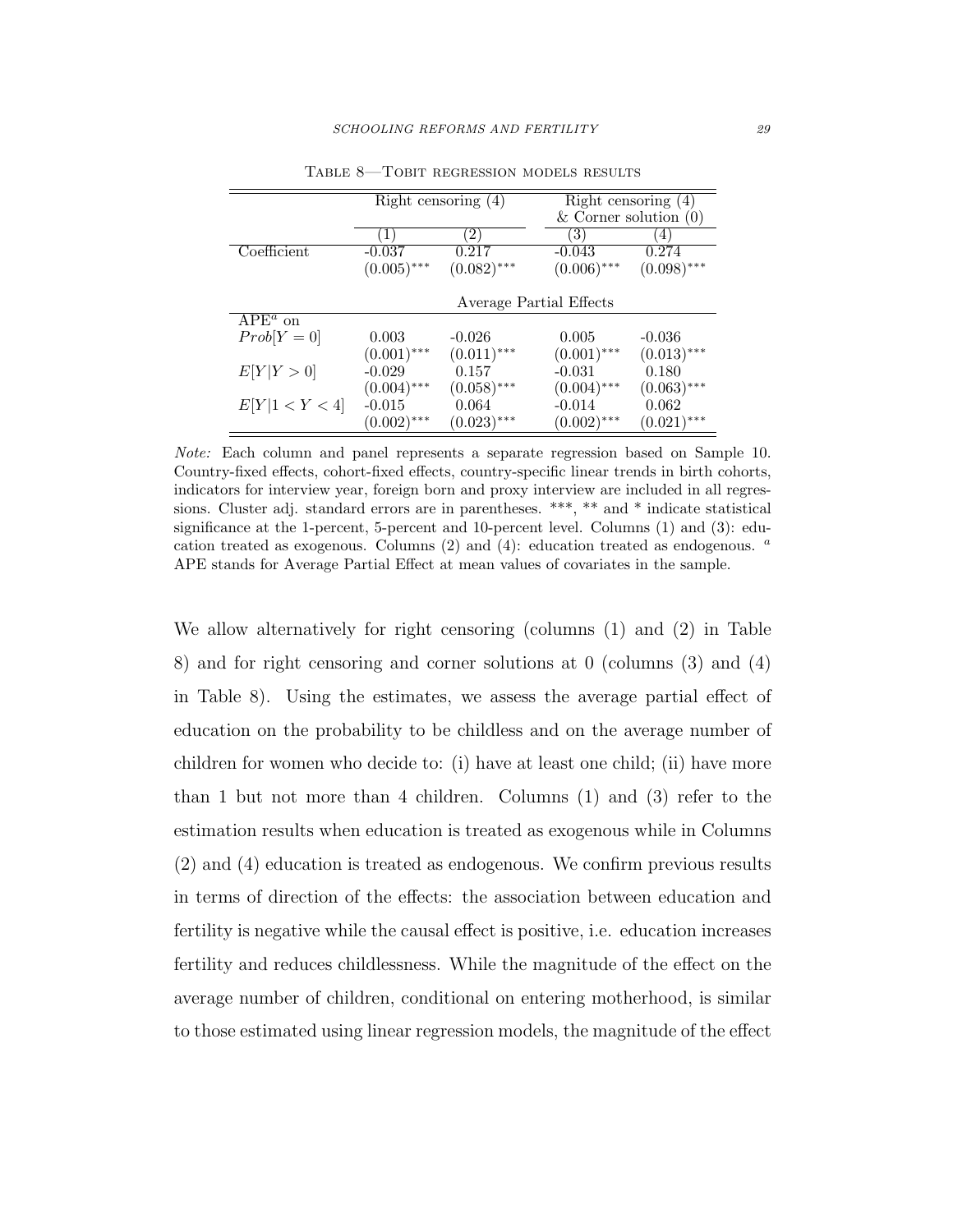<span id="page-30-0"></span>on childlessness is smaller, around 50 percent lower than the one previously estimated, which might be due to the restriction imposing equal coefficients in the Tobit model.

Overall, our results are robust to the choice of the regression model in terms of direction of the effects on completed fertility and childlessness and also with respect to the magnitude of the effect on the average number of children. This may be due to the fact that the amount of censoring is very small (less than 5 percent of the sample), and that the distribution of the number of births is approximately normal.

### <span id="page-30-1"></span>D. Further robustness

Last but not least, we show that our results are robust to the selection of samples, the choices of reforms and the countries we are analyzing. As described above, our samples are not necessarily symmetric around the pivotal cohort, since in some countries 10, 7 or 5 cohorts before and after the reform are not always available. In some countries, the reform was too early or too late for our sampling period or another reform was implemented early on. Table [9](#page-30-0) shows the 2SLS estimates when we restrict our samples to symmetric windows around the reforms. The results are very robust to that.

In some countries, more than one compulsory schooling reforms were implemented in our observation period. Table [9](#page-30-0) shows the 2SLS estimates when we use all those reforms for our analysis, again the results are very robust.

A further sensitivity check is based on the selection of countries we are using. Table [10](#page-30-1) presents ours results, when we drop one country at a time from the sample. Again, the results are very robust.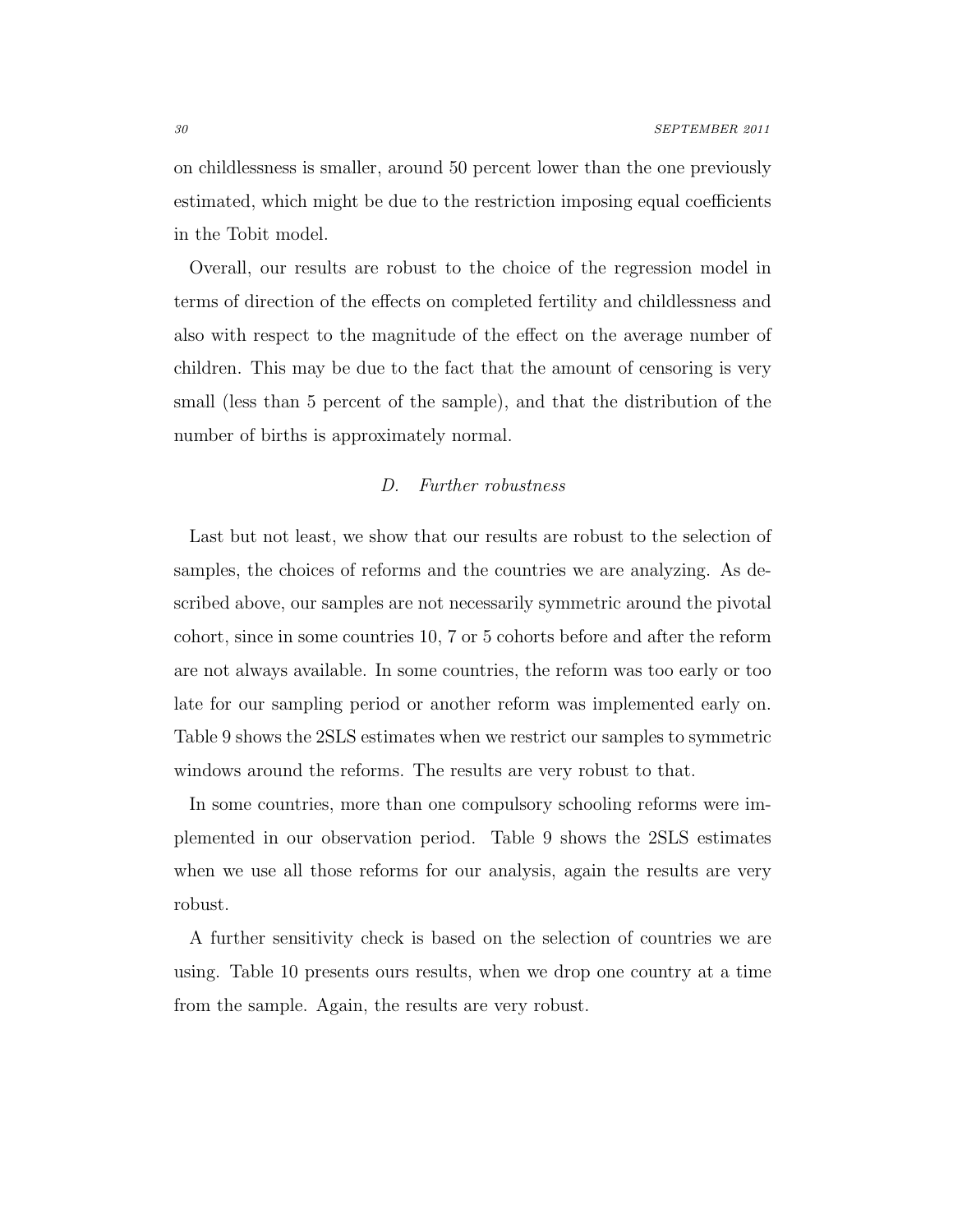|                      |               | Symmetric windows       |               |               | All reforms   |               |  |
|----------------------|---------------|-------------------------|---------------|---------------|---------------|---------------|--|
|                      | Sample 10     | Sample 7                | Sample 5      | Sample 10     | Sample 7      | Sample 5      |  |
| $#$ biological kids  | 0.199         | 0.270                   | 0.197         | 0.145         | 0.214         | 0.214         |  |
|                      | $(0.096)$ **  | $(0.118)$ <sup>**</sup> | $(0.077)$ **  | $(0.063)$ **  | $(0.097)$ **  | $(0.097)$ **  |  |
| <i>Childlessness</i> | $-0.118$      | $-0.143$                | $-0.102$      | $-0.070$      | $-0.127$      | $-0.098$      |  |
|                      | $(0.038)$ *** | $(0.047)$ ***           | $(0.031)$ *** | $(0.021)$ *** | $(0.033)$ *** | $(0.024)$ *** |  |
| Observations         | 5.784         | 4.731                   | 3,830         | 8.733         | 6.683         | 5.206         |  |

Table 9—Sensitivity to samples and reforms

Note: Each coefficient represents a separate 2SLS regression. All reforms include additional reforms in the Czech-Republic (1953/1960), France (1936) and the Netherlands (1947/1950). Country-fixed effects, cohort-fixed effects, country-specific linear trends in birth cohorts, indicators for interview year, foreign born and proxy interview are included in all regressions. Heteroscedasticity and cluster-robust standard errors in parentheses (clusters are country-cohorts). \*\*\*, \*\* and \* indicate statistical significance at the 1 percent, 5-percent and 10-percent level.

|                    |                     | One reform per country |       | All reforms         |               |       |  |
|--------------------|---------------------|------------------------|-------|---------------------|---------------|-------|--|
|                    | $#$ biological kids | Childlessness          | Obs   | $#$ biological kids | Childlessness | Obs   |  |
| $w$ /o AUT         | 0.205               | $-0.073$               | 6,303 | 0.141               | $-0.069$      | 8,308 |  |
|                    | $(0.079)$ ***       | $(0.026)$ ***          |       | $(0.067)$ **        | $(0.022)$ *** |       |  |
| $w/o$ CZE          | 0.197               | $-0.077$               | 6,337 | 0.146               | $-0.085$      | 7,335 |  |
|                    | $(0.074)$ ***       | $(0.026)$ ***          |       | $(0.074)$ **        | $(0.027)$ *** |       |  |
| $w/o$ DNK          | 0.306               | $-0.092$               | 5,760 | 0.202               | $-0.085$      | 7,765 |  |
|                    | $(0.112)$ ***       | $(0.035)$ ***          |       | $(0.074)$ ***       | $(0.027)$ *** |       |  |
| $w/o$ ENG          | 0.222               | $-0.089$               | 4,329 | 0.173               | $-0.074$      | 6,334 |  |
|                    | $(0.083)$ ***       | $(0.029)$ ***          |       | $(0.060)$ ***       | $(0.022)$ *** |       |  |
| $w$ /o FRA         | 0.206               | $-0.089$               | 5,912 | 0.092               | $-0.071$      | 7,531 |  |
|                    | $(0.087)$ **        | $(0.029)$ ***          |       | (0.070)             | $(0.022)$ *** |       |  |
| $w/\mathrm{o}$ GER | 0.180               | $-0.067$               | 6,378 | 0.121               | $-0.063$      | 8,383 |  |
|                    | $(0.069)$ ***       | $(0.023)$ ***          |       | $(0.061)$ **        | $(0.020)$ *** |       |  |
| $w/o$ ITA          | 0.195               | $-0.069$               | 5,619 | 0.105               | $-0.066$      | 7,624 |  |
|                    | (0.153)             | (0.056)                |       | (0.097)             | $(0.036)^*$   |       |  |
| $w$ /0 NLD         | 0.224               | $-0.082$               | 6,458 | 0.199               | $-0.066$      | 7,851 |  |
|                    | $(0.081)$ ***       | $(0.027)$ ***          |       | $(0.066)$ ***       | $(0.022)$ *** |       |  |

TABLE 10-SENSITIVITY TO COUNTRIES

Note: Each coefficient represents a separate 2SLS regression based on sample 10. Country-fixed effects, cohort-fixed effects, country-specific linear trends in birth cohorts, indicators for interview year, foreign born and proxy interview are included in all regressions. Heteroscedasticity and cluster-robust standard errors in parentheses (clusters are country-cohorts). \*\*\*, \*\* and \* indicate statistical significance at the 1-percent, 5-percent and 10-percent level.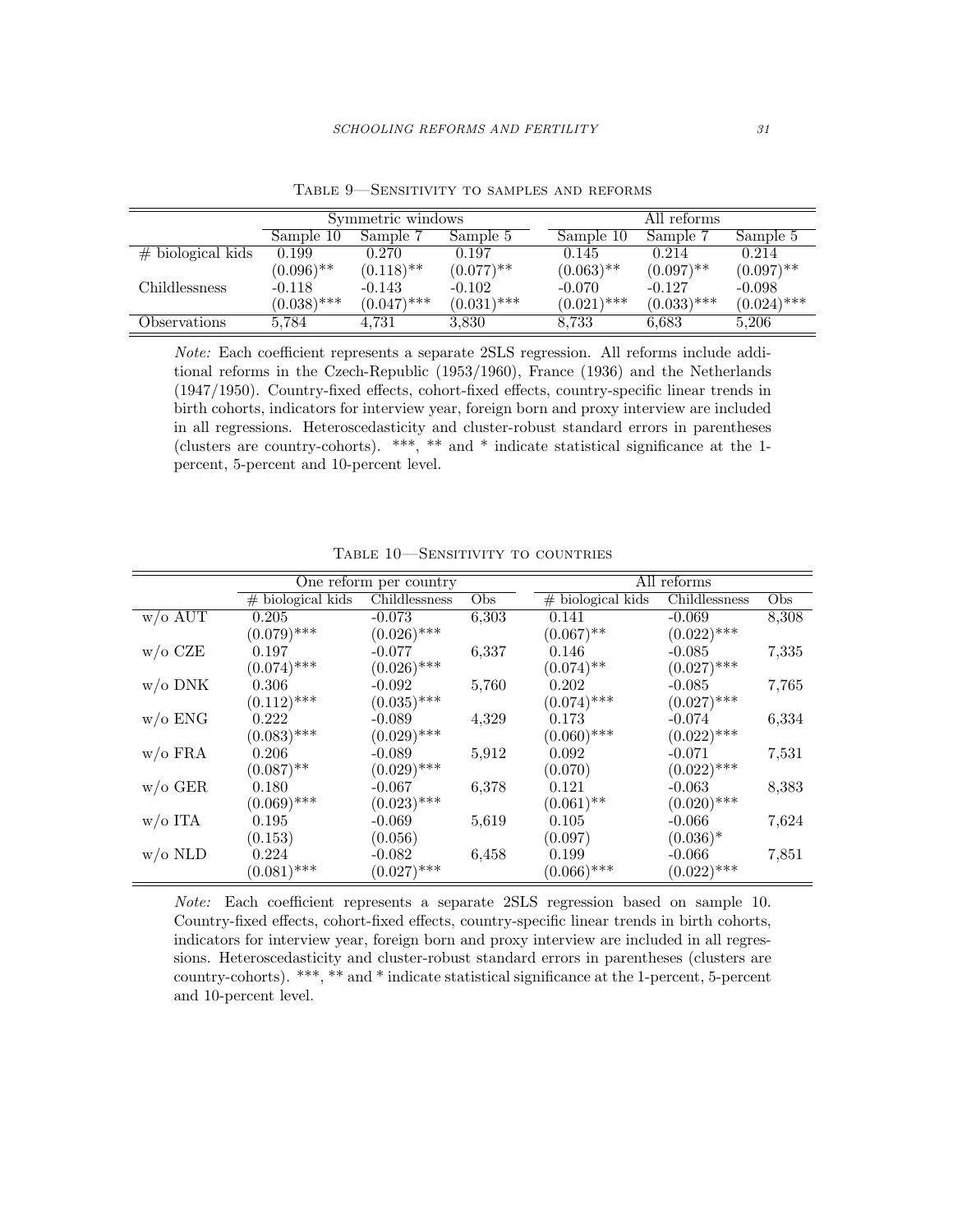#### V. Concluding remarks

<span id="page-32-4"></span><span id="page-32-3"></span>We study the effects of education on fertility for women in 8 European countries using exogenous variation in education brought along by mandatory schooling reforms in the 1930s-60s. Contrary to conventional wisdom, we show that more schooling leads, in fact, to higher fertility. Using our instrumental variables estimates, we find that one additional year of schooling increases the number of children by 0.2 - 0.3, whereas the probability to remain childless falls by 7.5 - 13 percentage-points with somewhat smaller numbers in the Tobit specification. A number of falsification and robustness tests, like placebo reforms, tests for functional form or selective mortality in the sample strongly corroborates these findings.

<span id="page-32-7"></span><span id="page-32-6"></span><span id="page-32-5"></span><span id="page-32-2"></span><span id="page-32-1"></span><span id="page-32-0"></span>What are the mechanisms behind these results? We argue that compulsory schooling reforms target a specific group in the population: those at the lower end of the educational distribution. For these women the income effect of increased schooling may outweigh the substitution effect on the labor market and higher education results in higher fertility rates. Our evidence suggest that compliers to compulsory schooling reforms are more likely to have been grown up in larger and also poorer families with respect to the average woman in the sample. Growing up in a large family might generate a positive attitude towards family and having kids. Next to the labor market effects, the marriage market may also play a role in shaping fertility. We present evidence that additional schooling leads to i) a higher probability to get married, ii) a lower divorce/separation rate and iii) a potential partner who is better educated and, thus, more inclined to have (or approve of) children himself.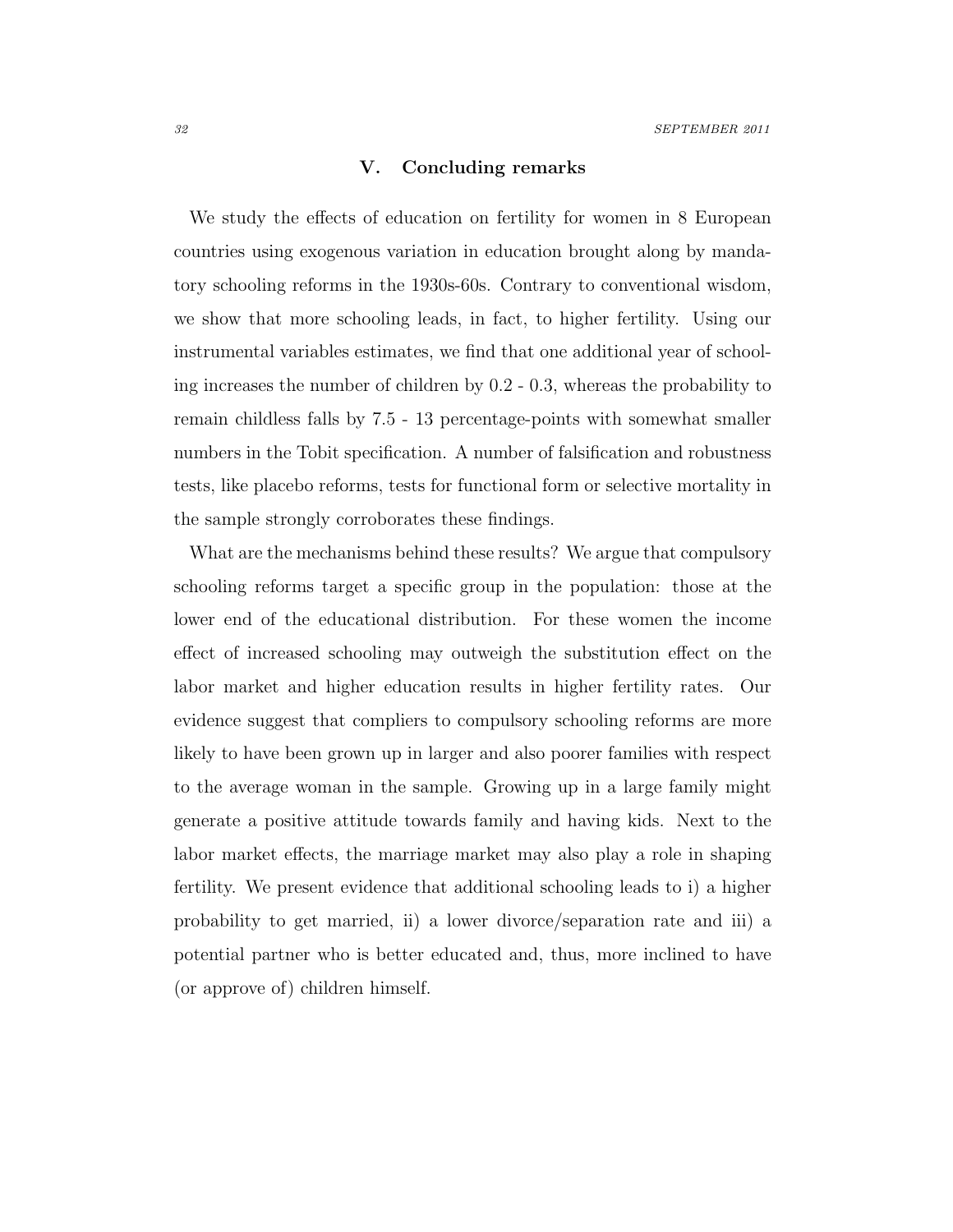#### REFERENCES

- <span id="page-33-5"></span><span id="page-33-4"></span>Adsera, Alicia. 2005. "Vanishing children: From high unemployment to low fertility in developed countries." American Economic Review Papers and Proceedings, 95: 189–193.
- Ahn, Namkee, and Pedro Mira. 2002. "A note on the changing relationship between fertility and female employment rates in developed countries." Journal of Population Economics, 15: 667–682.
- <span id="page-33-3"></span>Angrist, J. 2004. "Treatment Effect Heterogeneity in Theory and Practice." The Economic Journal, 114: C52–C83. Issue 494.
- <span id="page-33-2"></span>Angrist, Joshua, and Alan Krueger. 1991. "Does Compulsory School Attendance Affect Schooling and Earnings?" Quarterly Journal of Economics, 106: 979–1014.
- <span id="page-33-0"></span>Becker, Gary. 1965. "A theory of the allocation of time." Economic Journal, 75: 493–517.
- <span id="page-33-1"></span>Becker, Gary, and H. G. Lewis. 1973. "On the interaction between quantity and quality of children." Journal of Political Economy, 81: S279– S288.
- <span id="page-33-7"></span>Behrman, Jere R., and Mark R. Rosenzweig. 2002. "Does Increasing Women's Schooling Raise the Schooling of the Next Generation?" American Economic Review, 92/1: 323–334.
- <span id="page-33-6"></span>Black, Sandra E., Paul J. Devereux, and Kjell G. Salvanes. 2008. "Staying in the classroom and out of the maternity ward? The effect of compulsory schooling laws on teenage births." Economic Journal, 118(July): 1025–1054.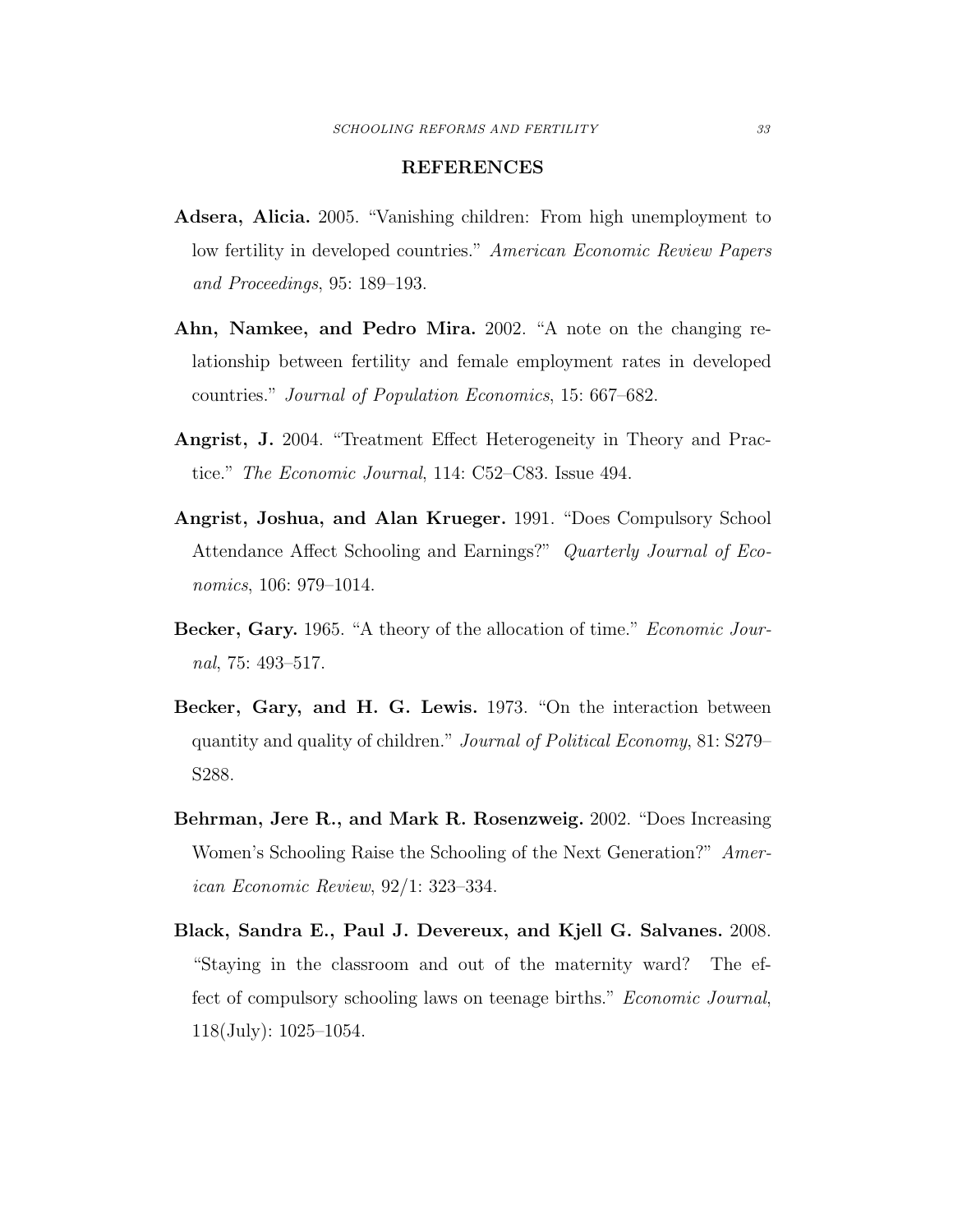- Breierova, Lucia, and Esther Duflo. 2004. "The Impact of Education on Fertility and Child Mortality: Do Fathers Really Matter Less Than Mothers?" NBER Working Paper 10513.
- <span id="page-34-5"></span><span id="page-34-1"></span>Brunello, Giorgio, Daniele Fabbri, and Margherita Fort. 2009. "Years of Schooling, Human Capital and the Body Mass Index of European Females." Institute for the Study of Labor (IZA) IZA Discussion Papers 4667.
- <span id="page-34-0"></span>Brunello, Giorgio, Margherita Fort, and Guglielmo Weber. 2009. "Changes in compulsory schooling, education and the distribution of wages in Europe." Economic Journal, 119(March): 516–539.
- <span id="page-34-6"></span>Currie, Janet, and Enrico Moretti. 2003. "Mother's education and the intergenerational transmission of human capital: Evidence from college openings." Quarterly Journal of Economics, 118(4): 1495–1532.
- <span id="page-34-4"></span>Dehejia, Rajeev, and Adriana Lleras-Muney. 2004. "Booms, busts, and babies' health." Quarterly Jorunal of Economics, 119: 1091–1130.
- Del Bono, Emilia, Andrea Weber, and Rudolf Winter-Ebmer. 2011. "Fertility and Economic Instability: The Role of Unemployment and Job Displacement." University of Linz, Working Paper 1101.
- <span id="page-34-3"></span><span id="page-34-2"></span>Doblhammer, Gabriele. 2000. "Reproductive history and mortality later in life: a comparative study of England and Wales and Austria." Population Studies, 54: 169–176.
- Doblhammer, Gabriele, and Jim Oeppen. 2003. "Reproduction and longevity among the British peerage: the effect of frailty and health se-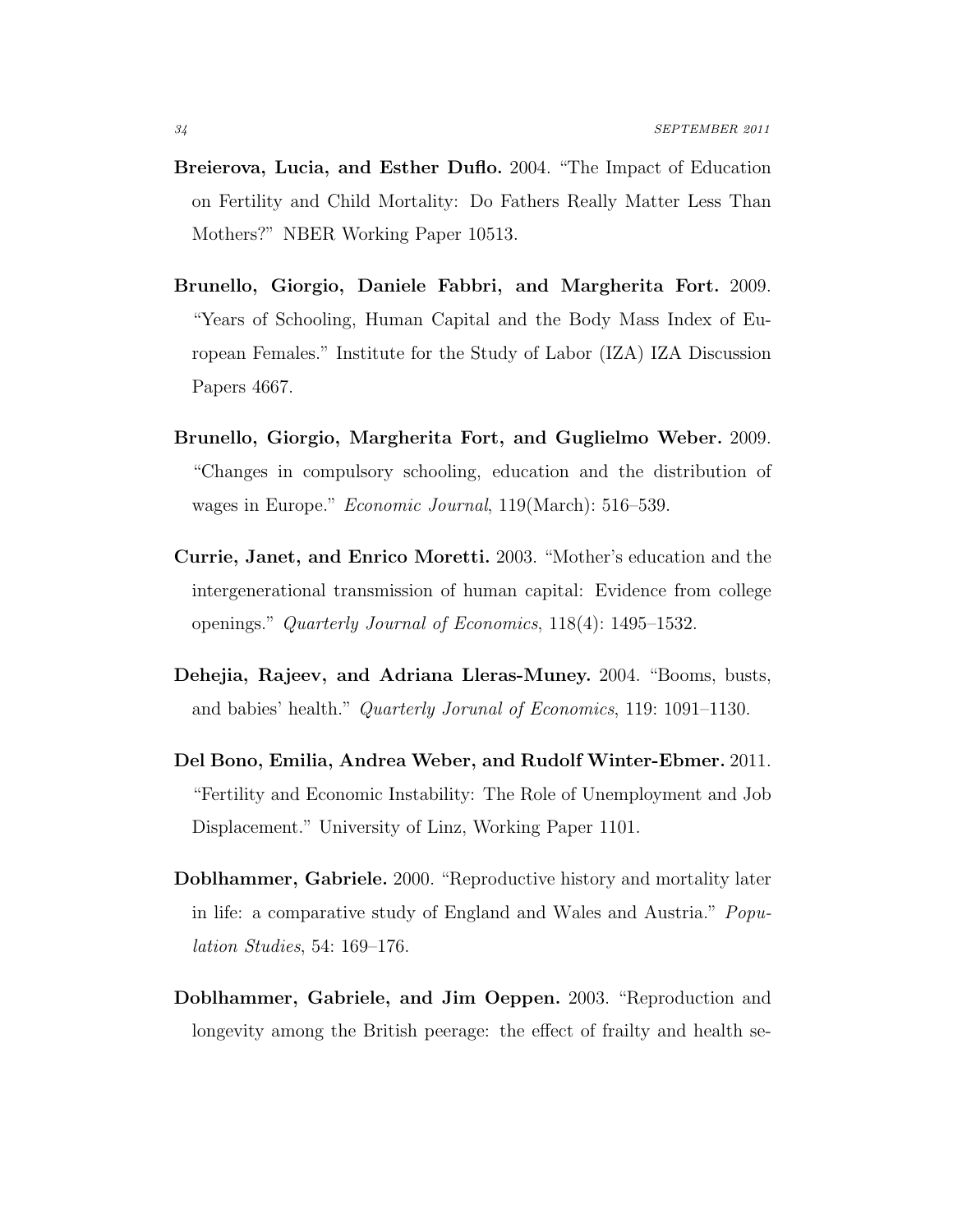<span id="page-35-5"></span>lection." Proceedings of the Royal Society of London. Series B: Biological Sciences, 270(1524): 1541–1547.

- <span id="page-35-6"></span>Duflo, Esther, Pascaline Dupas, and Michael Kremer. 2010. "Education and Fertility: Experimental Evidence from Kenya." MIT Working Paper.
- <span id="page-35-4"></span>Fort, Margherita. 2006. "Education reforms across Europe: A toolbox for empirical research." Paper version: May 11, 2006, mimeo.
- <span id="page-35-2"></span>Fort, Margherita. 2009. "Evidence on the causal impact of education on fertility." University of Bologna. Paper version: February 14, 2009, mimeo. Previously circulated as ISER-WP 2005 n. 20, EUI MWP WP 2007 n. 22.
- <span id="page-35-7"></span>Garrouste, Christelle. 2010. 100 years of educational reforms in Europe: A contextual database. European Commission Joint Research Center, Luxembourg: Publications Office of the European Union.
- <span id="page-35-0"></span>Grundy, Emily, and Cecilia Tomassini. 2005. "Fertility history and health in later life: a record linkage study in England and Wales." Social Science & Medicine, 61(1): 217–228.
- <span id="page-35-3"></span>Hank, Karsten. 2010. "Childbearing history, later-life health, and mortality in Germany." Population Studies, 64(3): 275–291.
- <span id="page-35-1"></span>Hurt, Lisa S., Carine Ronsmans, and Suzanne L. Thomas. 2006. "The effect of number of births on women's mortality: Systematic review of the evidence for women who have completed their childbearing." Population Studies, 60(1): 55–71.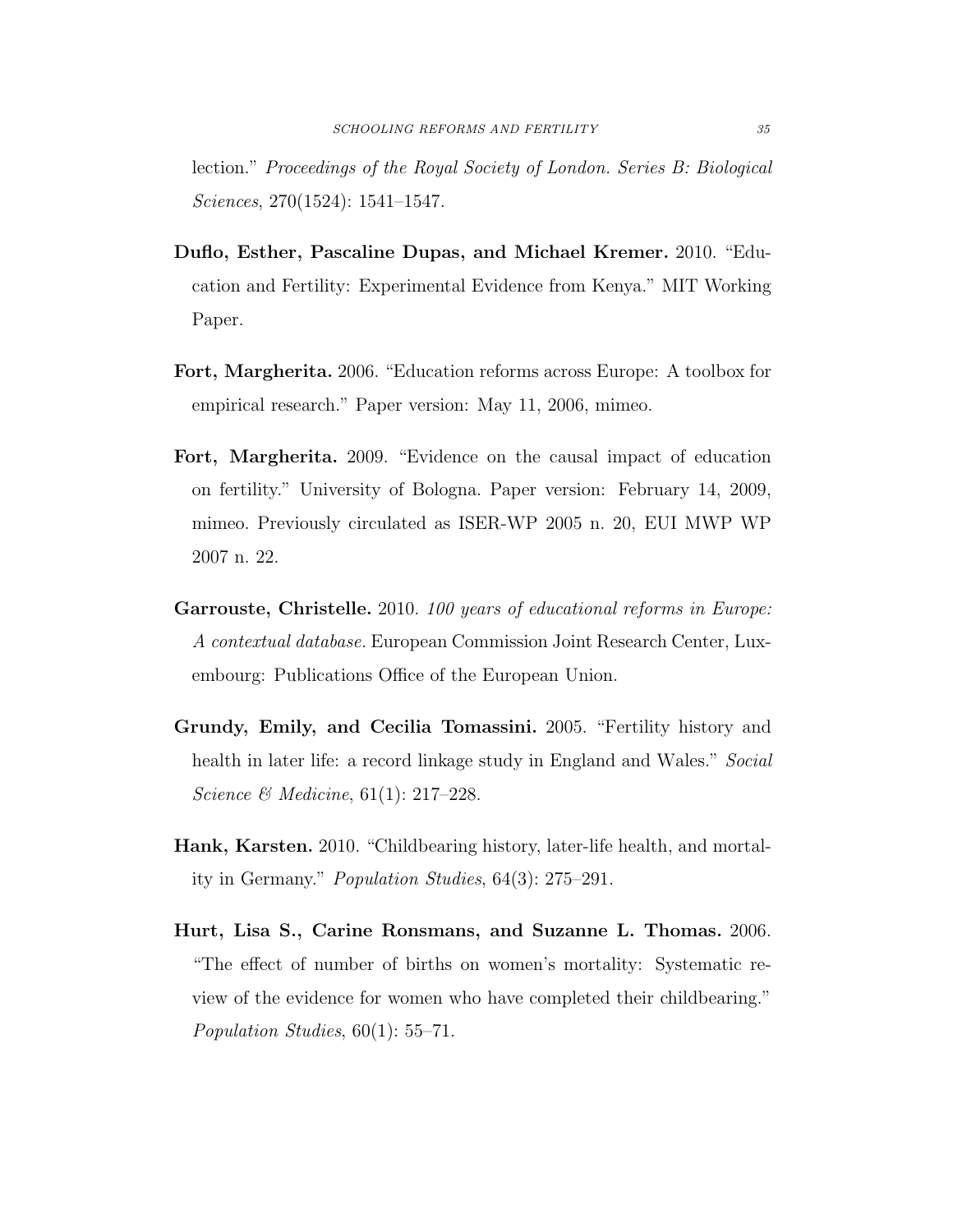- <span id="page-36-2"></span>Kirdar, M.G., M.D. Tayfur, and I. Koc. 2009. "The impact of schooling on the timing of marriage and fertility: evidence from a change in compulsory schooling law." mimeo Middle East Technical University, Ankara.
- <span id="page-36-4"></span>Lavy, Victor, and Alexander Zablotsky. 2011. "Mother's schooling, fertility, and children's education: evidence from a natural experiment." NBER Working Paper 16856.
- <span id="page-36-6"></span><span id="page-36-0"></span>Lefgren, Lars, and Frank L. McIntyre. 2006. "The Relationship between Women's Education and Marriage Outcomes." Journal of Labor Economics, 24/4: 787–830.
- <span id="page-36-5"></span>Leon, Alexis. 2004. "The effect of education on fertility: Evidence from compulsory schooling laws." University of Pittsburgh. Paper version: November 24, 2004, mimeo.
- <span id="page-36-1"></span>Levin, Jesse, and Erik J. S. Plug. 1999. "Instrumenting education and the returns to schooling in the Netherlands." Labour Economics, 6: 521– 534.
- <span id="page-36-3"></span>Martin, Teresa Castro. 1995. "Women's Education and Fertility: Results from 26 Demographic and Health Surveys." Studies in Family Planning, 26(4): 187–202.
- McCrary, Justin, and Heather Royer. 2011. "The effect of female education on fertility and infant health: Evidence from school entry policies using exact date of birth." American Economic Review, 101/1: 158–195.
- Monstad, Karin, Carol Propper, and Kjell G. Salvanes. 2008. "Education and fertility: Evidence from a natural experiment." Scandinavian Journal of Economics, 110(4): 827–852.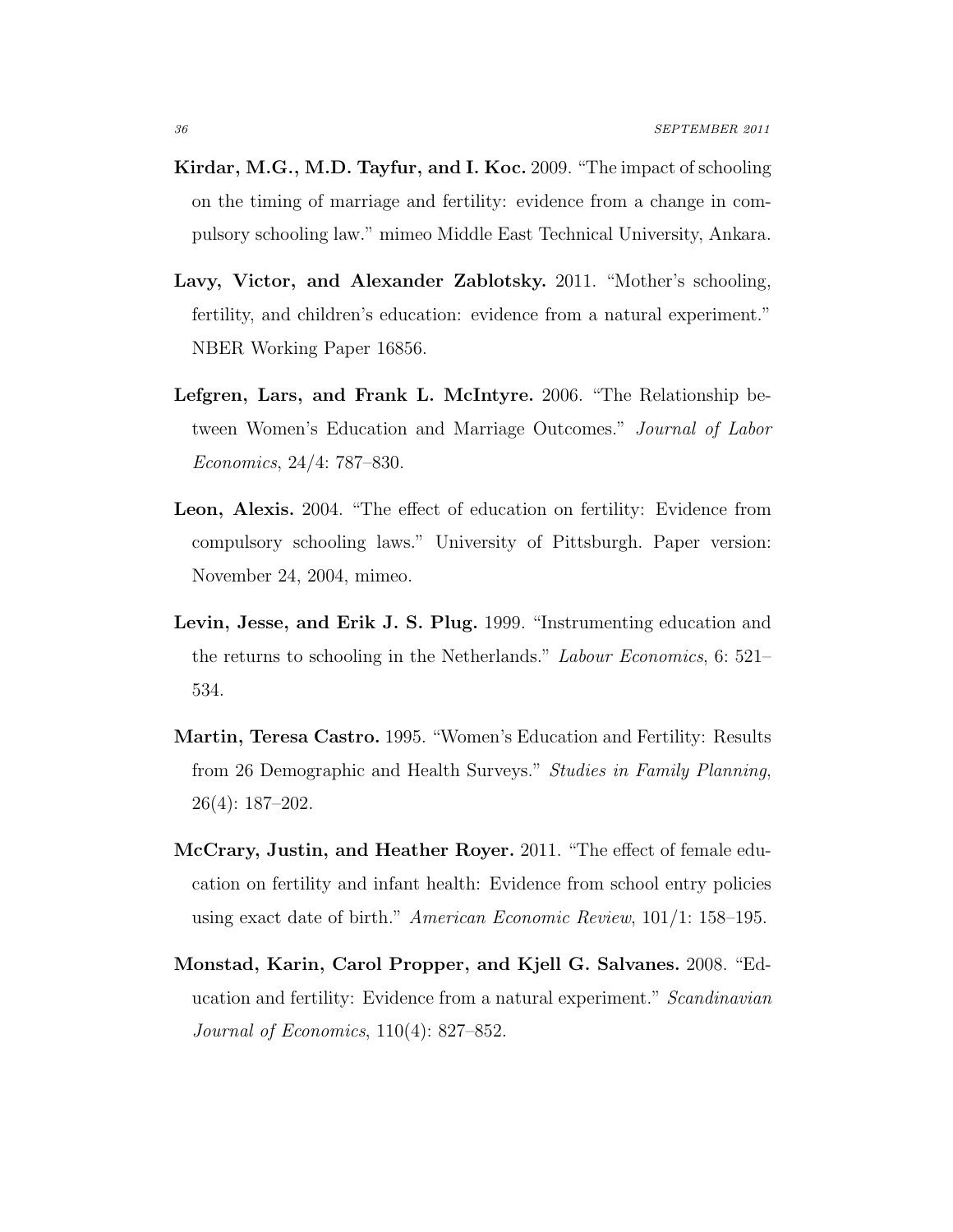- Oreopoulos, Philip, and Kjell G. Salvanes. 2011. "Priceless. The Nonpecuniary Benefits of Schooling." Journal of Economic Perspectives, 25/1: 159–184.
- Osili, U., and B.T. Long. 2008. "Does female schooling reduce fertility: evidence from Nigeria." Journal of Development Economics, 87: 57–75.
- Raciboski, Rafal. 2011. "Right-censored Poisson Regression Model." The Stata Journal, 1: 95–105.
- Skirbekk, Vegard. 2008. "Fertility Trends by Social Status." Demographic Research, 18(5): 145–180.
- <span id="page-37-0"></span>Smith, Ken R., Geraldine P. Mineau, and Lee L. Bean. 2002. "Fertility and post-reproductive longevity." Biodemography and Social Biology, 49: 185–205.
- Strauss, John, and Duncan Thomas. 1995. "Human Resources: Empirical Modeling of Household and Family Decisions." In The Handbook of Development Economics. Vol. 3A, , ed. Jere Behrman and T.N. Srinivasan, 1883–2023. Elsevier.
- Thomas, Duncan, John Strauss, and Maria-Helena Henriques. 1991. "How does Mother's Educaiton Affect Child Height?" Journal of Human Resources, 26/2: 183–211.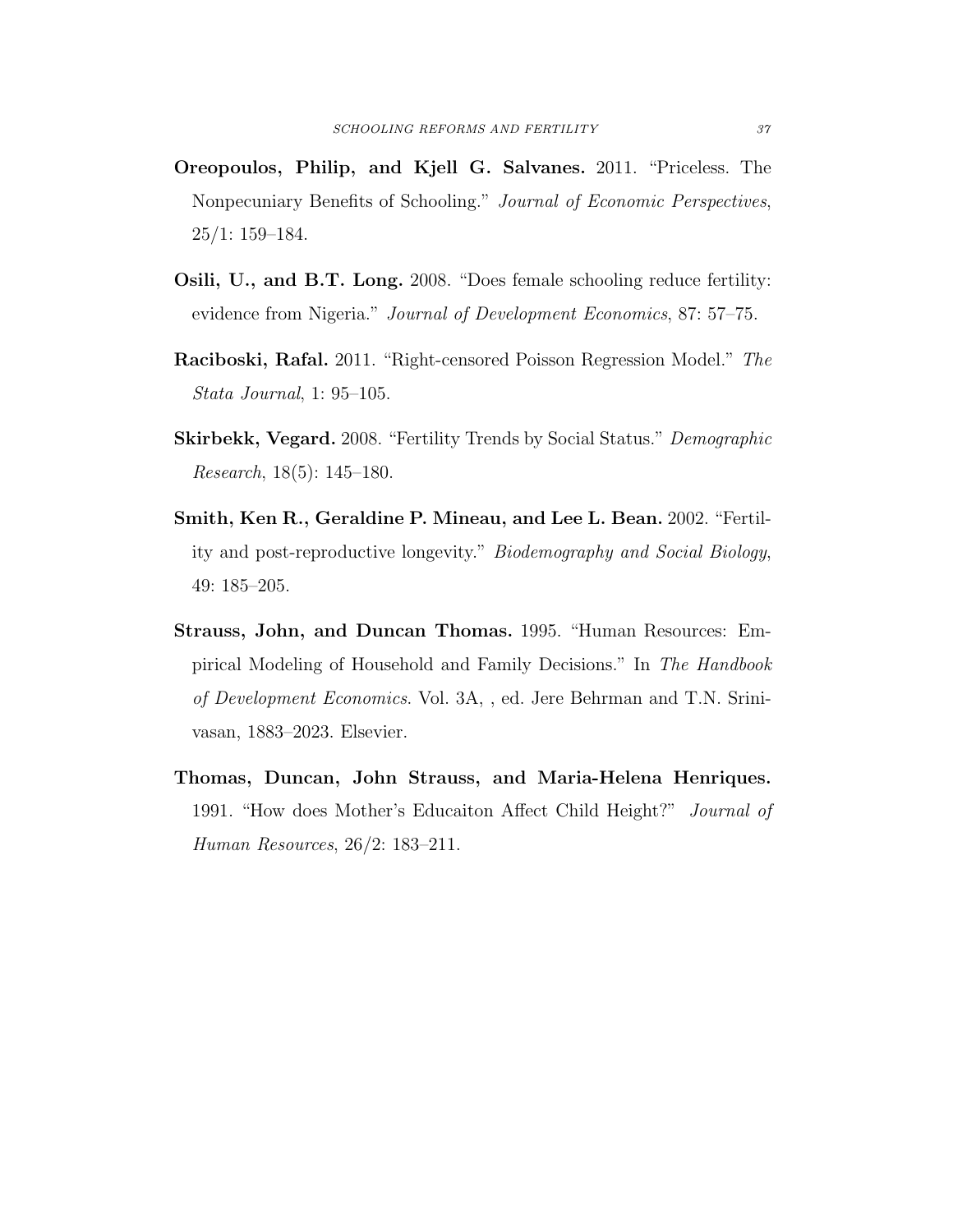

# Appendix: Additional Figures

Figure A1. Distribution of the number of children in the sample.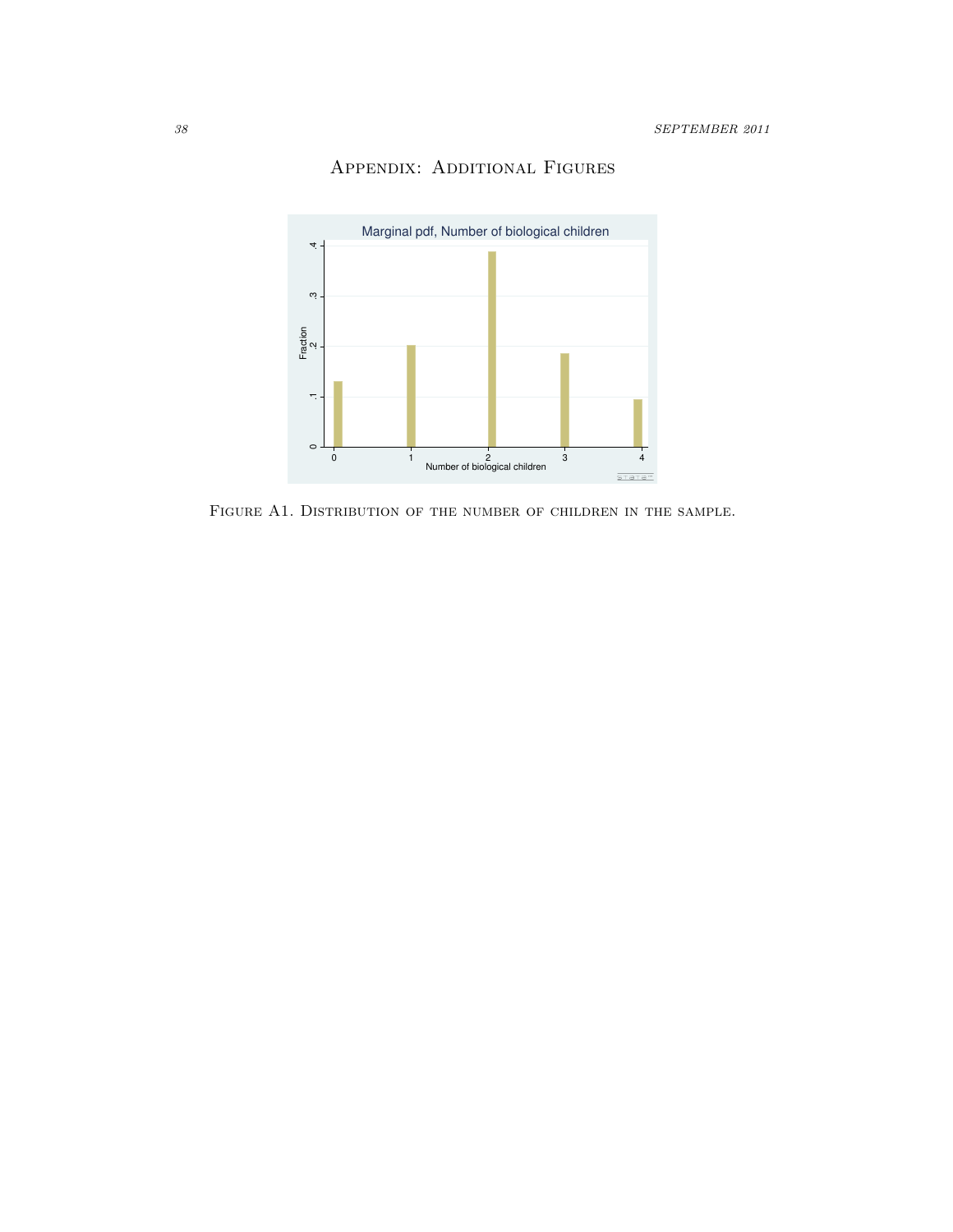#### Appendix: Educational Reforms in Europe

In this section, we briefly describe the compulsory schooling reforms we are using in this study. The choice of reforms differs somewhat from [Brunello,](#page-33-4) [Fabbri and Fort \(2009\)](#page-33-4) and [Brunello, Fort and Weber \(2009\)](#page-33-3) because the individuals in our data-set are of age 50 or older at the time of the interviews in 2004-2007. Thus, we are not able to consider more recent reforms in this study. For further details on educational reforms in Europe see [Fort \(2006\)](#page-34-5).

Austria In 1962 a federal act was passed that increased compulsory schooling from 8 to 9 years. The law came into effect on September 1, 1966. Pupils who were 14 years old (or younger) at that time had to attend school for an additional year. Since compulsory education starts at the age of 6 and the cut-off date for school-entry is September 1, (mostly) individuals born between September and December 1951 were the first ones affected by the reform. Thus, the pivotal cohort is 1951.

Czech Republic In the  $20^{th}$  century, compulsory education was reformed several times. In 1948 compulsory schooling was increased from 8 to 9 years (age 6 to 15). It was reduced to 8 in 1953 and increased to 9 again in 1960. Two further changes took place in 1979 and 1990. We consider only the first reform in 1948 for our main analysis. However, for a robustness test, we add the reforms in 1953 and 1960. The pivotal cohorts are 1934 (for the first reform), 1939 (for the second) and 1947 for the reform in 1960. See [Garrouste \(2010\)](#page-34-6) for more information on compulsory schooling reforms in the Czech Republic.

Denmark In 1958 compulsory education was increased by 3 years, from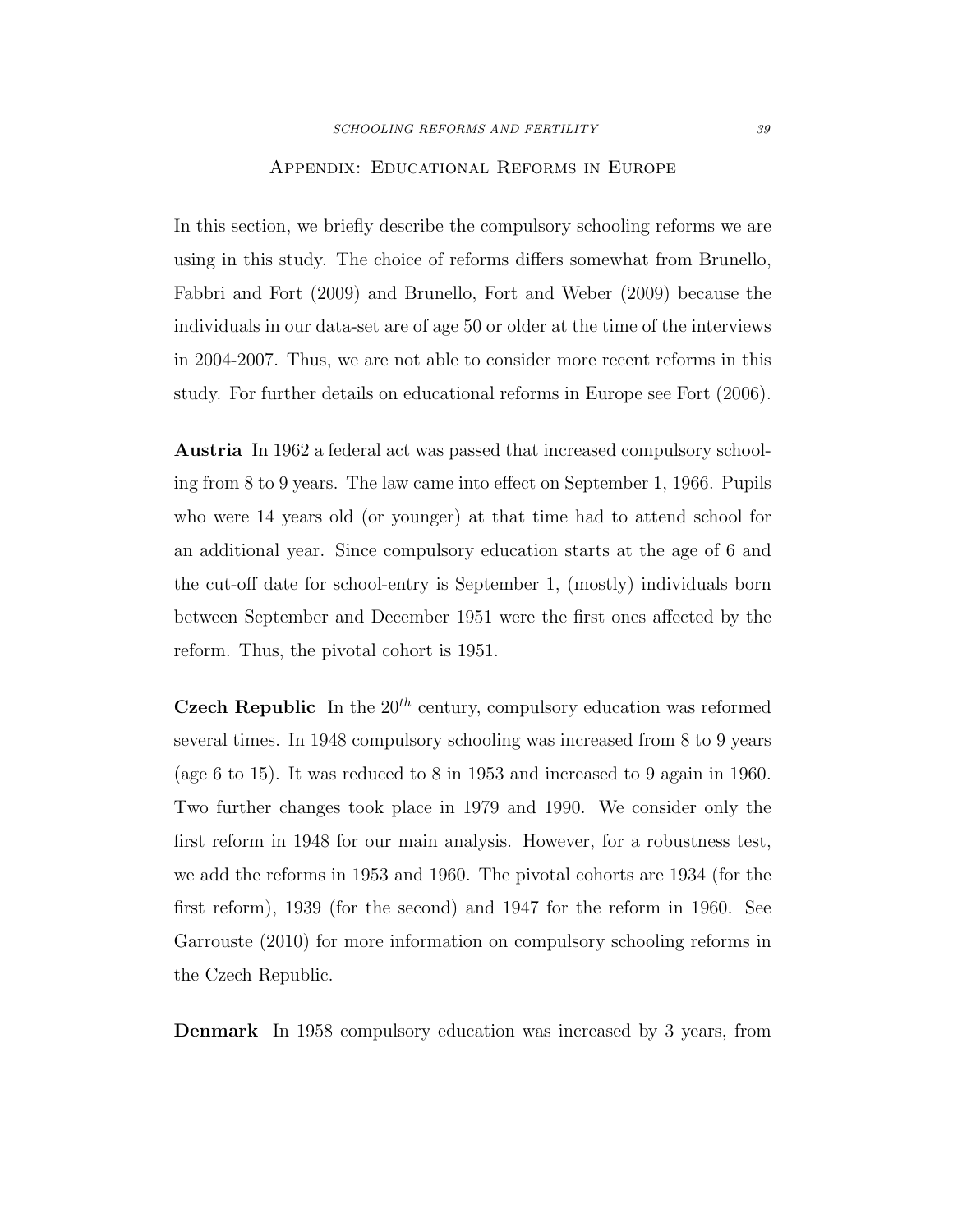4 to 7. In 1971 compulsory schooling was further increased by 2 years, from 7 to 9. Education started at age 7, thus pupils who were 11 years old (or younger) in 1958 were potentially affected by the first reform, i.e. children born in 1947 and after. Since our data only cover individuals 50+ in 2004/2006, we only consider the first reform for this study.

England Two major compulsory schooling reforms were implemented in the UK in 1947 and 1973. The first reform increased the minimum school leaving age from 14 to 15, the second reform from 15 to 16. Since the schoolentry age is 5 in the UK, compulsory schooling was increased from 9 to 10 years in 1947 and from 10 to 11 years in 1973. Pupils who were 14 years old (or younger) in 1947 were affected by the first reform, i.e. cohorts born in 1933 and after. Due to the sampling frame of ELSA (individuals 50+), we only consider the first reform in this study.

France Two education reforms were implemented in France. In 1936, compulsory schooling was increased from 7 to 8 years (age 13 to 14) and in 1959 from 8 to 10 years (age 14 to 16). After a long transition period, the second reform came into effect in 1967. The first reform affected pupils born 1923 (and after) and the second reform pupils born 1953 (and after). For our main analysis we only consider the second reform, however for the robustness check, we add the 1936 reform.

Germany In the former Federal Republic of Germany compulsory schooling was increased from 8 to 9 years, gradually among the German states, starting from the reform 1949 in Hamburg to 1969 in Bavaria. Due to the small sample size in several German states, we only consider 4 German